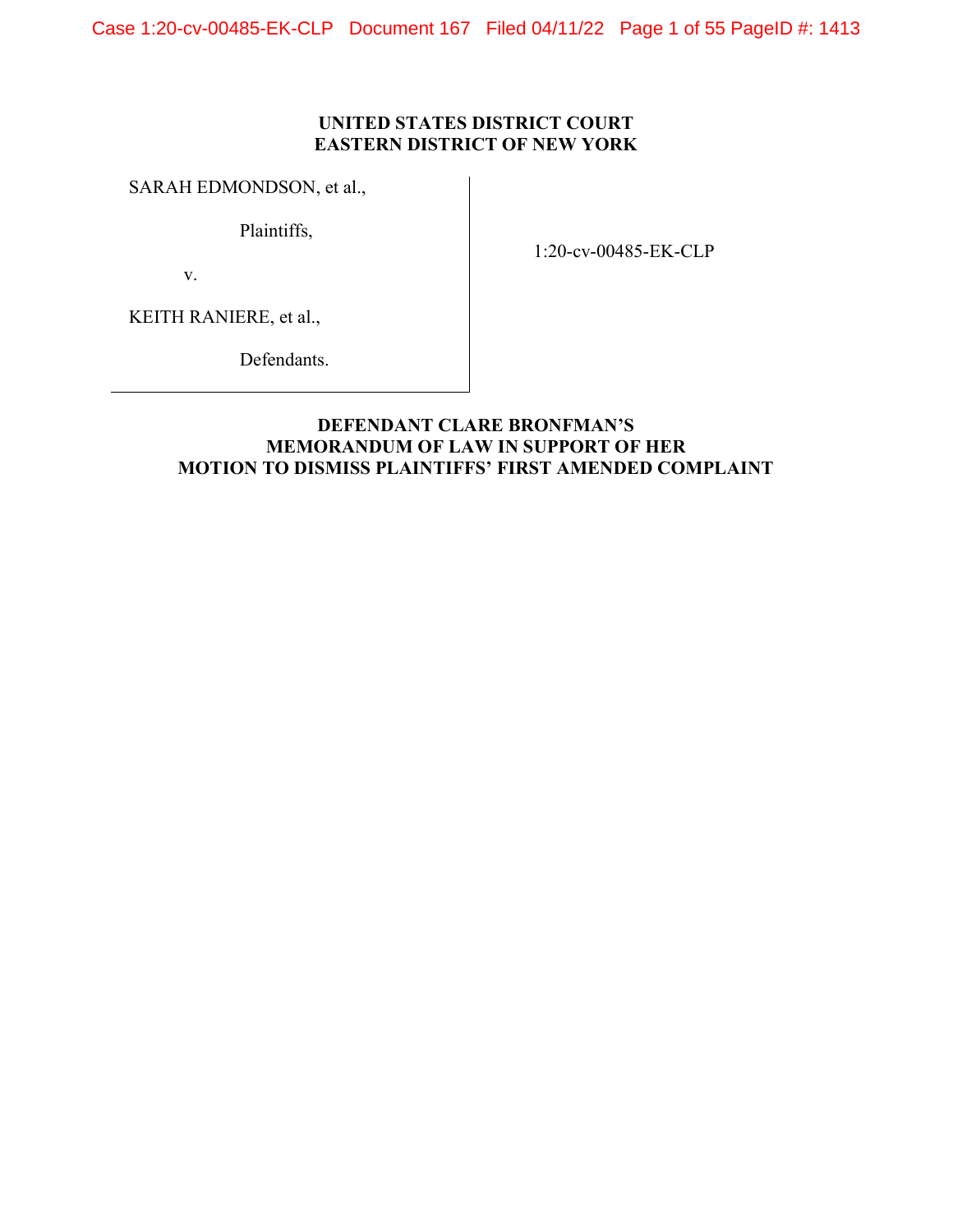# TABLE OF CONTENTS

| I.                                                                | THE FAC SHOULD BE DISMISSED WITH PREJUDICE IN ITS ENTIRETY                                                        |                                                                                                                                          |                                                                                                                                                                                                                 |
|-------------------------------------------------------------------|-------------------------------------------------------------------------------------------------------------------|------------------------------------------------------------------------------------------------------------------------------------------|-----------------------------------------------------------------------------------------------------------------------------------------------------------------------------------------------------------------|
| Π.                                                                | FIFTY-EIGHT PLAINTIFFS SHOULD BE DISMISSED WITH PREJUDICE<br>FOR LACK OF STANDING UNDER RULE 12(B)(1) AS TO CLARE |                                                                                                                                          |                                                                                                                                                                                                                 |
| III.<br>PLAINTIFFS' RICO CLAIM (COUNT I) SHOULD BE DISMISSED WITH |                                                                                                                   |                                                                                                                                          |                                                                                                                                                                                                                 |
|                                                                   | A.                                                                                                                |                                                                                                                                          |                                                                                                                                                                                                                 |
|                                                                   |                                                                                                                   | 1.                                                                                                                                       | Plaintiffs Have Not Identified The Alleged Enterprise 14                                                                                                                                                        |
|                                                                   |                                                                                                                   | 2.                                                                                                                                       | Plaintiffs Fail to Plausibly Allege that Defendants Shared a                                                                                                                                                    |
|                                                                   |                                                                                                                   | 3.                                                                                                                                       | Plaintiffs Fail to Plausibly Allege that Defendants Acted as a Unit 15                                                                                                                                          |
|                                                                   |                                                                                                                   | 4.                                                                                                                                       | Even Viewing the FAC as Two Alleged Enterprises, One Sex-<br>Based and Another Consumer-Based, Plaintiffs' RICO Claim Still                                                                                     |
| <b>B.</b>                                                         |                                                                                                                   |                                                                                                                                          | Plaintiffs Fail to Plausibly Allege that Clare Bronfman Engaged in a<br>Pattern of Racketeering Activity Because Plaintiffs Have Not Plausibly<br>Alleged that Clare Bronfman Committed Two Predicate Acts.  18 |
|                                                                   |                                                                                                                   | 1.                                                                                                                                       | Plaintiffs' Mail and Wire Fraud Claims Against Clare Bronfman                                                                                                                                                   |
|                                                                   |                                                                                                                   | 2.                                                                                                                                       | Plaintiffs Do Not Plausibly Allege Two Predicate Acts of<br>Extortion, Witness Tampering, Witness Retaliation, or Harboring                                                                                     |
| $C$ .                                                             |                                                                                                                   | Plaintiffs Lack Standing to Bring a RICO Claim Because They Have Not<br>Plausibly Alleged An Injury To Their "Business or Property."  22 |                                                                                                                                                                                                                 |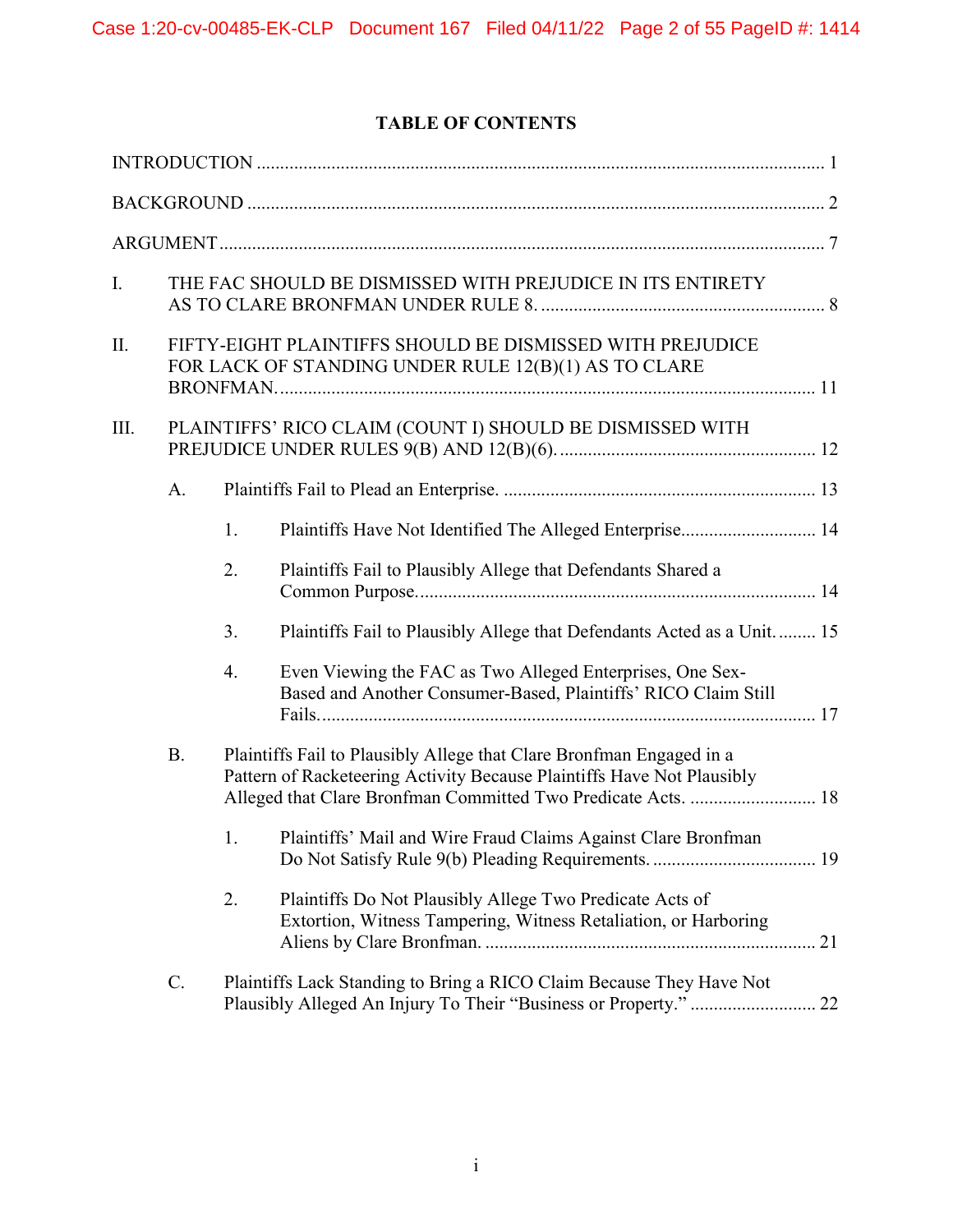| IV. |                                                                                                                   | PLAINTIFFS' RICO CONSPIRACY CLAIM (COUNT II) SHOULD BE                                                                                 |                                                                                                                                                |  |
|-----|-------------------------------------------------------------------------------------------------------------------|----------------------------------------------------------------------------------------------------------------------------------------|------------------------------------------------------------------------------------------------------------------------------------------------|--|
| V.  | PLAINTIFFS' CHAPTER 77 CLAIMS (COUNT III) AGAINST CLARE<br>BRONFMAN SHOULD BE DISMISSED WITH PREJUDICE UNDER RULE |                                                                                                                                        |                                                                                                                                                |  |
|     | A.                                                                                                                | Plaintiffs' Sex Trafficking Claim (Count III(A)) Against Clare Bronfman                                                                |                                                                                                                                                |  |
|     | <b>B.</b>                                                                                                         | Plaintiffs' Forced Labor Claims (Count III(B)) Against Clare Bronfman                                                                  |                                                                                                                                                |  |
|     |                                                                                                                   | 1.                                                                                                                                     | Forced Labor Claims of Sixty Plaintiffs Do Not Adequately Allege<br>Performing Forced Labor or An Injury Traceable to Clare                    |  |
|     |                                                                                                                   | 2.                                                                                                                                     | DOS Plaintiffs' Forced Labor Claims Do Not Implicate Clare                                                                                     |  |
|     |                                                                                                                   | 3.                                                                                                                                     | Plaintiffs Who Participated in NXIVM Psychological Studies Do                                                                                  |  |
|     |                                                                                                                   | 4.                                                                                                                                     | Plaintiffs Daniela, Camila, and Adrian's Forced Labor Claims Do                                                                                |  |
|     |                                                                                                                   | 5.                                                                                                                                     | Exo/Eso Plaintiffs' Forced Labor Claims Do Not Plausibly Allege                                                                                |  |
|     |                                                                                                                   | 6.                                                                                                                                     |                                                                                                                                                |  |
|     | C.                                                                                                                | Plaintiffs' Human Trafficking Claim (Count III(C)) Against Clare<br>Bronfman Should Be Dismissed With Prejudice Under Rule 12(b)(6) 33 |                                                                                                                                                |  |
|     | D.                                                                                                                | Plaintiffs' Peonage Claim (Count III(D)) Against Clare Bronfman Should                                                                 |                                                                                                                                                |  |
|     | Ε.                                                                                                                |                                                                                                                                        | Plaintiffs' Unlawful Conduct With Respect To Documents In Furtherance<br>of Trafficking, Peonage, or Forced Labor Claim Against Clare Bronfman |  |
| VI. |                                                                                                                   |                                                                                                                                        | PLAINTIFFS' STATE LAW CLAIMS AGAINST CLARE BRONFMAN<br>SHOULD BE DISMISSED WITH PREJUDICE UNDER RULE 12(B)(6).  36                             |  |
|     | A.                                                                                                                |                                                                                                                                        |                                                                                                                                                |  |
|     | <b>B.</b>                                                                                                         |                                                                                                                                        | Plaintiffs' Malicious Abuse of Legal Process Claim (Count V) Against<br>Clare Bronfman Should Be Dismissed With Prejudice Under Rule           |  |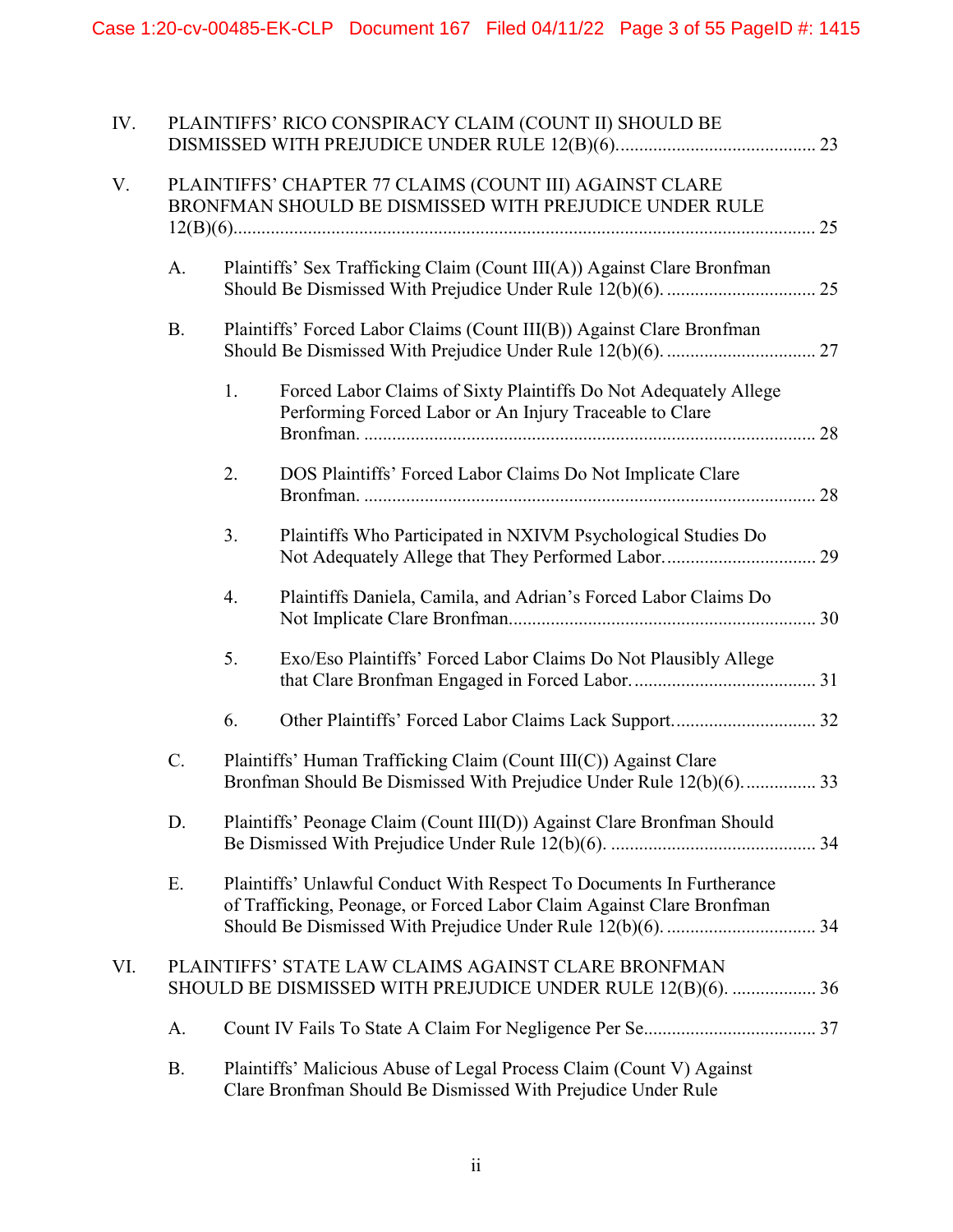| $\mathcal{C}$ . | Plaintiffs' Aiding and Abetting, Acting In Concert, and Conspiring With<br>Respect To Unauthorized Human Research Claim (Count IX) Against<br>Clare Bronfman Should Be Dismissed With Prejudice Under Rule |  |
|-----------------|------------------------------------------------------------------------------------------------------------------------------------------------------------------------------------------------------------|--|
|                 |                                                                                                                                                                                                            |  |
| D.              | Plaintiffs' Gross Negligence and Recklessness Claim (Count X) Against<br>Clare Bronfman Should Be Dismissed With Prejudice Under Rule                                                                      |  |
|                 |                                                                                                                                                                                                            |  |
|                 |                                                                                                                                                                                                            |  |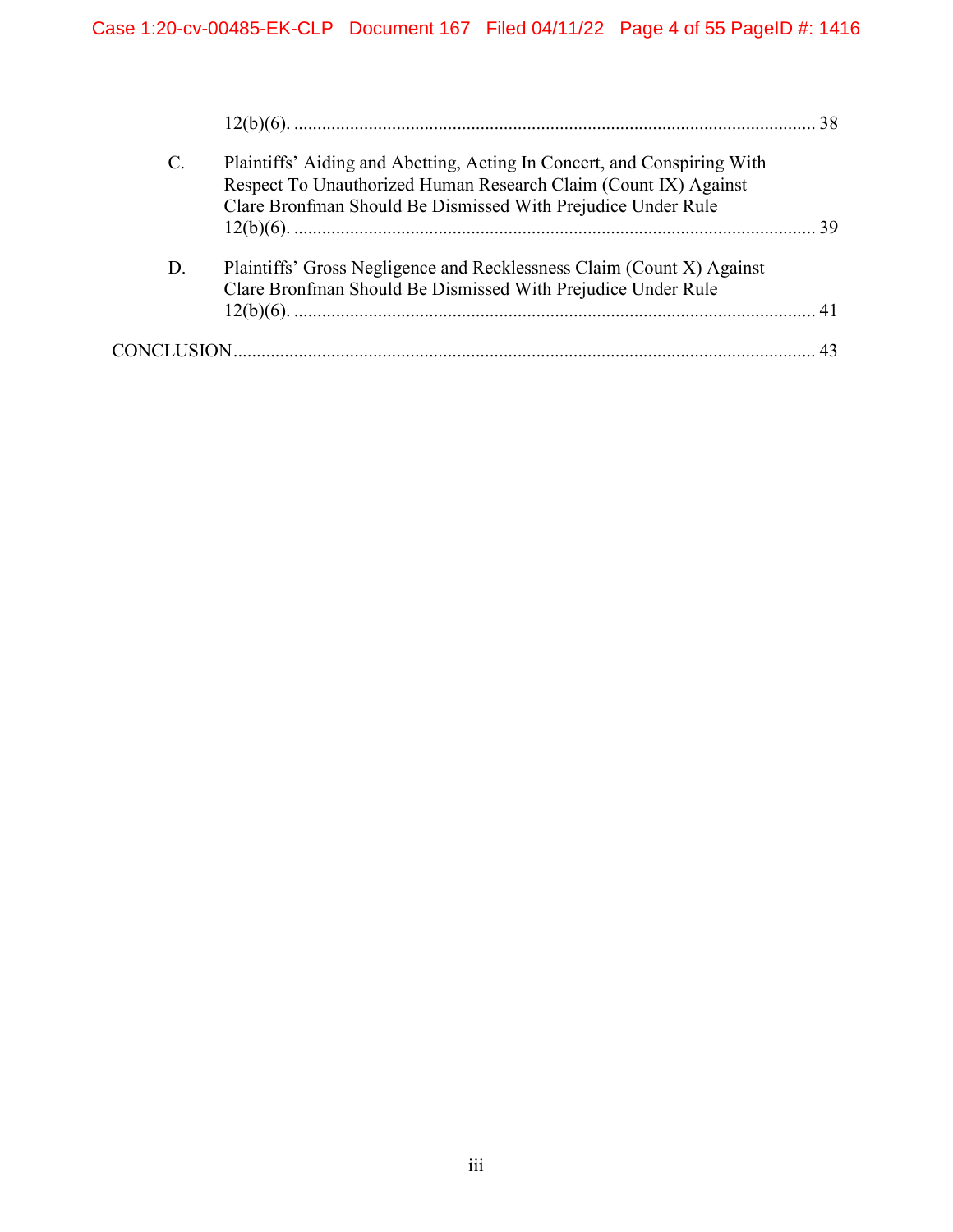# TABLE OF AUTHORITIES

# Page(s)

# **Cases**

| 4 K & D Corp. v. Concierge Auctions, LLC,                                                                       |
|-----------------------------------------------------------------------------------------------------------------|
| Abbott Labs. v. Adelphia Supply USA,<br>No. 15-CV-5826 (CBA)(LB), 2017 WL 57802 (E.D.N.Y. Jan. 4, 2017)  16, 17 |
| Aguirre v. Best Care Agency, Inc.                                                                               |
| Albano v. DiggDejected,                                                                                         |
| Alfie's Original Souliers, Inc. v. Fleet Bank,                                                                  |
| All. For Env't Renewal, Inc. v. Pyramid Crossgates Co.,                                                         |
| Am. Transit Ins. Co. v. Bilyk,                                                                                  |
| Am. Tel. & Tel. Co. v. City of New York,                                                                        |
| Arboleda v. Microdot,                                                                                           |
| Aschroft v. Iqbal,                                                                                              |
| Atuahene v. City of Hartford,                                                                                   |
| Bell Atl. Corp. v. Twombly,                                                                                     |
| Bigio v. Coca-Cola Co.,                                                                                         |
| BWP Media USA Inc. v. Hollywood Fan Sites, LLC,                                                                 |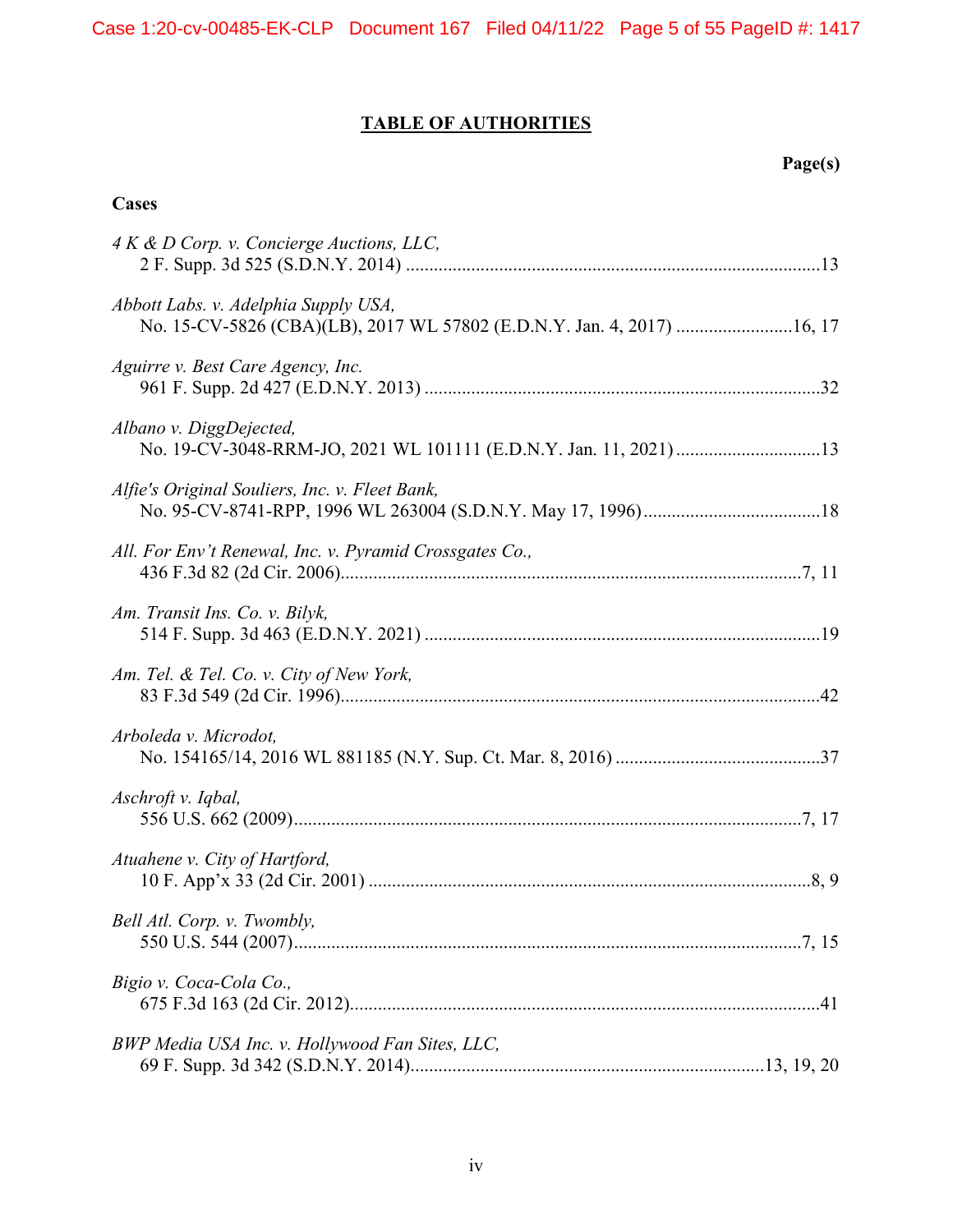| Carlone v. Lamont,                                                                           |
|----------------------------------------------------------------------------------------------|
| Carney v. Adams,                                                                             |
| Cedar Swamp Holdings, Inc. v. Zaman,                                                         |
| Cisneros v. Petland, Inc.,                                                                   |
| Clyatt v. U.S.,                                                                              |
| Coastline Terminals of Conn., Inc. v. USX Corp.,                                             |
| Cohen v. Ne. Radiology, P.C.,                                                                |
| Com--Tech Assocs. v. Comput.er Assocs. Int'l, Inc.,                                          |
| Com. Cleaning Servs., LLC v. Colin Serv. Sys., Inc.,                                         |
| Cont'l Petroleum Corp., Inc. v. Corp. Funding Partners, LLC,                                 |
| Crabhouse of Douglaston, Inc. v. Newsday, Inc.,                                              |
| D. Penguin Bros. v. City Nat'l Bank,                                                         |
| DeFalco v. Bernas,                                                                           |
| DeFina v. Latimer,                                                                           |
| DeMartino v. New York,<br>No. 12-CV-3319-SJF- AKT, 2013 WL 3226789 (E.D.N.Y. June 24, 2013), |
| Denney v. Deutsche Bank AG,                                                                  |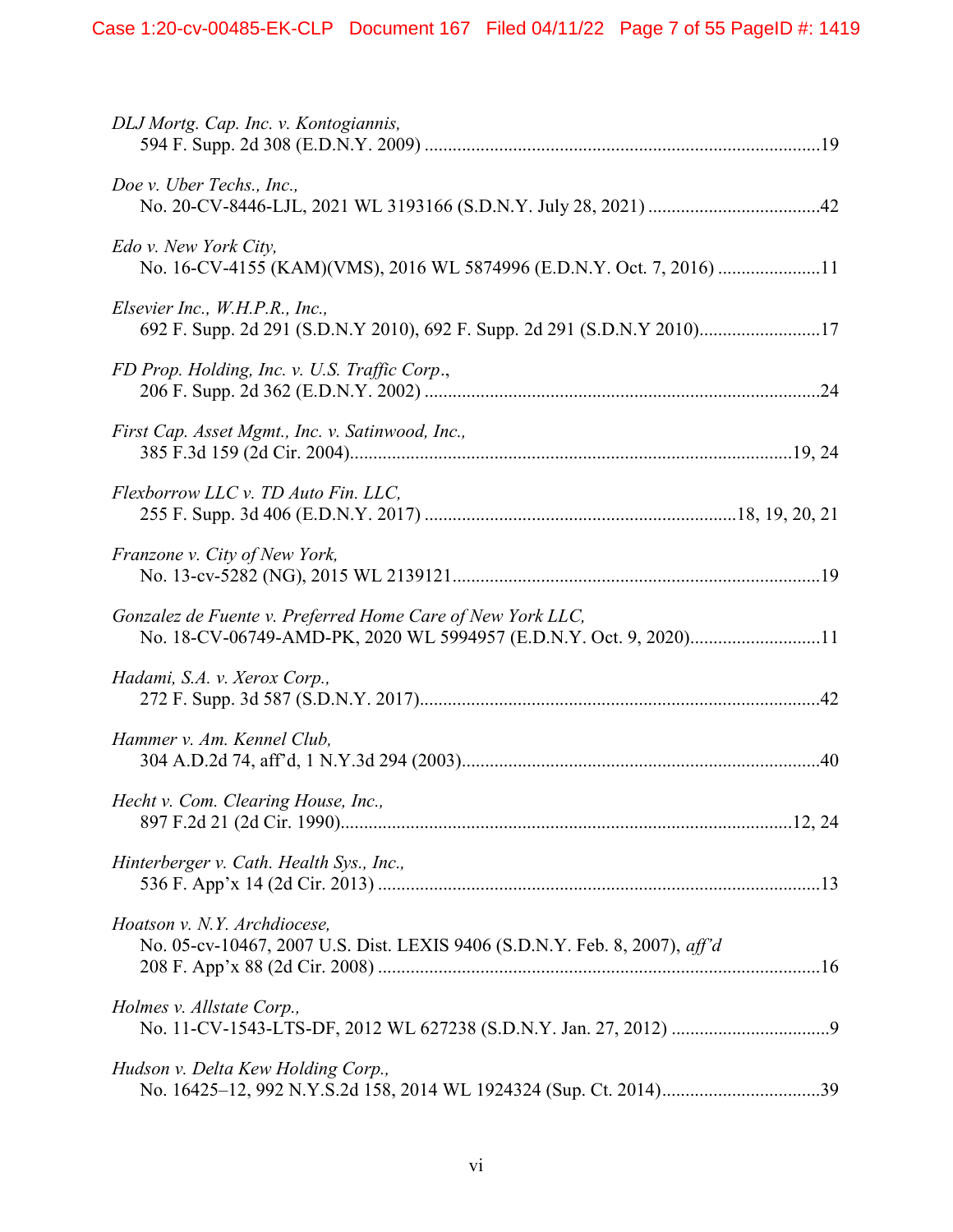| Josephine v. Columbia Univ.,                                                                           |
|--------------------------------------------------------------------------------------------------------|
| Katzman v. Victoria's Secret Catalogue,                                                                |
| Lawson v. Rubin,                                                                                       |
| Lopez v. Ctpartners Exec. Search Inc.,                                                                 |
| Mallela v. Cogent Infotech Corp.,<br>No. 19-CV-01658-NR, 2020 WL 2541860 (W.D. Pa. May 19, 2020)34, 35 |
| Maloney v. Meadowbrook Care Ctr., Inc.,                                                                |
| McCall v. Chesapeake Energy Corp.,                                                                     |
| McGee v. State Farm Mut. Auto. Ins. Co.,                                                               |
| McGrath v. United Hosp.,                                                                               |
| McGuire v. City of New York,                                                                           |
| Mendez v. Draham,                                                                                      |
| Merrill Lynch, Pierce, Fenner & Smith, Inc. v. Young,                                                  |
| Miles v. City of Hartford,                                                                             |
| Moss v. BMO Harris Bank, N.A.,                                                                         |
| Muchira v. Al-Rawaf,<br>No. 1:14-CV-770-AJT/JFA, 2015 WL 1787144 (E.D. Va. Apr. 15, 2015),             |
| Nat'l Grp. for Commnc'ns Ltd. and Computs. v. Lucent Techs. Inc.,                                      |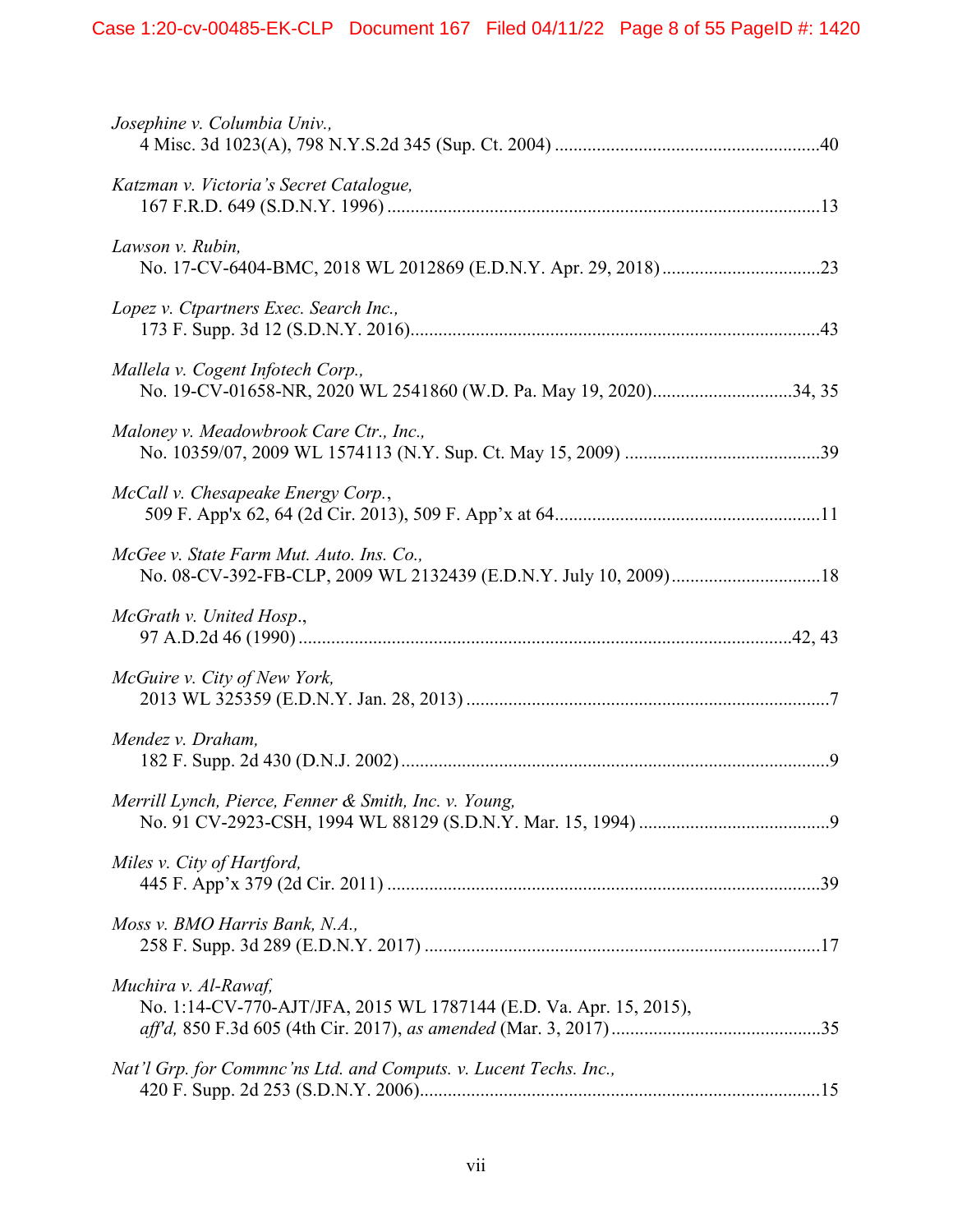| Oka v. Cty. of Suffolk,                                                                                       |
|---------------------------------------------------------------------------------------------------------------|
| Petroff Amshen LLP v. Alfa Rehab PT PC,<br>No. 19-CV-1861-MKB-RML, 2020 WL 9209278 (E.D.N.Y. Dec. 14, 2020)16 |
| In re Platinum & Palladium Commodities Litig.,                                                                |
| Roberto's Fruit Mkt., Inc. v. Schaffer,                                                                       |
| S.Q.K.F.C., Inc. v. Bell Atl. TriCon Leasing Corp.,                                                           |
| Sackin v. TransPerfect Glob., Inc.,                                                                           |
| Salahuddin v. Cuomo,                                                                                          |
| Silverboys, LLC v. Skordas,                                                                                   |
| Stein v. World-Wide Plumbing Supply, Inc.,                                                                    |
| Targum v. Citrin Cooperman & Co., LLP,                                                                        |
| Turner v. Unification Church,                                                                                 |
| U.S. v. Cambio Exacto, S.A.,                                                                                  |
| U.S. v. Garcia,                                                                                               |
| U.S. v. Shackney,                                                                                             |
| Velez v. Sanchez,                                                                                             |
| <b>Statutes</b>                                                                                               |
|                                                                                                               |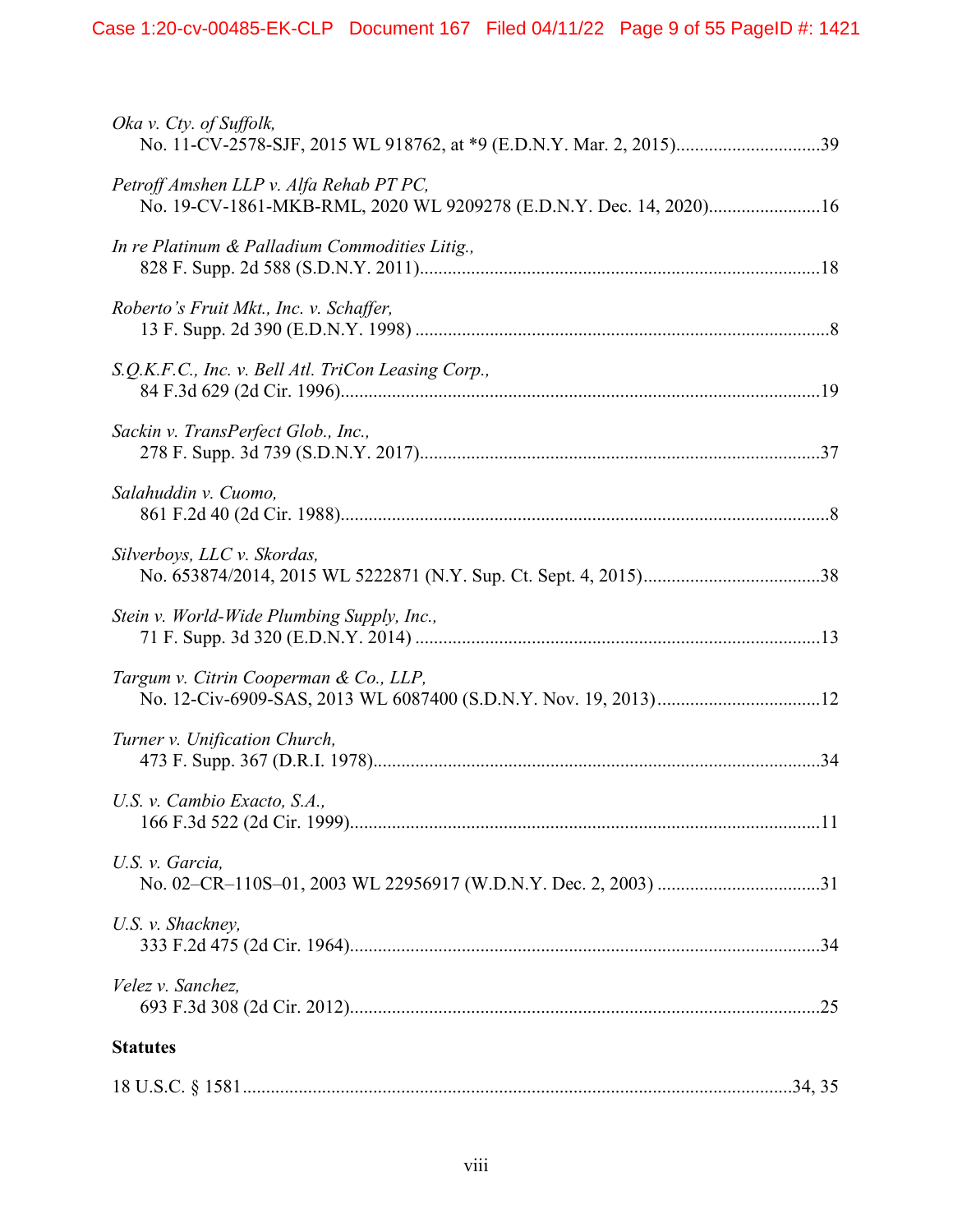| <b>Other Authorities</b> |
|--------------------------|
|                          |
|                          |
|                          |
|                          |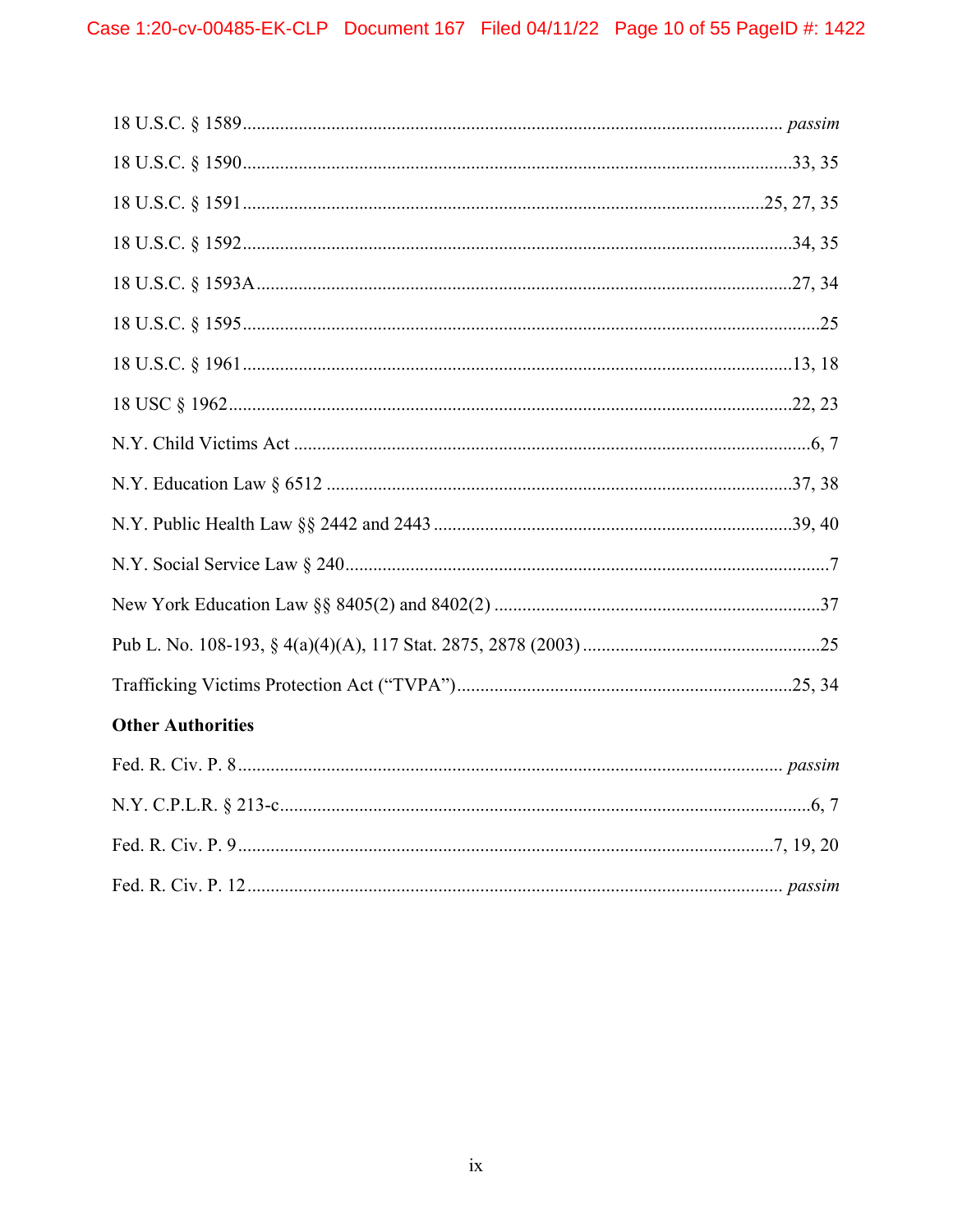#### INTRODUCTION

Plaintiffs' lawsuit seeks monetary compensation for alleged injuries related to their participation in (i) a personal improvement program known as NXIVM and (ii) a separate entity known as DOS. Plaintiffs' allegations fly in the face of their long-time participation in NXIVM indeed, many Plaintiffs engaged in the same conduct which they now allege caused them harm. The crucial fact that distinguishes most Plaintiffs from Defendants is a purported change of heart and, most obviously, a desire to seek monetary gain from Defendants perceived to have significant financial resources. Plaintiffs therefore seek to downplay the fact that NXIVM was a 20-year-old company with more than 17,000 past students from 33 countries, which sought to inspire joy in people's lives independent of religion or politics. Plaintiffs likewise omit to mention that NXIVM's goal was to help people live more ethical lives and create a more humanitarian society. All of that is ignored in service of Plaintiffs' goal of converting their own participation and leadership in NXIVM into a claim for money damages. The First Amended Complaint ("FAC") seeks to construct this distorted narrative to obfuscate the fact that it is legally deficient in numerous respects set forth in this motion to dismiss.

The 217-page FAC is a sprawling mass of allegations that, as this Court noted, might charitably be read as potentially two different cases: a sexual assault case and consumer-fraud case. See Oct. 15, 2021 Hearing Transcript at 4:8–22. Plaintiffs rely on a "throw everything against the wall and see what sticks" approach in an attempt to stitch together a variety of RICO, Chapter  $77<sup>1</sup>$  and state law claims against fifteen different Defendants. The result is a confusing, overcomplicated—and therefore inadequate—FAC. Even where Defendants are able to untangle

<sup>&</sup>lt;sup>1</sup> Chapter 77 is a collection of criminal statutes in the U.S. Code that target sex and human trafficking, involuntary servitude, slavery, and forced labor. See 18 U.S.C. §§ 1581, 1589, 1590, 1591, 1592, 1593A,  $1595(a)$ .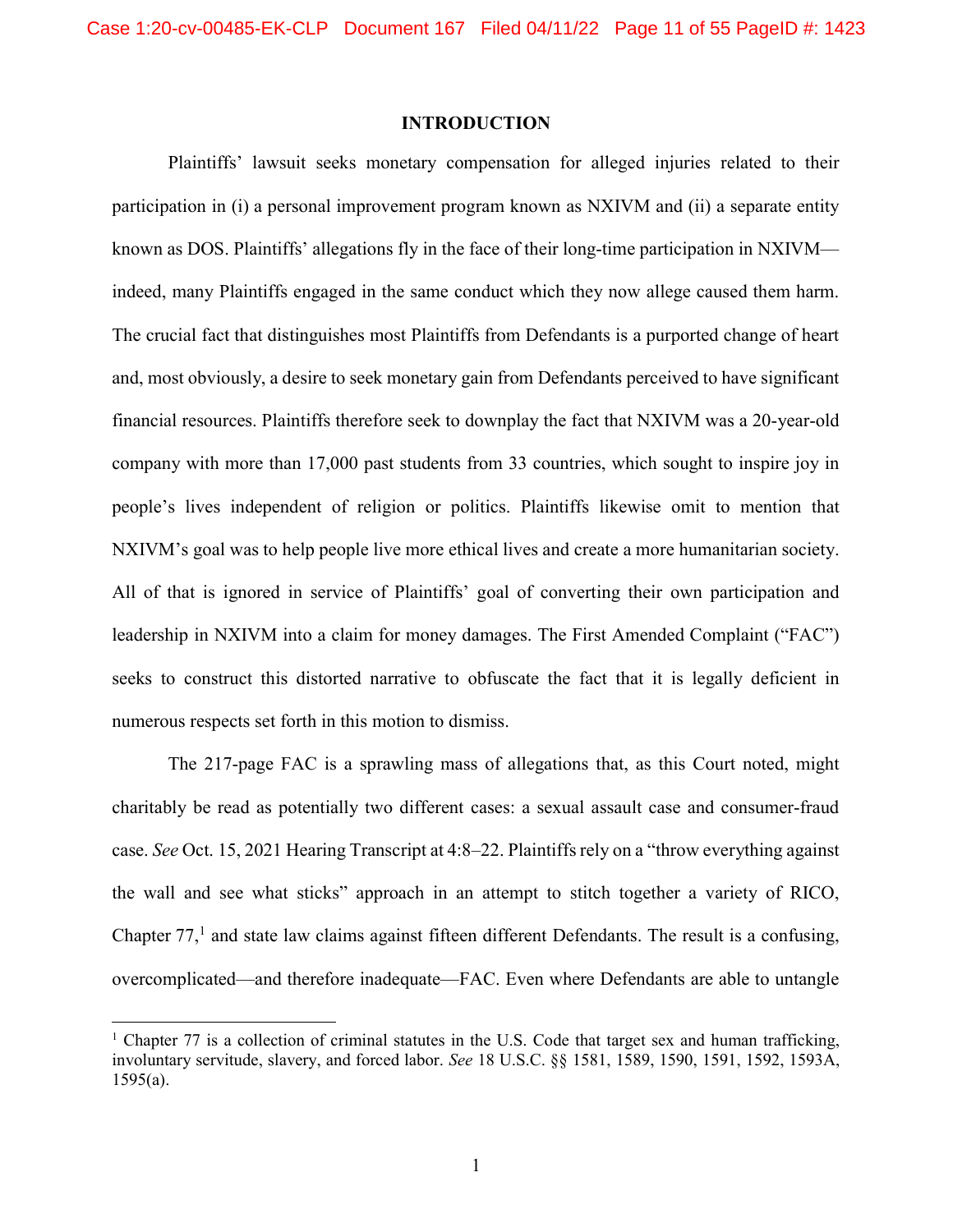the many narrative threads to make sense of Plaintiffs' many claims, Plaintiffs do not meet their burden to survive a motion to dismiss. Regrettably, Plaintiffs declined this Court's suggestion to consider repleading, see Nov. 30, 2021 Hearing Transcript at 6:18–9:17, so Defendants are left to address these deficiencies in this motion.

For her part, Clare Bronfman had little to nothing to do with most of the accusations leveled in the FAC. Associating her with the oftentimes unsavory and salacious allegations is a thinly veiled effort to intimidate and pressure a woman from a family well known in the national and international community. Simply put, Plaintiffs perceive Clare Bronfman as a deep pocket, and hope to use this litigation to obtain a windfall. Such strategic (or, at best, careless) pleading should not be rewarded. The FAC does not state cognizable claims against Clare Bronfman and should be dismissed with prejudice.

#### BACKGROUND

The FAC alleges that Defendants Keith Raniere and Nancy Salzman founded NXIVM and the professional development training program, Executive Success Programs, Inc. ("ESP"). FAC ¶¶ 1–2. Over time, certain individuals who participated in NXIVM and ESP formed other organizations to serve a variety of goals. For example, the FAC alleges that NXIVM Executive Board member Plaintiff Mark Vicente was part of the men's group called "Society of Protectors" ("SOP"). FAC ¶ 280. The alleged purpose of SOP was to "build character through taking responsibility and confronting adversity." FAC ¶ 669.

Plaintiffs allegedly participated—and in some cases, occupied leadership roles—in certain of these entities. The rambling nature of the FAC, however, makes it difficult to offer more than a general description of the various Plaintiffs. Indeed, this case hosts a seemingly ever-changing number of mostly anonymous Plaintiffs—58 Doe Plaintiffs, 8 partially named Plaintiffs, and 10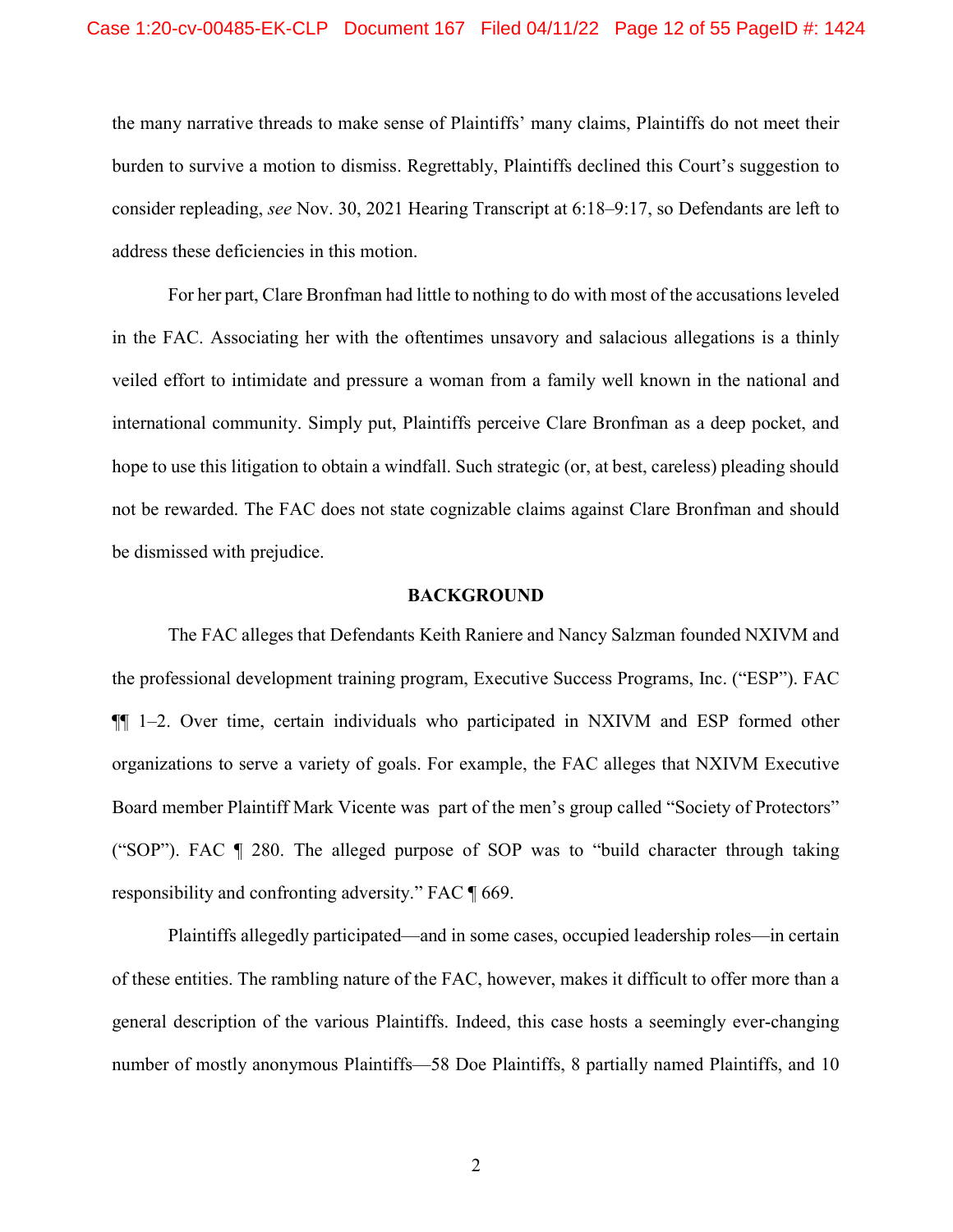named Plaintiffs appear to remain as of this filing.<sup>2</sup> See Ex. B. Further stymying an accurate count of the current Plaintiffs is that the FAC sometimes mentions individual Plaintiff names that are not among the named Plaintiffs listed in the caption, see, e.g., FAC ¶¶ 552–56 (discussing "Kayla"), and attributes conflicting facts to the same Plaintiff, compare FAC ¶ 69 (stating Jane Doe 8 is a DOS slave under N. Clyne), with FAC ¶ 850 (stating Jane Doe 8 is a DOS slave under A. Mack).

Each of the 76 Plaintiffs alleges one or more of a variety of forms of participation and leadership within NXIVM.<sup>3</sup> One Plaintiff makes no factual allegations at all; nine Plaintiffs allege in identical boilerplate allegations only that they enrolled in and paid for NXIVM curriculum; 35 Plaintiffs allege in identical boilerplate allegations only that they enrolled in and paid for NXIVM curriculum and performed (unspecified) uncompensated labor; only 31 Plaintiffs bring at least some modicum of individualized allegations, see, e.g., John Doe 3 alleging he enrolled his children in RCG, FAC ¶ 297.<sup>4</sup> See Ex. C.

Defendants are 11 individuals and four entities (NXIVM Corporation, Executive Success Programs, First Principles, and Ethical Science Foundation). FAC ¶¶ 70–75. The FAC alleges Defendants Keith Raniere and Nancy Salzman created NXIVM, the ESP curriculum, and scientific medical experiments. FAC ¶¶ 1, 52, 56, 57. Raniere is alleged to have been the head of NXIVM and related entities, and of DOS, and to have directed a trafficking venture that engaged in, among other things, acts of peonage, forced labor, and sex trafficking. FAC ¶ 53, 55. The FAC alleges

 $2$  Seventy-nine fully-anonymous Plaintiffs signed onto the original complaint. Dkt. 76. When the FAC was filed nearly one year later, it listed only 70 fully-anonymous Plaintiffs. Dkt. 64. Since that time, several of those anonymous Plaintiffs have voluntarily withdrawn from the case. Dkt. 113–114, 125–132. Plaintiffs have not submitted a further amended complaint with an updated list of Plaintiffs.

 $3$  Confusingly, although the FAC states that the alleged RICO enterprise is "NXIVM," FAC  $\P$ 865, Plaintiffs also use the term "NXIVM" to describe the organization of which they admit they were a part. See, e.g., FAC ¶ 100 (Plaintiff "Sarah Edmondson became a NXIVM 'Coach'").

<sup>&</sup>lt;sup>4</sup> Numbers may not be fully accurate given the lack of clarity on the number and identities of Plaintiffs.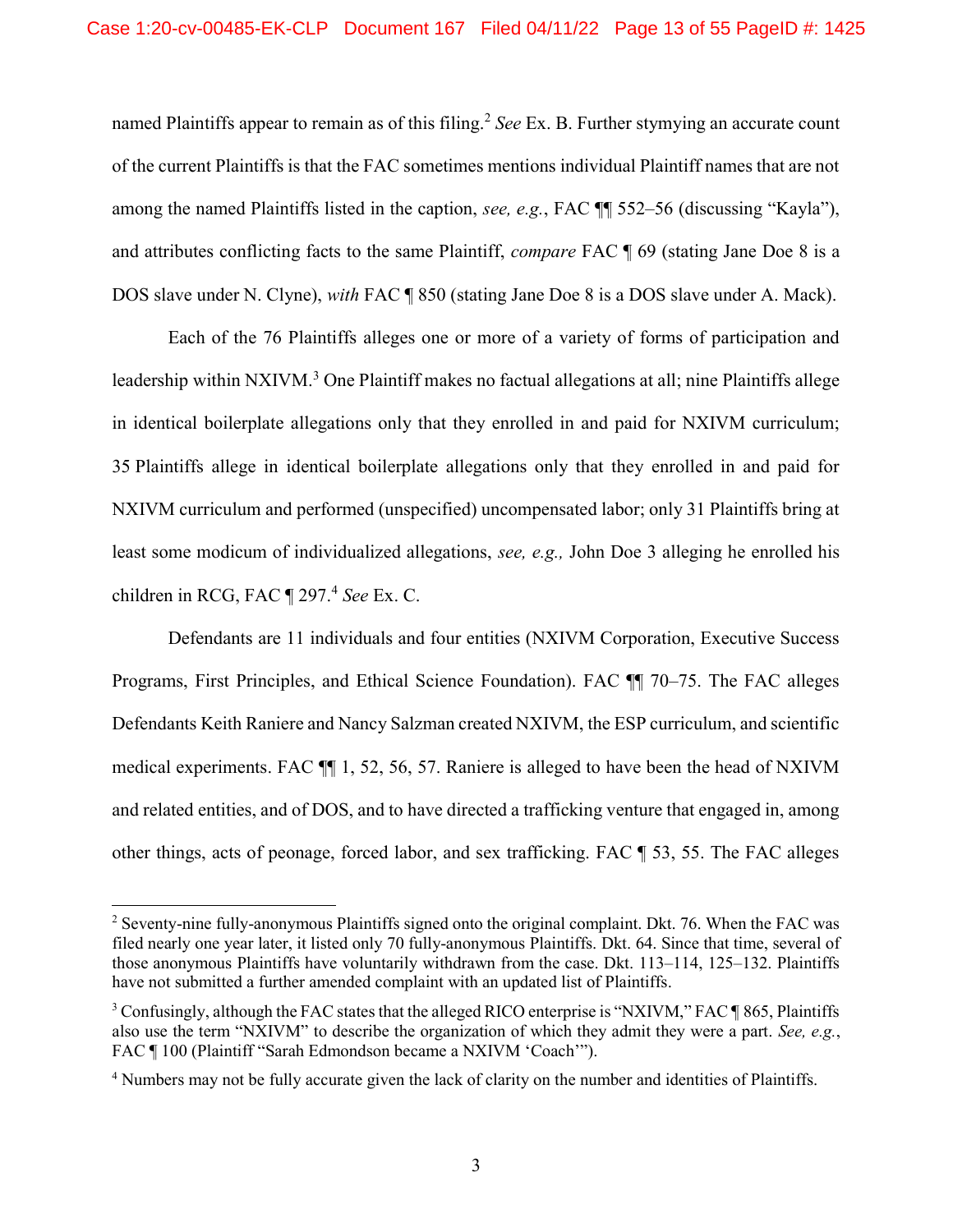that N. Salzman was a member of the NXIVM and ESP executive boards. FAC ¶ 56. The FAC goes on to allege that Defendants Lauren Salzman, Allison Mack, and Nicki Clyne were highranking leaders of and helped to run DOS. FAC ¶¶ 63–64, 69. Defendant Danielle Roberts allegedly branded multiple DOS members. FAC ¶ 68. Defendant Brandon Porter, a then-licensed physician, allegedly conducted medical experiments on members of the NXIVM community. FAC ¶ 67. Defendant Kathy Russell was allegedly the "Enterprise's" bookkeeper, FAC ¶ 65, and Defendant Karen Unterreiner was allegedly a head ESP trainer and involved in NXIVM finances. FAC  $\P$  66. Defendant Sara Bronfman allegedly donated money to NXIVM and served on the NXIVM Board. FAC ¶ 62. Defendants NXIVM Corporation, Executive Success Programs, Ethical Science Foundation, and First Principles were allegedly "instrumentalities" through which Defendants "carr[ied] out unlawful acts." FAC ¶¶ 70–75.

Plaintiffs allege that Clare Bronfman provided funds to NXIVM and NXIVM entities, see, e.g., FAC ¶¶ 255, 701, 708, 962, paid for attorneys who may have provided advice regarding visas or sent threatening letters, see, e.g., FAC ¶¶ 118, 727, 732, made or caused to be made false statements to legal authorities, see, e.g., FAC ¶ 106, and helped Raniere select women to run exo/eso, see FAC ¶ 223. None of these factual allegations provide support for the myriad claims Plaintiffs levy against Clare Bronfman. For example, Plaintiffs do not plead any sexual relationships or sexual conduct related to the women involved in exo/eso whom Clare Bronfman allegedly assisted in recruiting to be sexual partners for Raniere.

Beyond these generic characterizations, it is difficult—and sometimes impossible—to ascertain what conduct the FAC alleges as to particular Plaintiffs and Defendants.<sup>5</sup> The FAC spans

<sup>&</sup>lt;sup>5</sup> Perhaps to blame for the confusion is Plaintiffs' attempt to combine into one action multiple disparate claims. As the Court observed in the October 15, 2021 hearing, even a generous reading of the FAC suggests that Plaintiffs seek to bring at least two distinct categories of claims: consumer fraud claims and sexual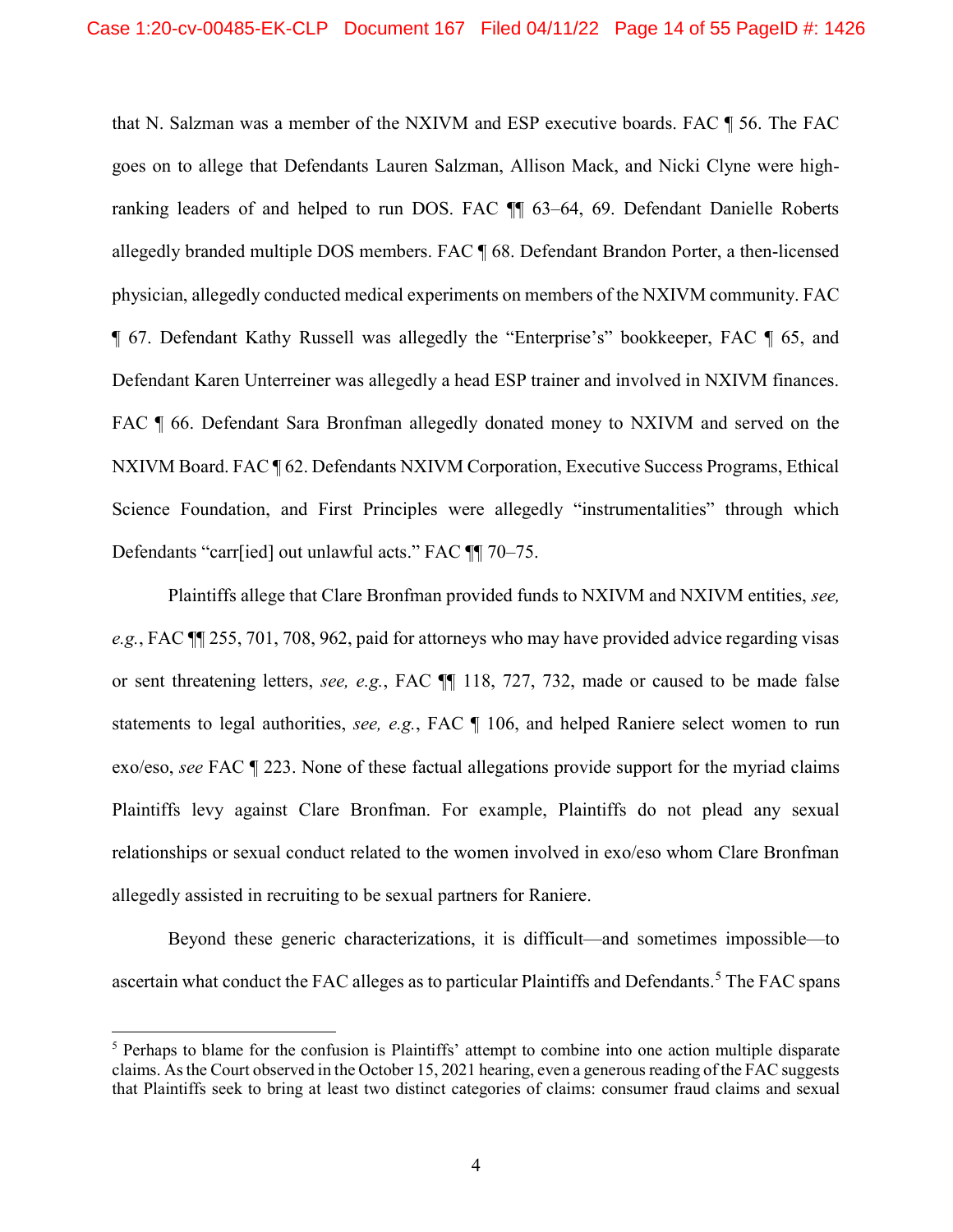217 pages and contains 1,020 numbered paragraphs, setting forth a labyrinth of often vague and conclusory legal allegations lacking factual support. It brings 16 counts, several of which, in turn, encompass multiple kinds of conduct. See, e.g., Count III(B) for forced labor, conspiracy to commit forced labor, and benefitting from forced labor. Most allegations are levied against undefined or undifferentiated "Defendants," the "Individual Defendants," the "Inner Circle," "NXIVM," or the "Enterprise"—making it impossible to discern which facts are alleged against whom and by whom. See, e.g., FAC  $\P$  4 ("the Defendants continually manipulated the program requirements"). The FAC includes personal narratives unrelated to any Plaintiffs or Defendants, see, e.g., FAC ¶ 724 (alleging facts about "B," who does not appear to be a Plaintiff in this action), and various portions of the FAC are highly repetitive, see, e.g., FAC ¶ 220–25 & 766–74 (duplicative allegations regarding Jane Doe 17); FAC  $\P$  19-33 &  $\P$  788-830 (duplicative allegations regarding DOS).

Particularly relevant to this Motion, the FAC is bereft of allegations tying Clare Bronfman to the bulk of the alleged events in question. Plaintiffs nonetheless levy a multitude of claims against her, lumping her in with "all Defendants" for certain claims and a subset of Defendants for others. Certain claims are brought on behalf of "all Plaintiffs," while others are brought on behalf of one or more named Plaintiffs, one or more unnamed (Jane or John Doe) Plaintiffs, and various permutations thereof:

| Count | <b>Claim</b>           | Plaintiff(s)                                  | Defendant(s)                 |
|-------|------------------------|-----------------------------------------------|------------------------------|
|       | <b>RICO</b>            | All Plaintiffs                                | <b>Individual Defendants</b> |
|       | <b>RICO</b> Conspiracy | All Plaintiffs                                | <b>Individual Defendants</b> |
| Ш     | Section 1595 "Venture" |                                               |                              |
| III-A | Sex Trafficking        | Daniela, Camila, S.<br>Edmondson, J. Salazar, | All Defendants               |
|       |                        | Souki, Nicole, Audrey, I.                     |                              |

assault claims. See Oct. 15, 2021 Hearing Transcript at 4:8–22.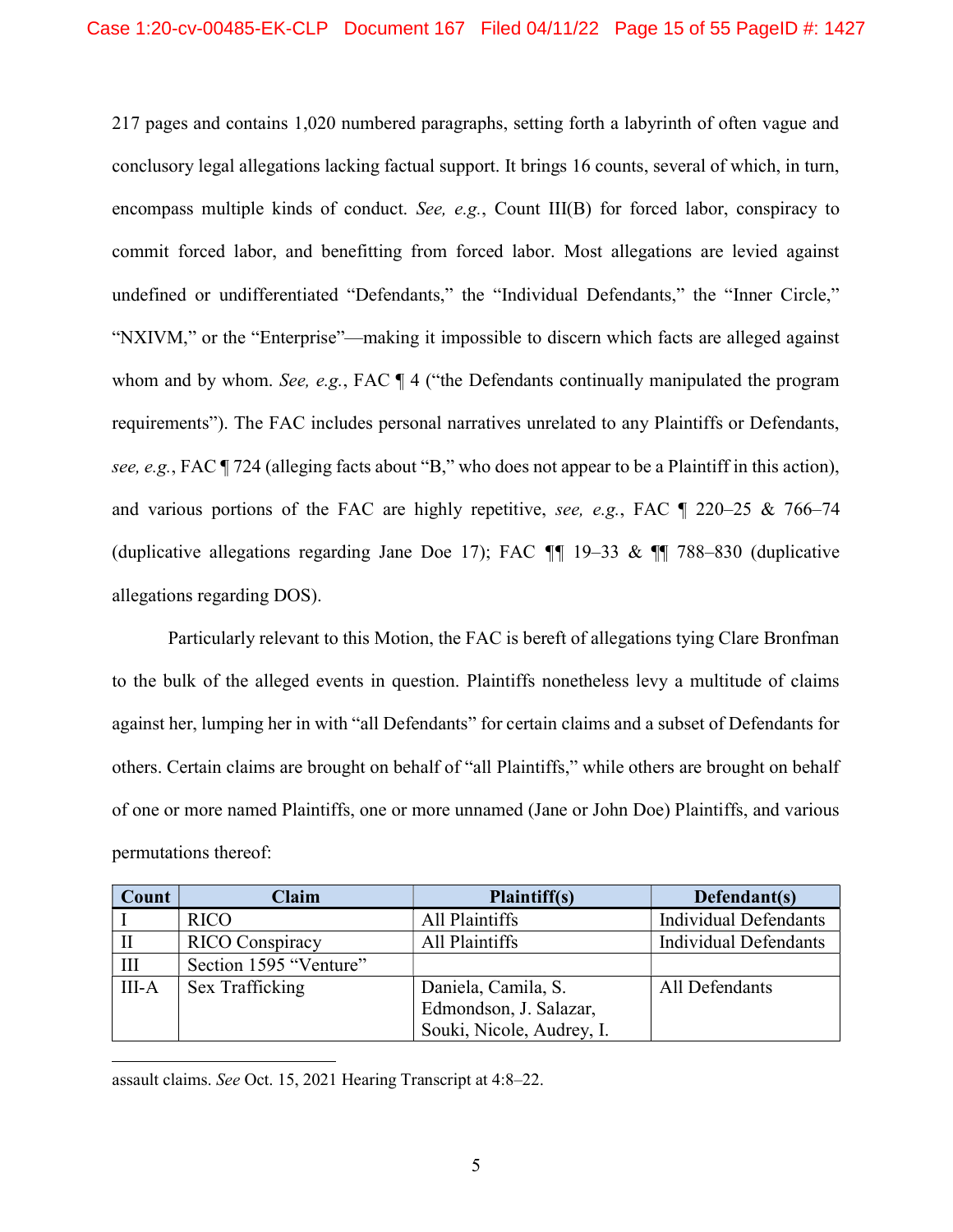|            |                             | Oxenberg, A. Stiles, B.<br>Piesse, T. Chapman, A. |                        |
|------------|-----------------------------|---------------------------------------------------|------------------------|
|            |                             | McLean, Kayla, Jane Does                          |                        |
|            |                             | 6–11, 15, 17, 19, 20–21, 25,                      |                        |
|            |                             | 28-32, 34, 36, 39, 42-45,                         |                        |
|            |                             | 47 - 48, 50, 52 - 54, 56, 59 - 60                 |                        |
| $III-B$    | Forced Labor                | All Plaintiffs                                    | All Defendants         |
| III-C      | Human Trafficking           | All Plaintiffs                                    | All Defendants         |
| $III-D$    | Peonage                     | All Plaintiffs                                    | All Defendants         |
| $III-E$    | Unlawful Conduct Re:        | Daniela                                           | K. Raniere, C.         |
|            | Documents In Furtherance    |                                                   | Bronfman, L.           |
|            | Of Trafficking, Peonage, or |                                                   | Salzman, N. Salzman,   |
|            | Forced Labor                |                                                   | K. Unterreiner, K.     |
|            |                             |                                                   | Russell                |
| IV         | Negligence Per Se-          | All Plaintiffs                                    | All Defendants         |
|            | Unauthorized Practice of    |                                                   |                        |
|            | Counseling; Aiding $&$      |                                                   |                        |
|            | Abetting, Conspiracy,       |                                                   |                        |
|            | Acting In Concert           |                                                   |                        |
| V          | Malicious Abuse of Legal    | Natalie, Jane Doe 19, S.                          | K. Raniere, C.         |
|            | Process                     | Edmondson, J. Salazar,                            | Bronfman, S.           |
|            |                             |                                                   |                        |
|            |                             | Souki, Audrey                                     | Bronfman, N.           |
|            |                             |                                                   | Salzman                |
| VI         | <b>Battery</b>              | S. Edmondson, Nicole,                             | D. Roberts             |
|            |                             | Audrey, Jane Doe 7, I.                            |                        |
|            |                             | Oxenberg                                          |                        |
| <b>VII</b> | Aiding & Abetting, Acting   | S. Edmondson, Nicole,                             | K. Raniere, L.         |
|            | In Concert, Conspiring With | Audrey, Jane Doe 7, I.                            | Salzman, A. Mack, N.   |
|            | <b>Respect To Battery</b>   | Oxenberg, Amanda, Camila                          | Clyne                  |
| VIII       | Negligence Per Se-          | Camila, Jane Does 19–22                           | <b>B.</b> Porter       |
|            | <b>Unauthorized Human</b>   |                                                   |                        |
|            | Research                    |                                                   |                        |
| IX         | Aiding & Abetting, Acting   | Camila, Jane Does 19-22                           | K. Raniere, N.         |
|            | In Concert, Conspiring With |                                                   | Salzman, L. Salzman,   |
|            | Respect To Unauthorized     |                                                   | C. Bronfman, S.        |
|            | Human Research              |                                                   | Bronfman               |
| X          | Gross Negligence &          | Jane Does 20-22                                   | K. Raniere, B. Porter, |
|            | Recklessness                |                                                   | N. Salzman, C.         |
|            |                             |                                                   | Bronfman, S.           |
|            |                             |                                                   | Bronfman               |
| XI         | N.Y. Child Victims Act      | Camila                                            | K. Raniere             |
|            | Claim                       |                                                   |                        |
| XII        | N.Y. C.P.L.R. § 213-c       | Camila                                            | K. Raniere             |
|            | (action by victim of sexual |                                                   |                        |
|            | offenses)                   |                                                   |                        |
|            |                             |                                                   |                        |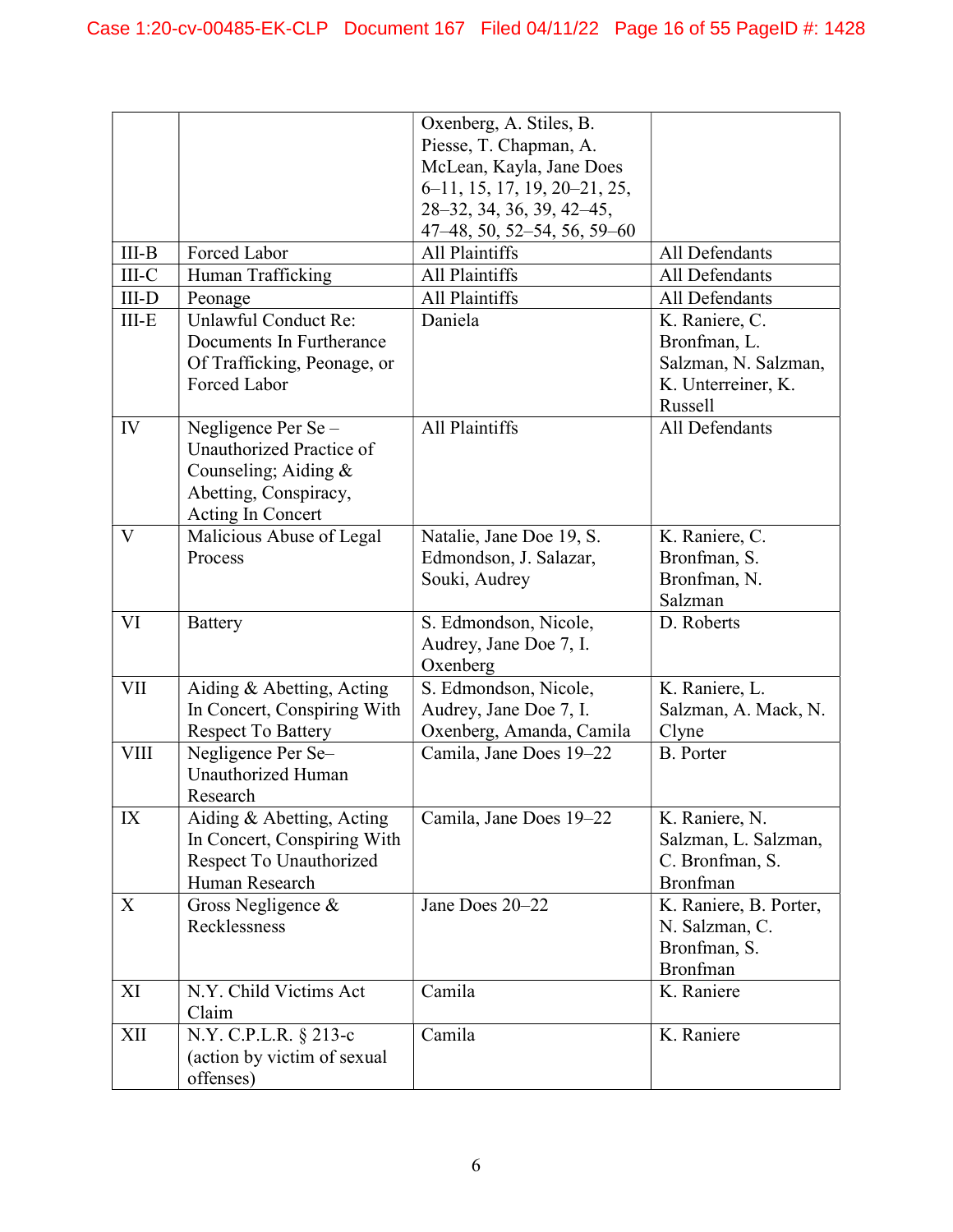| XIII       | Battery, Intentional      | Camila | K. Raniere |
|------------|---------------------------|--------|------------|
|            | Infliction of Emotional   |        |            |
|            | Distress Pursuant to N.Y. |        |            |
|            | Child Victims Act         |        |            |
| XIV        | Battery, Intentional      | Camila | K. Raniere |
|            | Infliction of Emotional   |        |            |
|            | Distress Pursuant to N.Y. |        |            |
|            | C.P.L.R. $§$ 213-c        |        |            |
| XV         | Negligence                | Camila | N. Salzman |
| <b>XVI</b> | N.Y. Social Service Law   | Camila | N. Salzman |
|            | § 240                     |        |            |

As the above chart demonstrates, Plaintiffs do not bring claims against Clare Bronfman in relation to Counts VI, VII, VIII, XI, XII, XIII, XIV, XV, or XVI. Nor is there any count naming Clare Bronfman as the sole defendant. Rather, each count of the FAC that (at least nominally) targets Clare Bronfman does so as part of a group of all 15 defendants, all 11 individual defendants, 6 individuals, 2 different combinations of 5 individuals, and 4 individuals. The result is a morass.

#### ARGUMENT

Each of Plaintiffs' claims against Clare Bronfman fails to satisfy multiple requirements set forth in Rules 8, 9, and 12. First, the entirety of Plaintiffs' claims should be dismissed for impermissible group pleading and failure to plead a "short and plain statement" under Rule 8. Second, a large majority of Plaintiffs should be dismissed under Rule 12(b)(1) for lack of subjectmatter jurisdiction because they have not alleged a traceable injury to establish Article III standing. All. For Env't Renewal, Inc. v. Pyramid Crossgates Co., 436 F.3d 82, 88 n.6 (2d Cir. 2006); Fed. R. Civ. P. 12(b)(1). Third, all of Plaintiffs' claims against Clare Bronfman—RICO-based claims, Chapter 77 claims, and state law claims—also fail to "contain sufficient factual matter, accepted as true, to 'state a claim for relief that is plausible on its face,'" as required by Rule 12(b)(6). McGuire v. City of New York, 2013 WL 325359, at \*3 (E.D.N.Y. Jan. 28, 2013) (quoting Aschroft v. Iqbal, 556 U.S. 662, 678 (2009); Bell Atl. Corp. v. Twombly, 550 U.S. 544, 570 (2007)).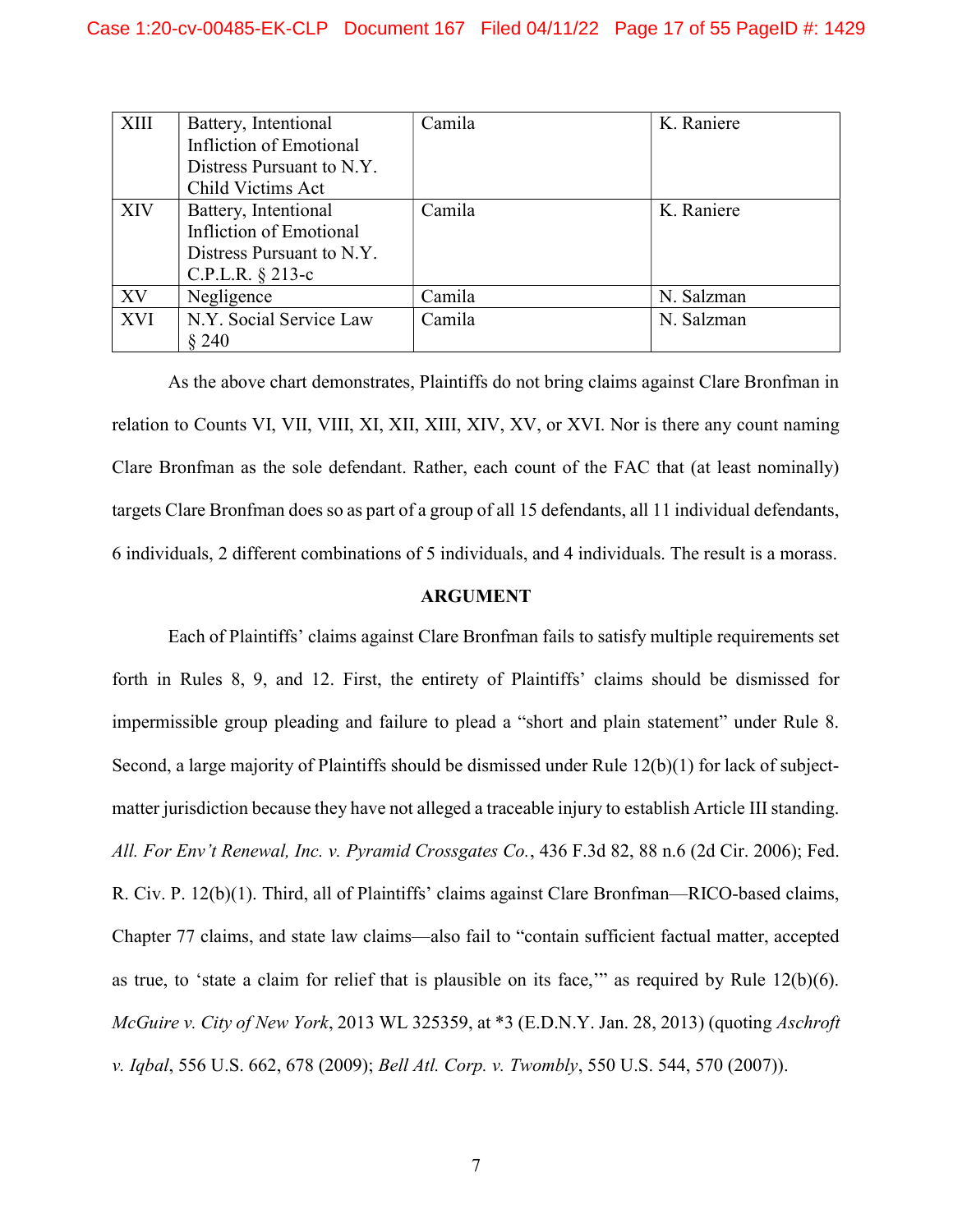## I. THE FAC SHOULD BE DISMISSED WITH PREJUDICE IN ITS ENTIRETY AS TO CLARE BRONFMAN UNDER RULE 8.

The FAC should be dismissed as to Clare Bronfman because it is not "a short and plain statement of the claim showing that the pleader is entitled to relief," Fed. R. Civ. P. 8(a)(2), and it engages in impermissible group pleading. These are not mere technical requirements, because "a complaint [must] give each defendant fair notice of what the plaintiff's claim is and the ground upon which it rests." Atuahene v. City of Hartford, 10 F. App'x 33, 34 (2d Cir. 2001) (internal quotation marks omitted). A complaint that "places an unjustifiable burden on defendants to determine the nature of the claim against them and to speculate on what their defenses might be, and which imposes a similar burden on the court to sort out the facts now hidden in a mass of charges, arguments, generalizations and rumors, violates the rule and is subject to dismissal." DeFina v. Latimer, 79 F.R.D. 5, 7 (E.D.N.Y. 1977) (emphasis added) (citations omitted). Courts in this Circuit do not hesitate to dismiss complaints for being overly lengthy and lacking clarity. See, e.g., Salahuddin v. Cuomo, 861 F.2d 40, 41–43 (2d Cir. 1988) (dismissing 15-page complaint naming 22 defendants and setting forth 23 causes of action for failure to comply with Rule 8); Roberto's Fruit Mkt., Inc. v. Schaffer, 13 F. Supp. 2d 390, 395–96 (E.D.N.Y. 1998) (dismissing 71-page RICO complaint for excessive length, redundancy, and inclusion of irrelevant, inflammatory matters).

These examples of dismissed complaints are models of brevity and restraint compared to the FAC here. It is difficult to imagine how Clare Bronfman—or the other Individual Defendants could mount a coherent defense to the sprawling allegations here, which also include inflammatory statements irrelevant to the allegations against Defendants generally, see, e.g., FAC ¶ 724 (discussing conduct related to non-party, "B"), and against Clare Bronfman specifically, see, e.g., FAC  $\P$  788–824, 883 (describing DOS without any allegations that Clare Bronfman was part of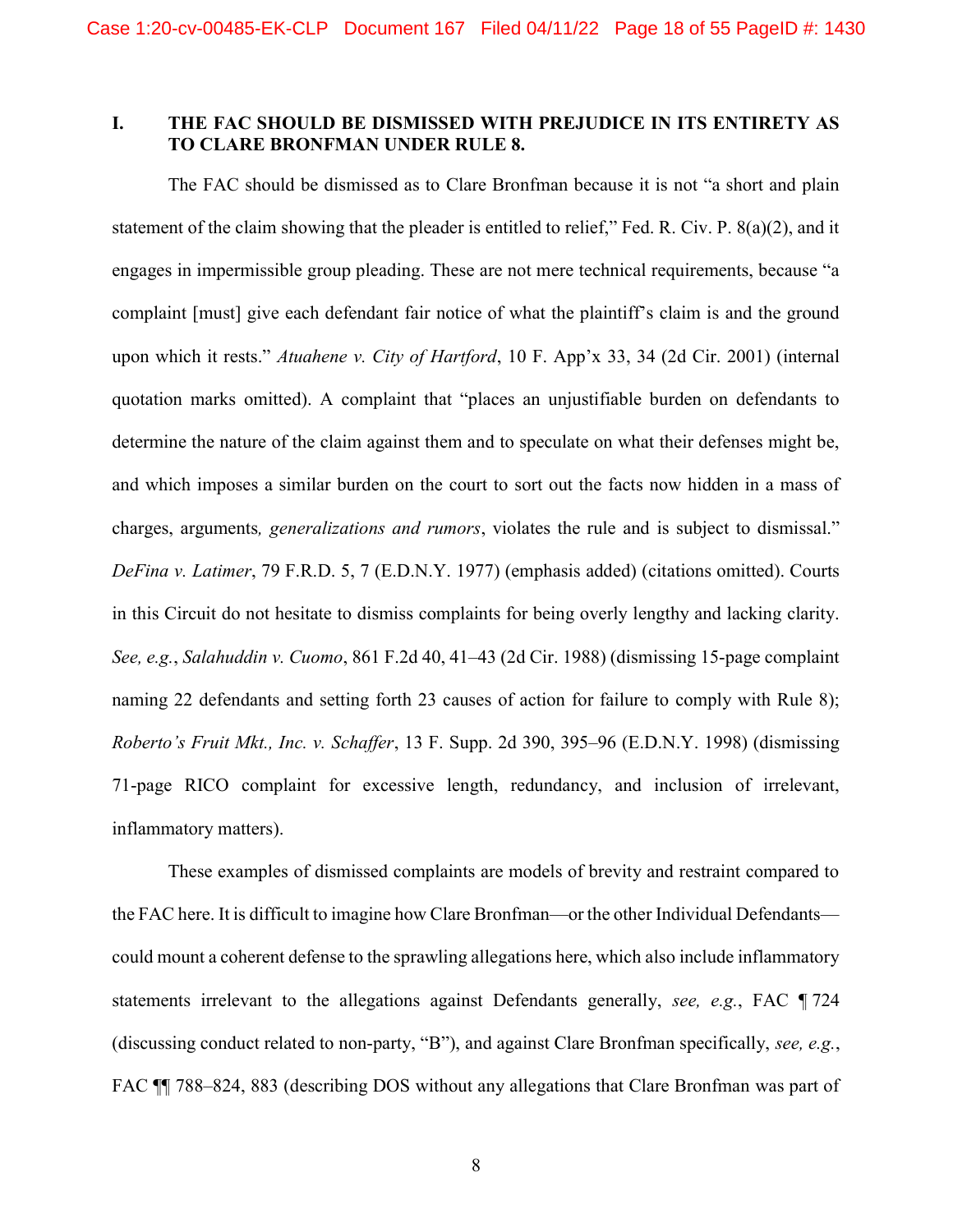or even knew of DOS until after news of DOS became public, yet still including Clare Bronfman in Plaintiffs' sex trafficking count); see Mendez v. Draham, 182 F. Supp. 2d 430, 433 (D.N.J. 2002) (granting motion to strike the complaint because "[o]nly through superhuman patience, effort, and insight, could any attorney review the allegations of the Complaint and make paragraphby-paragraph responses.").

Moreover, actions brought against multiple defendants "must clearly specify the claims with which each particular defendant is charged." Merrill Lynch, Pierce, Fenner & Smith, Inc. v. Young, No. 91 CV-2923-CSH, 1994 WL 88129, at \*18 (S.D.N.Y. Mar. 15, 1994). "Rule 8(a) is violated where a plaintiff, by engaging in 'group pleading,' fails to give each defendant fair notice of the claims against it." Holmes v. Allstate Corp., No. 11-CV-1543-LTS-DF, 2012 WL 627238, at \*22 (S.D.N.Y. Jan. 27, 2012). "By lumping all the defendants together in each claim and providing no factual basis to distinguish their conduct," Plaintiffs fail to satisfy the minimum pleading standards of Rule 8. Atuahene, 10 F. App'x at 34.

The FAC also engages in group pleading as to Plaintiffs, which is likewise prohibited by Rule 8. See Holmes, 2012 WL 627238, at \*25–26 (prohibiting group pleadings as to plaintiffs as well as to defendants). This, along with other pleading deficiencies, makes it difficult to ascertain which Plaintiffs are making which allegations. Seventy-six Plaintiffs remain in this action, 58 of whom remain identified only as Jane or John Doe.<sup>6</sup> Ex. B. Various, shifting combinations of these Plaintiffs bring claims against various combinations of one or more of the 15 Defendants. The

<sup>&</sup>lt;sup>6</sup> See Dkt. 64 (FAC); Dkt. 113 (Voluntary Dismissal of Ana Cecelia); Dkt. 114 (Voluntary Dismissal of Jane Doe 51); Dkt. 125 (Voluntary Dismissal of Jane Doe 13); Dkt. 126 (Voluntary Dismissal of Jane Doe 23); Dkt. 127 (Voluntary Dismissal of Jane Doe 26); Dkt. 128 (Voluntary Dismissal of Jane Doe 33); Dkt. 129 (Voluntary Dismissal of Jane Doe 55); Dkt. 130 (Voluntary Dismissal of John Doe 2); Dkt. 131 (Voluntary Dismissal of John Doe 16); Dkt. 132 (Voluntary Dismissal of John Doe 17).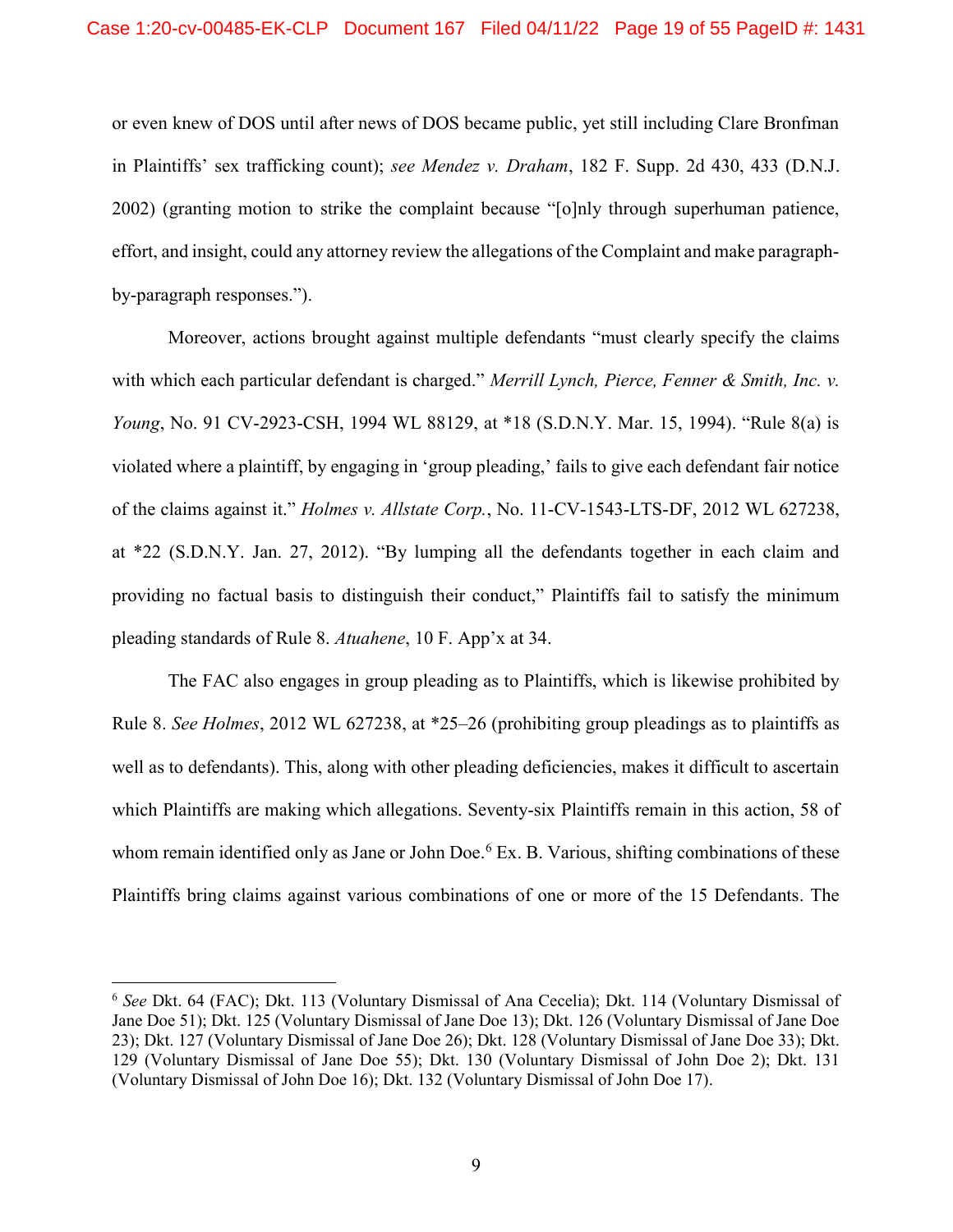numbers of Doe Plaintiffs are constantly changing, and even Plaintiffs cannot seem to keep the parties straight.<sup>7</sup>

In addition, Plaintiffs casually use terms such as "Defendants," "the Individual Defendants," the "Inner Circle," or "NXIVM" to lump Clare Bronfman in allegations related to activities in which she played no part and of which she had no knowledge. More specifically, Plaintiffs include Clare Bronfman as a Defendant in 9 of the 15 counts. The FAC, however, fails to substantiate Clare Bronfman's involvement in the alleged misconduct with specific factual allegations. For example, 35 Plaintiffs allege identical boilerplate claims based on enrollment in NXIVM or uncompensated labor "for the benefit of the Defendants," with no mention of Clare Bronfman. Ex. D. Plaintiffs also devote more than 60 paragraphs of the FAC to detailing the history and inner workings of the highly secret organization DOS. See  $\P$  19–33, 788–830. While Plaintiffs attempt to rope Clare Bronfman into their sex-based claims in Counts I, II, and III, they do not allege that Clare Bronfman was a part of DOS or even knew about its existence before it became public, nor do Plaintiffs allege that Clare was involved in or aware of any sexual activities related to Camila, Daniela, or any other Plaintiff.<sup>8</sup>

In sum, the FAC's massive length and persistent vagueness as to Clare Bronfman—coupled with its repeated reliance on group pleading—leave it far short of the minimum pleading standards

<sup>&</sup>lt;sup>7</sup> Plaintiffs occasionally, and inconsistently, replace a party identified as Jane/John Doe in the caption of the FAC with their real name in the text of the FAC. See, e.g., FAC ¶¶ 552–56 (discussing "Kayla"). In addition, Plaintiffs seem to confuse the Does. Compare, e.g., FAC ¶ 69 (describing Jane Doe 8 as a DOS slave under Defendant Clyne), with FAC ¶ 850 (describing Jane Doe 8 as a DOS slave under Defendant Mack). This makes it impossible to ascertain the exact number of Plaintiffs or keep the Plaintiffs straight.

<sup>&</sup>lt;sup>8</sup> Plaintiffs limit discussion of their sex-based claims to discussions about the "highly secret organization known as DOS," FAC ¶ 788, and its participants, the JNESS curriculum, and the particular experiences of Plaintiffs Camila and Daniela. Although Plaintiffs baldly assert that One Asian, TEN C, and exo/eso were intended to be used to "recruit and groom suitable female candidates for sexual servitude to Raniere," see, e.g., FAC ¶ 751, Plaintiffs do not allege that any sexual relationships, acts, abuse or servitude occurred in the context of these entities or its recruits. See generally FAC.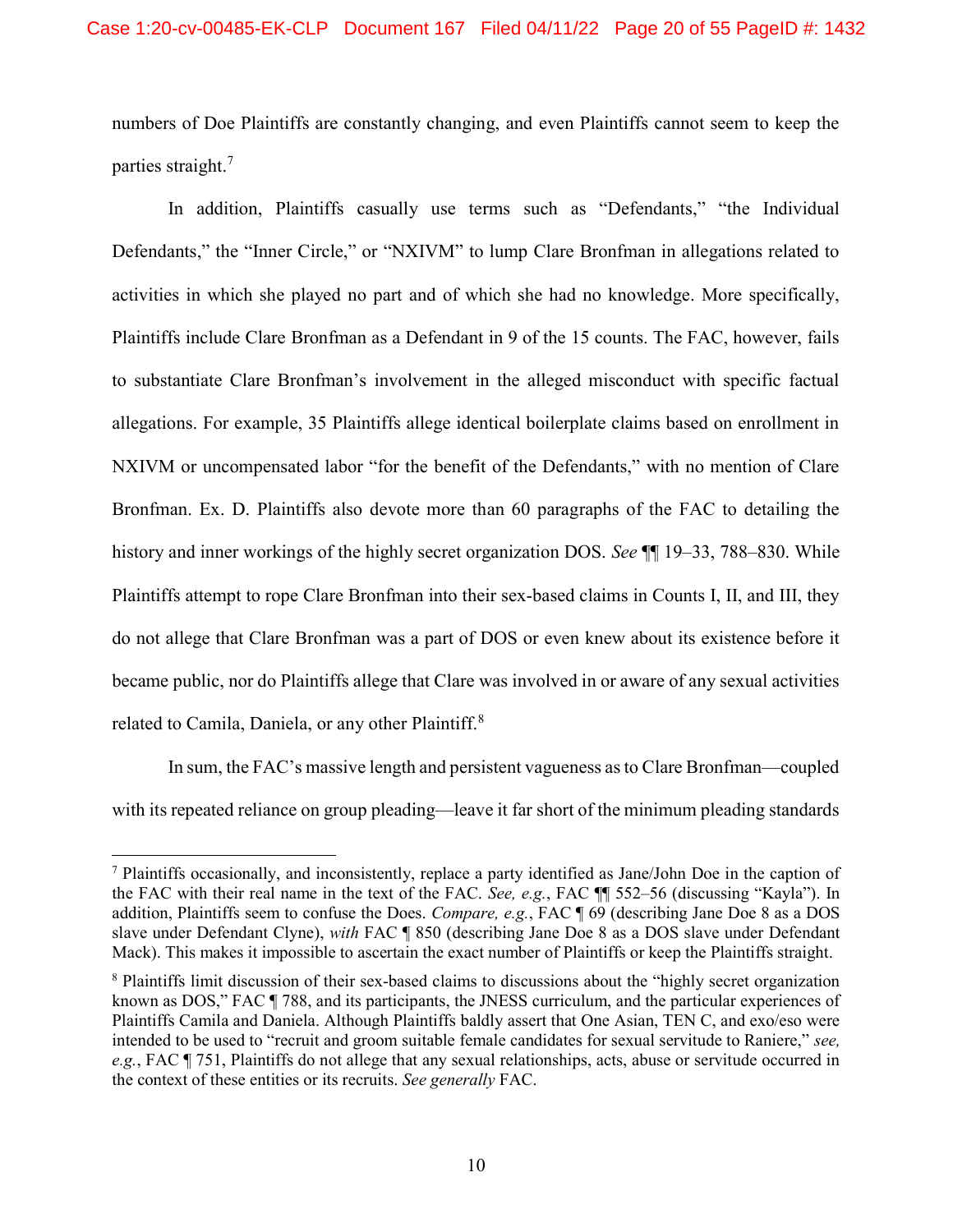of Rule 8. See Edo v. New York City, No. 16-CV-4155 (KAM)(VMS), 2016 WL 5874996, at \*3 (E.D.N.Y. Oct. 7, 2016) (stating that, despite a lengthy complaint, plaintiff failed to allege sufficient facts to put defendant on notice). The FAC therefore should be dismissed with prejudice as to Clare Bronfman in its entirety.

## II. FIFTY-EIGHT PLAINTIFFS SHOULD BE DISMISSED WITH PREJUDICE FOR LACK OF STANDING UNDER RULE 12(b)(1) AS TO CLARE BRONFMAN.

A majority of Plaintiffs have failed to establish Article III standing. "[T]he proper procedural route" to challenge a lack of Article III standing is a motion to dismiss for lack of subject-matter jurisdiction under Rule  $12(b)(1)$ . All. For Env't Renewal, Inc. v. Pyramid Crossgates Co., 436 F.3d 82, 88 n.6 (2d Cir. 2006); Fed. R. Civ. P. 12(b)(1). "Standing is 'the threshold question in every federal case,' and determines 'the power of the court to entertain the suit.'" Gonzalez de Fuente v. Preferred Home Care of New York LLC, No. 18-CV-06749-AMD-PK, 2020 WL 5994957, at \*2 (E.D.N.Y. Oct. 9, 2020) (quoting U.S. v. Cambio Exacto, S.A., 166 F.3d 522, 526 (2d Cir. 1999)). "The plaintiff bears the burden of alleging facts that affirmatively and plausibly suggest that [he] has standing to sue." Carlone v. Lamont, 2021 WL 5049455, at \*1 (2d Cir. Nov. 1, 2021). To establish standing, "[a] plaintiff must allege personal injury fairly traceable to the defendant's allegedly unlawful conduct and likely to be redressed by the requested relief." All. For Env't Renewal, 436 F.3d at 85. "An injury in fact 'must be concrete and particularized, as well as actual or imminent,' rather than 'conjectural or hypothetical.'" Carlone, 2021 WL 5049455, at \*2 (quoting Carney v. Adams, 141 S. Ct. 493, 498 (2020)). A plaintiff "only ha<sup>[s]</sup> standing to bring claims against the defendants to whom she [can] attribute an individual injury." McCall v. Chesapeake Energy Corp., 509 F. App'x 62, 64 (2d Cir. 2013).

Although no Plaintiffs have adequately alleged that they were injured by Clare Bronfman, 58 of the FAC's 76 Plaintiffs do not even mention Clare Bronfman in any of their factual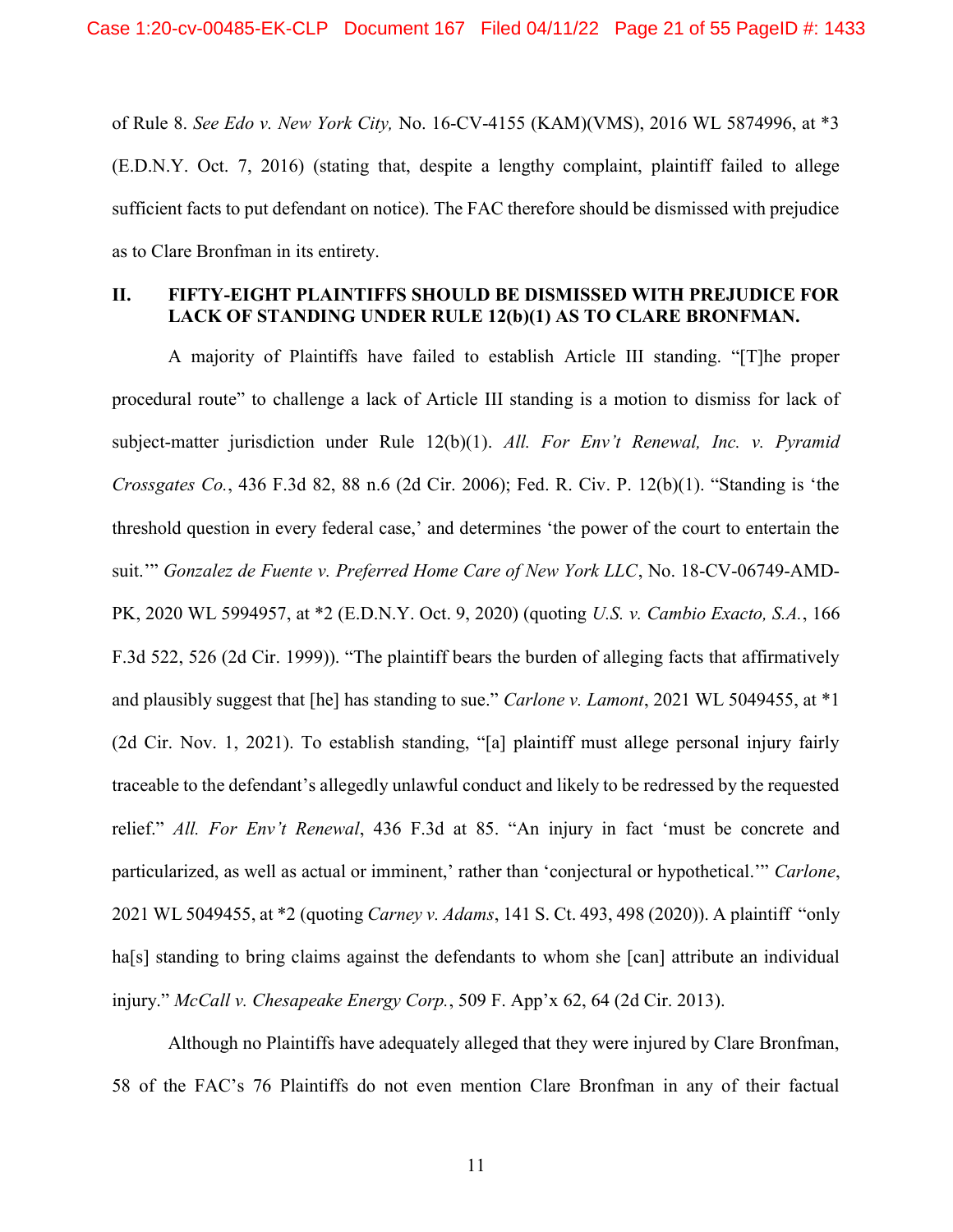allegations. See Ex. D. One Plaintiff makes no factual allegations at all. See Ex. C. Nine of these Plaintiffs assert only, in word-for-word identical allegations, that they enrolled in and paid for NXIVM based on allegedly false representations that the NXIVM curriculum was a scientific, patent-pending technology. See id.; see, e.g., FAC ¶¶ 327–28. They then claim, in conclusory fashion, that they were "emotionally and financially harmed." See, e.g., FAC ¶ 329. But none of these Plaintiffs mentions anything about Clare Bronfman, much less identify an injury caused by her.

An additional 35 Plaintiffs allege those same three identical paragraphs but add one additional identical paragraph asserting that they also performed uncompensated labor for the benefit of the Defendants. See Ex. D. But these Plaintiffs fail to identify which Defendants allegedly benefited. These 35 Plaintiffs do not mention anything about Clare Bronfman or offer anything more than generic assertions of harm unconnected to Clare Bronfman. An additional 13 Plaintiffs make individualized allegations (such as to DOS or RCG) but never mention Clare Bronfman. See Ex. D.

Accordingly, none of these 58 Plaintiffs' alleged injuries was proximately caused by Clare Bronfman.

# III. PLAINTIFFS' RICO CLAIM (COUNT I) SHOULD BE DISMISSED WITH PREJUDICE UNDER RULES 9(b) AND 12(b)(6).

Plaintiffs fail to plausibly allege a RICO violation. RICO is not designed to be an "instrument against all unlawful acts." Hecht v. Com. Clearing House, Inc., 897 F.2d 21, 25 (2d Cir. 1990). "A Plaintiff's burden is high when pleading RICO allegations," Targum v. Citrin Cooperman & Co., LLP, No. 12-Civ-6909-SAS, 2013 WL 6087400, at \*5 (S.D.N.Y. Nov. 19, 2013), and "courts should strive to flush out frivolous RICO allegations at an early stage of the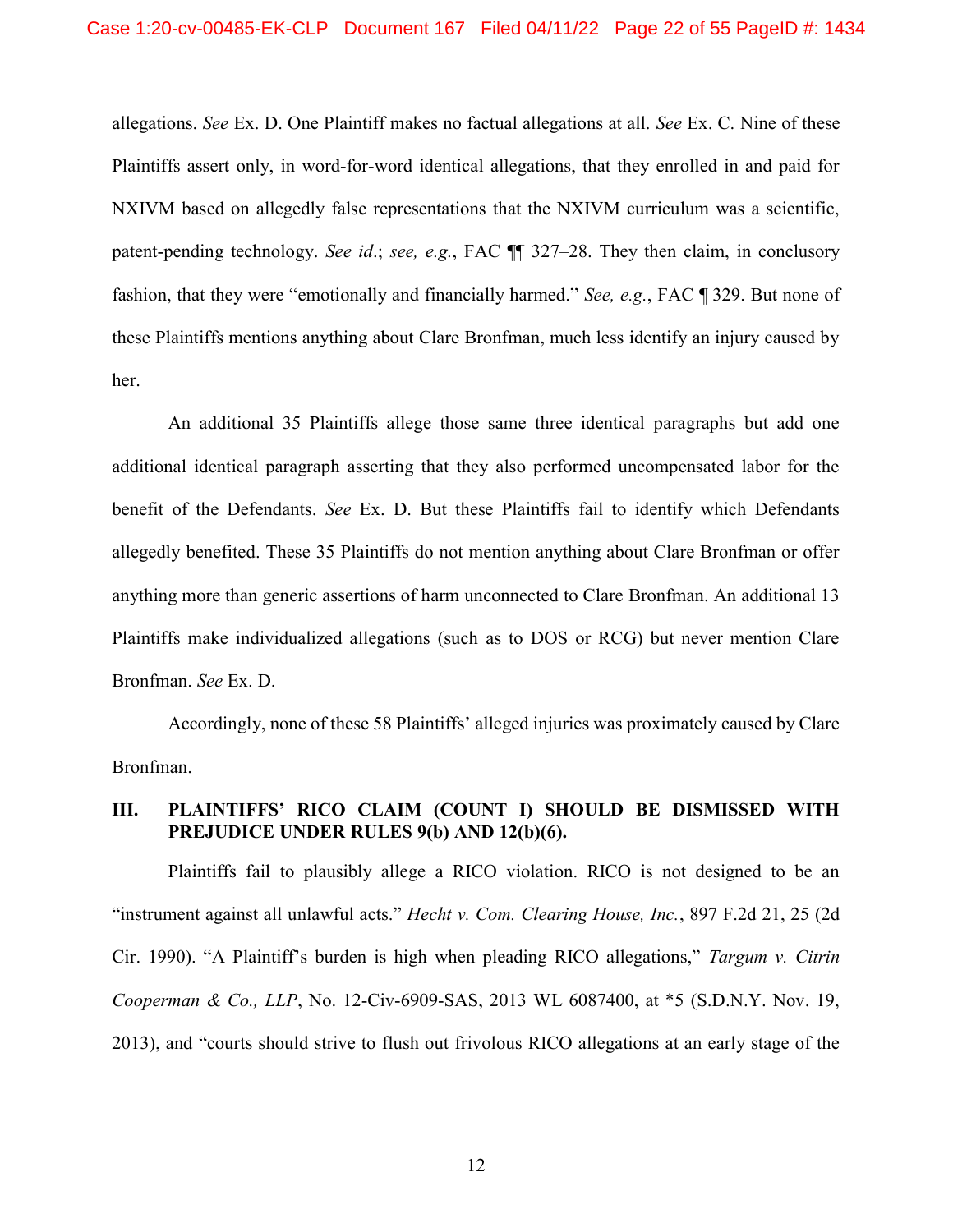litigation." Katzman v. Victoria's Secret Catalogue, 167 F.R.D. 649, 655 (S.D.N.Y. 1996) (internal quotation marks omitted).

To state a civil claim under RICO, a plaintiff must allege seven elements: "(1) that the defendant (2) through the commission of two or more acts (3) constituting a 'pattern' (4) of 'racketeering activity' (5) directly or indirectly invests in, or maintains an interest in, or participates in (6) an 'enterprise' (7) the activities of which affect interstate or foreign commerce." Albano v. DiggDejected, No. 19-CV-3048-RRM-JO, 2021 WL 101111, at \*3 (E.D.N.Y. Jan. 11, 2021) (quoting Hinterberger v. Cath. Health Sys., Inc., 536 F. App'x 14, 16 (2d Cir. 2013)). The plaintiff must establish each of these elements "as to each individual defendant." DeFalco v. Bernas, 244 F.3d 286, 305–06 (2d Cir. 2001); see also 4 K & D Corp. v. Concierge Auctions, LLC, 2 F. Supp. 3d 525, 537 (S.D.N.Y. 2014) (stating that a plaintiff must allege, at a minimum, that each "defendant personally committed or aided and abetted the commission of two predicate acts").

#### A. Plaintiffs Fail to Plead an Enterprise.

Plaintiffs do not adequately plead the existence of a RICO enterprise. An "enterprise" is a legal entity or a group of people that are "associated in fact." 18 U.S.C. § 1961(4). The associationin-fact enterprise must have: 1) a *common purpose shared by all* members of the enterprise, 2) relationships among the members of the enterprise, and 3) longevity sufficient to permit those associates to pursue the enterprise's purpose. BWP Media USA Inc. v. Hollywood Fan Sites, LLC, 69 F. Supp. 3d 342, 361 (S.D.N.Y. 2014); Stein v. World-Wide Plumbing Supply, Inc., 71 F. Supp. 3d 320, 325 (E.D.N.Y. 2014). Further, all members of the association-in-fact enterprise must function as a unit. BWP Media, 69 F. Supp. 3d at 361. The FAC fails this test in multiple respects.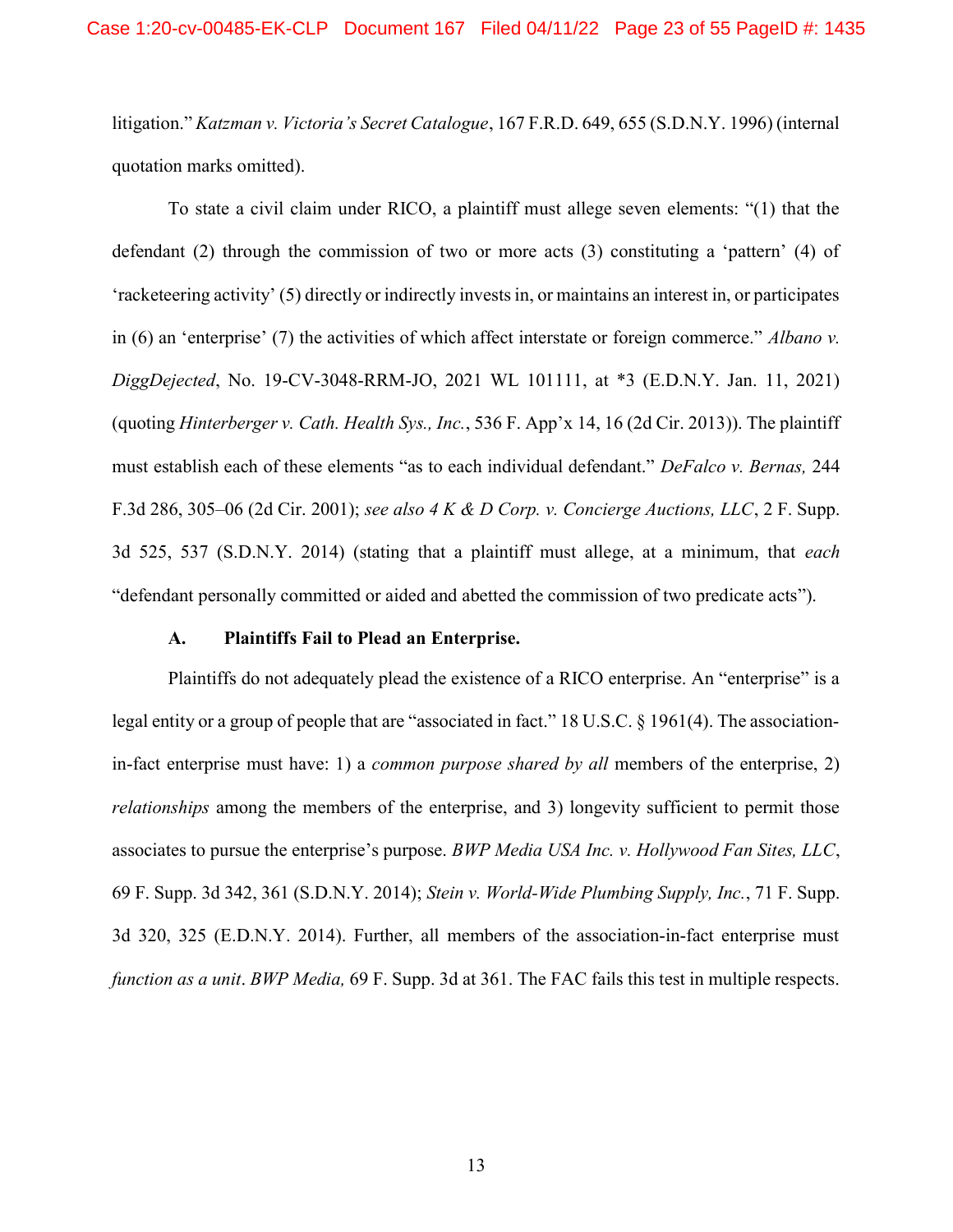# 1. Plaintiffs Have Not Identified The Alleged Enterprise.

 "Any principled analysis of a RICO claim . . . must begin from an understanding of what enterprise is alleged." Crabhouse of Douglaston, Inc. v. Newsday, Inc., 801 F. Supp. 2d 64, 74 (2011). Plaintiffs, however, have not clearly identified the alleged enterprise at the foundation of their RICO claims. Plaintiffs variously state that the alleged RICO enterprise is "under the NXIVM umbrella" FAC p. 1, but later refer to the enterprise as "the Enterprise or NXIVM." FAC ¶ 865. Defendants are left to guess whether the alleged enterprise is NXIVM itself, some undefined association that exists "under the NXIVM umbrella," or something else entirely. Clare Bronfman thus lacks sufficient notice as to what enterprise she allegedly agreed to assist, participated in, and furthered through her actions.

# 2. Plaintiffs Fail to Plausibly Allege that Defendants Shared a Common Purpose.

Plaintiffs fail to plausibly plead a shared common purpose among all Defendants. Plaintiffs' claim that the enterprise sought "to enrich the Individual Defendants (both monetarily and psychologically) at the expense of Plaintiffs and many other victims"<sup>9</sup> FAC  $\P$  866<sup>10</sup> is insufficient because it is "little more than a naked assertion devoid of further factual enhancement." D. Penguin Bros. v. City Nat'l Bank, 587 F. App'x 663, 668 (2d Cir. 2014) (internal quotation marks omitted) (rejecting allegation that the "goal of the purported association-in-fact enterprise was 'to purchase the favor and influence of political leaders and government officials'"). Nowhere do Plaintiffs provide any basis for their conclusion that *all* fifteen Defendants shared this *same* purpose. Further, Plaintiffs do not support their allegation that all fifteen Defendants had the goal

<sup>&</sup>lt;sup>9</sup> The FAC fails to identify these alleged "other victims."

<sup>&</sup>lt;sup>10</sup> Plaintiffs elsewhere allege in the FAC that the purpose of the Enterprise was "to entice Plaintiffs to join NXIVM" FAC p. 1.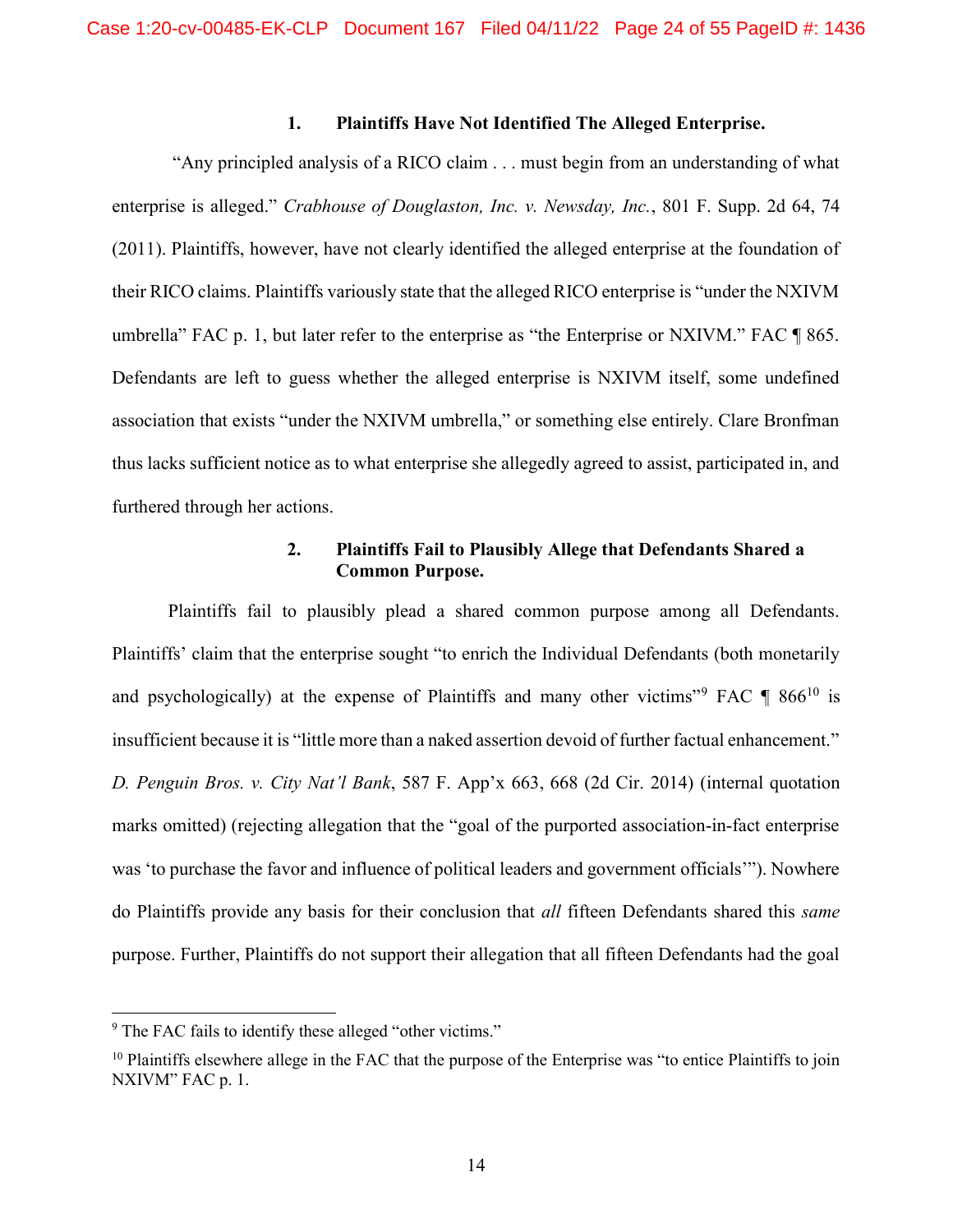of acting at the expense of Plaintiffs "as opposed to the 'obvious alternative explanation' . . . that they were simply" promoting a program they believed beneficial to personal growth. Cisneros v. Petland, Inc., 972 F.3d 1204, 1211–12 (11th Cir. 2020) (quoting Twombly, 550 U.S. at 567) (holding that failure to plead facts showing defendants acted to make money from pet sales by fraud, as opposed to simply making money from pet sales was fatal to RICO claim).

Indeed, the FAC's allegations suggest that there were multiple purported purposes at play. Plaintiffs name over 10 different entities, groups, or projects,  $11$  each with different stated objectives, and Plaintiffs allege different participation from different Defendants. For example, Plaintiffs allege that Brandon Porter was focused on scientific experimentation related to Tourette Syndrome FAC ¶ 67, whereas Allison Mack led the highly secret society of DOS. FAC ¶ 64. Logically, these entities, and therefore the Defendants who supported them, do not share a singular purpose. There are no allegations that Clare Bronfman shared any of those purposes.

## 3. Plaintiffs Fail to Plausibly Allege that Defendants Acted as a Unit.

The FAC also fails to "set forth facts to support the conclusion that all . . . defendants were actually working with one another or associated together in a single ongoing organization or continuing unit where members worked together to accomplish a common purpose." Nat'l Grp. for Commnc'ns Ltd. and Computs. v. Lucent Techs. Inc., 420 F. Supp. 2d 253, 271 (S.D.N.Y. 2006) (holding that plaintiffs failed to adequately allege an enterprise when plaintiffs did not provide support for allegation that 17 defendants worked as a unit). It is not enough to allege Defendants knew each other, Plaintiffs must make "concrete factual assertions as to the mechanics of the

<sup>&</sup>lt;sup>11</sup> These include DOS, NXIVM, the "Inner Circle," JNESS, Society of Protectors, One Asian, Ten C, Ethical Science Foundation, exo/eso, Rainbow Cultural Garden, the film "My Tourette's," and The Knife. FAC ¶¶ 654–676, 705–721, 731, 750–780.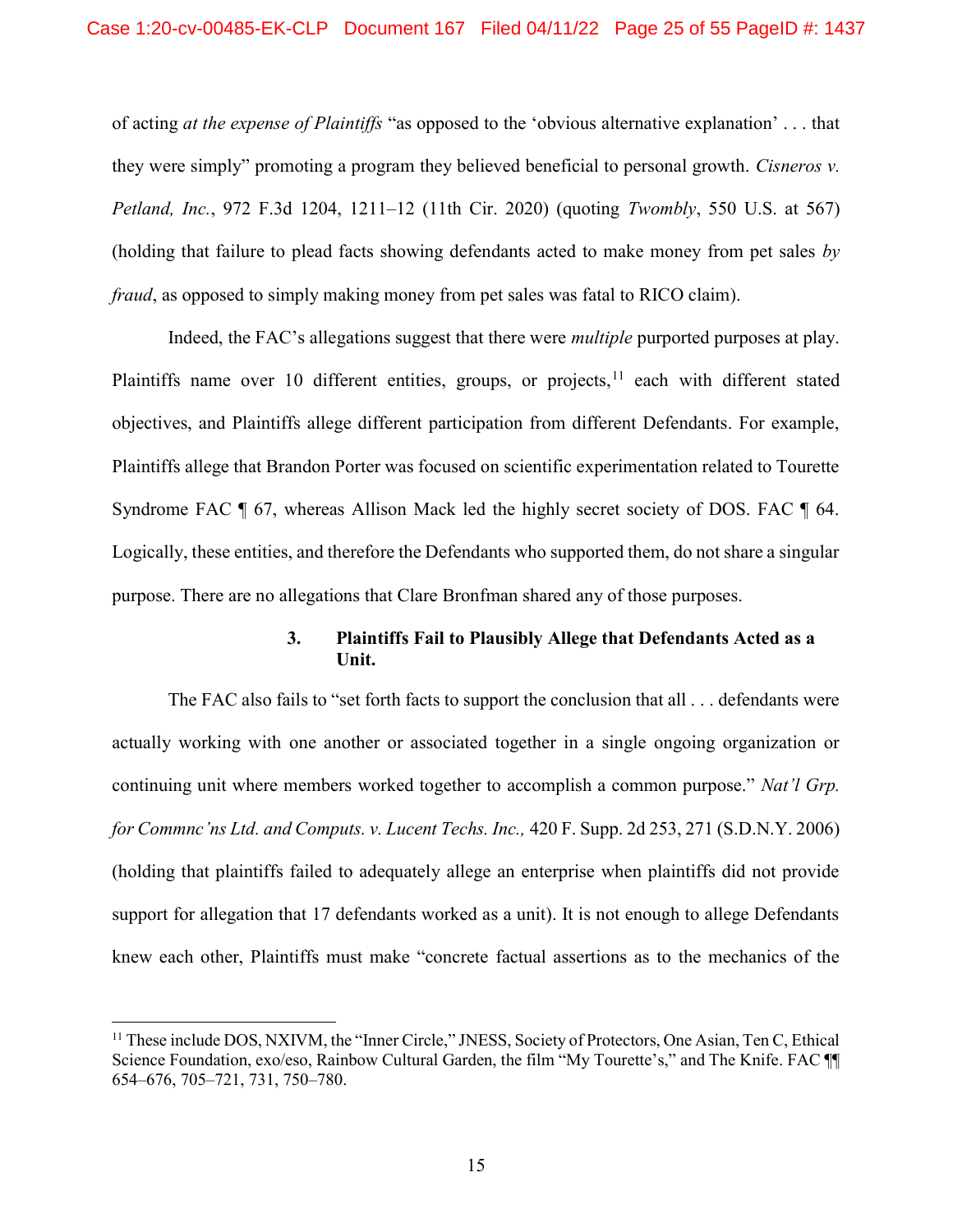interactions among defendants, including facts indicating that the disparate defendants functioned as a unit." Cont'l Petroleum Corp., Inc. v. Corp. Funding Partners, LLC, No. 11-CV-7801-PAE, 2012 WL 1231775, at \*6 (S.D.N.Y. Apr. 12, 2012).

Plaintiffs' conclusory allegation that Defendants "organized their Enterprise into a cohesive group with specific and assigned responsibilities and a command structure," FAC ¶ 870, unsupported by the requisite factual support, does not satisfy this requirement. *Hoatson v. N.Y.* Archdiocese, No. 05-cv-10467, 2007 U.S. Dist. LEXIS 9406, at \*10 (S.D.N.Y. Feb. 8, 2007), aff'd 208 F. App'x 88 (2d Cir. 2008) (dismissing RICO claim when other than "wholly conclusory allegations, Plaintiff does not allege any facts that the defendants functioned 'as a continuing unit,' or were 'an entity separate and apart' from their alleged illegal activities"). Indeed, without an explanation of each Defendant's "role in the alleged course of fraudulent or illegal conduct, there is no basis to support the conclusion that [the Defendants—both individual persons and entities] were associated together for a common purpose of engaging in a course of conduct." Petroff Amshen LLP v. Alfa Rehab PT PC, No. 19-CV-1861-MKB-RML, 2020 WL 9209278, at \*5 (E.D.N.Y. Dec. 14, 2020) (internal quotation marks omitted). Here, Plaintiffs have not explained each Defendant's role in the alleged enterprise or how all fifteen Defendants – who were allegedly involved in work ranging from teaching fitness programs to scientific experimentation to recruiting women into a highly secret society – worked together as a singular unit. Further, the FAC alleges no unifying tie among the Defendants that would not also apply to many – or all – Plaintiffs.

Defendants' individual connections to Raniere are insufficient; Defendants must also be connected to one another. Abbott Labs. v. Adelphia Supply USA, No. 15-CV-5826 (CBA)(LB), 2017 WL 57802, at \*5 (E.D.N.Y. Jan. 4, 2017). That is, Defendants must act in a collaborative, not merely a parallel, manner in order to form a RICO enterprise, and they must have acted for the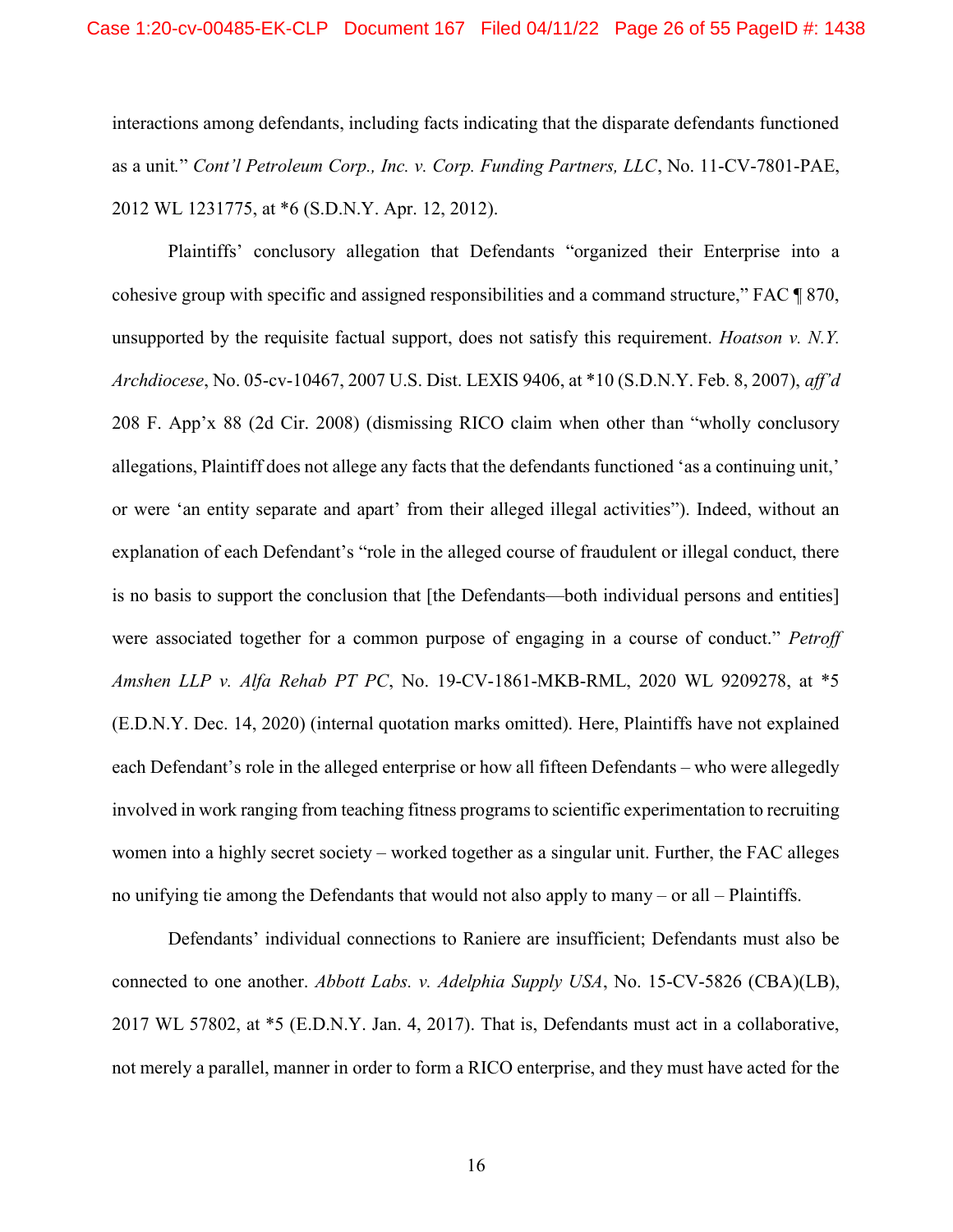benefit of others, not just themselves. See Boyle, 556 U.S. at 946; see also Elsevier Inc., W.H.P.R., Inc., 692 F. Supp. 2d 291, 306-07 (S.D.N.Y 2010); Cedar Swamp Holdings, Inc. v. Zaman, 487 F. Supp. 2d 444, 451 (S.D.N.Y. 2007) (holding there was no RICO enterprise because "no participant is alleged to have acted for the benefit of any other participant" and rejecting the suggestion that independent acts of fraud constituted "a smaller 'implementing scheme' that formed part of a single 'master scheme'"). Indeed, a "hub-and-spoke" entity cannot be a RICO enterprise – the spokes must all be connected by a rim. Abbott Labs., 2017 WL 57802, at \*5. Accordingly, an enterprise in which Raniere is the hub and the various Defendants are the spokes—which is all that even a charitable reading of the FAC would suggest—is not an enterprise under RICO. Id.; see also Moss v. BMO Harris Bank, N.A., 258 F. Supp. 3d 289, 301–03 (E.D.N.Y. 2017) ("At best, the SAC asserts a rimless 'hub and spokes' relationship between [defendants] that courts have consistently found insufficient to state a RICO claim.").

## 4. Even Viewing the FAC as Two Alleged Enterprises, One Sex-Based and Another Consumer-Based, Plaintiffs' RICO Claim Still Fails.

As the Court noted at the October 15, 2021 hearing, the FAC might be read to describe *at* least two different types of disparate claims: (1) sexual-assault based claims and (2) consumerbased claims. See Oct. 15, 2021 Hearing Transcript at 4:8–22. With respect to the former, Plaintiffs have not pleaded any facts that Clare Bronfman was even *aware* of any coercive sexual conduct. As such, the FAC fails to allege that Clare Bronfman participated in any purported coercive sex enterprise, and a RICO claim operating under this theory fails as to her.

Nor have Plaintiffs adequately pleaded an enterprise based on consumer-fraud claims because the FAC does not allege that Defendants shared a common goal of defrauding Plaintiffs through a particular course of conduct. To the contrary, Plaintiffs' factual allegations suggest that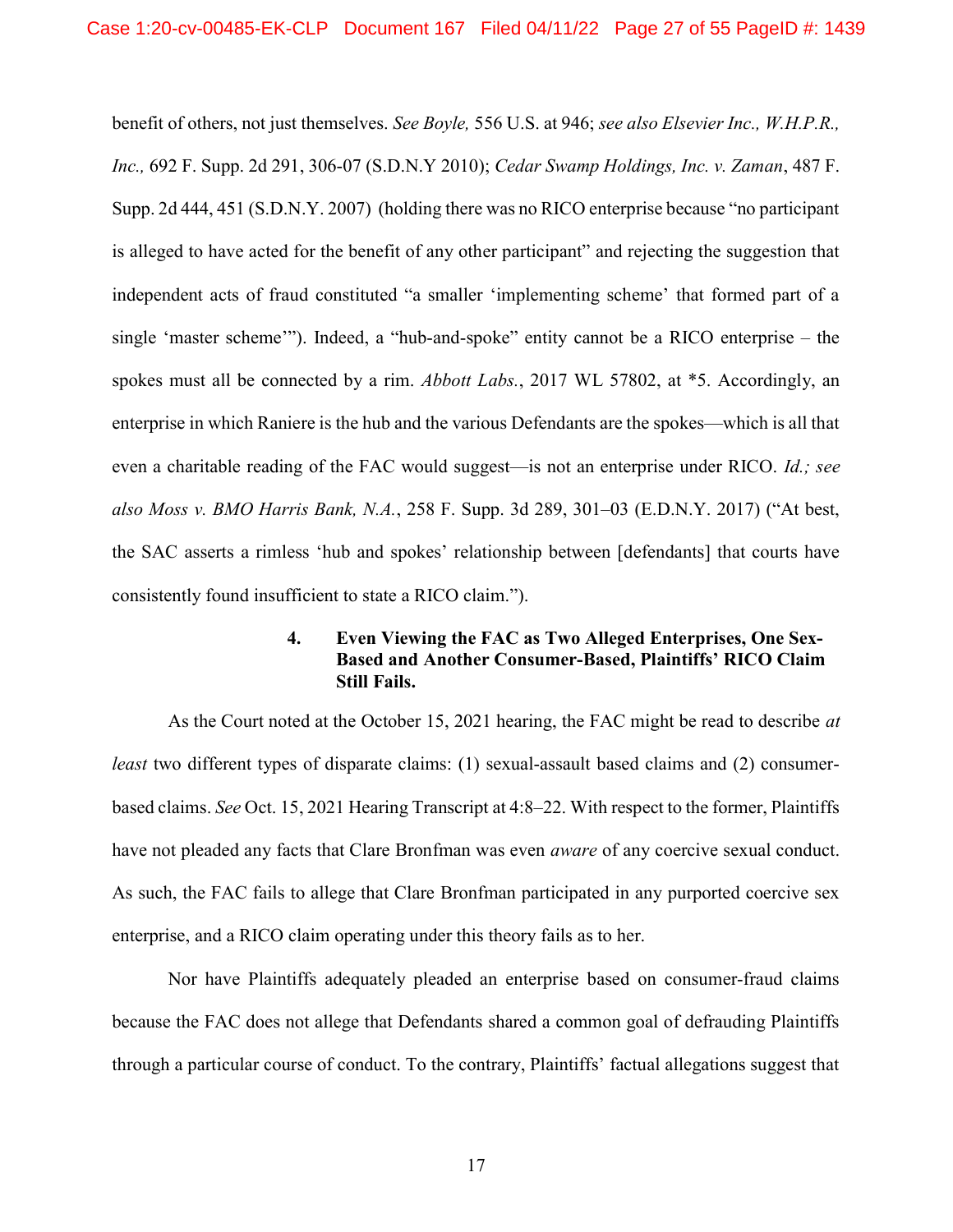Defendants' actions involved a multitude of disparate goals and courses of conduct. Compare, e.g., FAC ¶ 67 (alleging Brandon Porter engaged in scientific experimentation), with, e.g., FAC ¶ 64 (alleging Allison Mack pressured women to join DOS, a "highly secret organization)."

# B. Plaintiffs Fail to Plausibly Allege that Clare Bronfman Engaged in a Pattern of Racketeering Activity Because Plaintiffs Have Not Plausibly Alleged that Clare Bronfman Committed Two Predicate Acts.

Plaintiffs have also failed to plausibly allege that Clare Bronfman engaged in a pattern of racketeering activity. "Racketeering activity" is also referred to as "predicate acts." See McGee v. State Farm Mut. Auto. Ins. Co., No. 08-CV-392-FB-CLP, 2009 WL 2132439, at \*4 (E.D.N.Y. July 10, 2009). A "pattern of racketeering activity" is statutorily defined as "at least two acts of racketeering activity" within a ten-year period. 18 U.S.C. § 1961(5). Two predicate acts alone are not enough to establish a pattern of racketeering activity; the acts must also be related. Alfie's Original Souliers, Inc. v. Fleet Bank, No. 95-CV-8741-RPP, 1996 WL 263004, at \*4 (S.D.N.Y. May 17, 1996). "Predicate acts are 'related' for RICO purposes when they 'have the same or similar purposes, results, participants, victims, or methods of commission, or otherwise are interrelated by distinguishing characteristics and are not isolated events.'" Flexborrow LLC v. TD Auto Fin. LLC, 255 F. Supp. 3d 406, 418 (E.D.N.Y. 2017).

Plaintiffs allege generally that the "Individual Defendants" committed "multiple, related acts of racketeering activity" that included peonage, forced labor, sex trafficking, extortion, witness tampering, witness retaliation, harboring aliens, and mail and wire fraud." FAC ¶ 867–68. However, Plaintiffs have not identified which Defendant allegedly committed which predicate act, and plaintiffs that "rely impermissibly on group pleading to allege the existence of predicate acts" and "do nothing to differentiate the conduct of the various Defendants" fail to sufficiently plead predicate acts. In re Platinum & Palladium Commodities Litig., 828 F. Supp. 2d 588, 602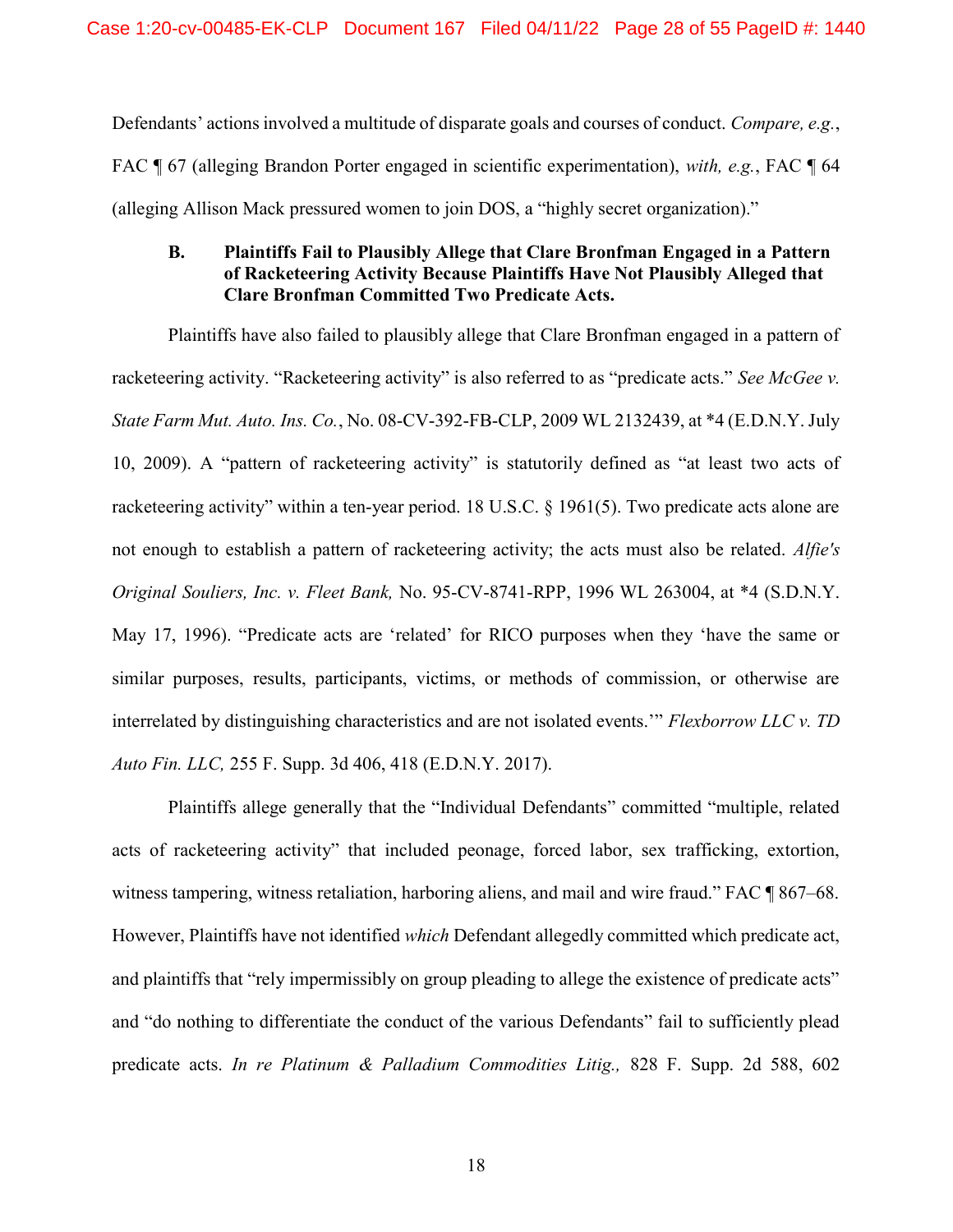(S.D.N.Y. 2011); see also DLJ Mortg. Cap. Inc. v. Kontogiannis, 594 F. Supp. 2d 308, 326 (E.D.N.Y. 2009).

Indeed, "RICO allegations must be evaluated 'with respect to each defendant individually." *Franzone v. City of New York*, No. 13-cv-5282 (NG), 2015 WL 2139121, at \*8 (quoting First Cap. Asset Mgmt., Inc. v. Satinwood, Inc., 385 F.3d 159, 181 (2d Cir. 2004)). Allegations that do not specify which actions were taken by which defendant do not satisfy this standard. Id. Further, even if these predicate acts were properly alleged as to a particular individual Defendant, Plaintiffs have not plausibly alleged that Clare Bronfman committed two predicate acts.

# 1. Plaintiffs' Mail and Wire Fraud Claims Against Clare Bronfman Do Not Satisfy Rule 9(b) Pleading Requirements.

Plaintiffs rely on mail and wire fraud as predicate acts, but fail to plead all elements of their mail and wire fraud claims with sufficient particularity as to Clare Bronfman. "The Second Circuit has instructed that RICO claims premised on mail or wire fraud must be particularly scrutinized." BWP Media, 69 F. Supp. 3d at 362 (internal quotation marks omitted). Plaintiffs must allege "(1) the existence of a scheme to defraud, (2) defendant's knowing or intentional participation in the scheme, [and] (3) the use of interstate mails or transmission facilities in furtherance of the scheme." Am. Transit Ins. Co. v. Bilyk, 514 F. Supp. 3d 463, 474 (E.D.N.Y. 2021) (quoting S.Q.K.F.C., Inc. v. Bell Atl. TriCon Leasing Corp., 84 F.3d 629, 633 (2d Cir. 1996)). Plaintiffs must also satisfy the "particularity" requirement of Fed. R. Civ. P. 9(b) because mail fraud and wire fraud are claims of fraud. A mail fraud claim must "(1) specify the statements that the plaintiff contends were fraudulent, (2) identify the speaker, (3) state where and when the statements were made, and (4) explain why the statements were fraudulent." Flexborrow, 255 F. Supp. 3d at 420. "[S]weeping and general allegations of mail and wire fraud directed at all the defendants rather than connecting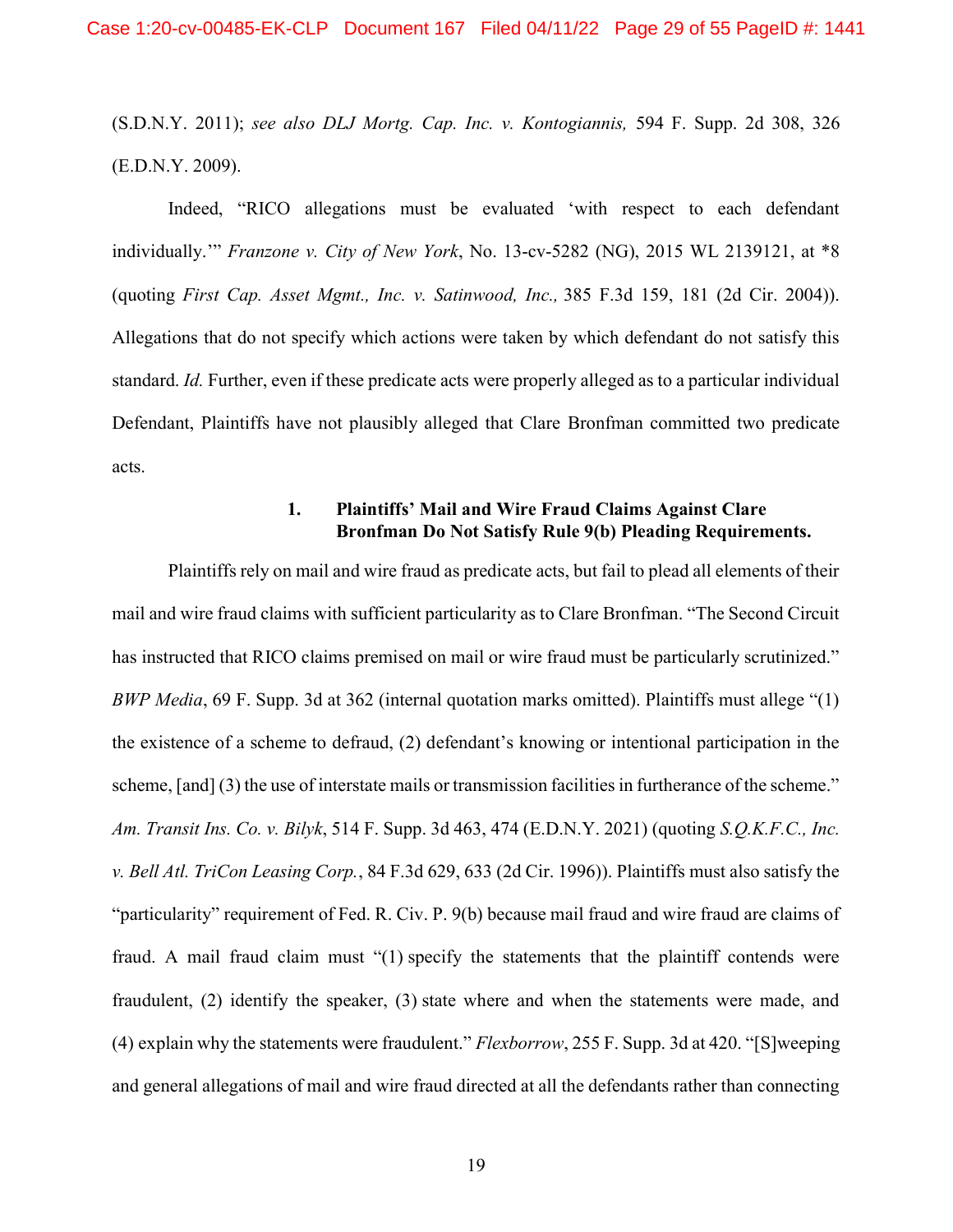the alleged fraud to the individual defendants" do not meet the requirements of Rule 9(b). Id. at 421. Instead, "[i]f there are multiple defendants involved, the plaintiff must connect the allegations of fraud to each individual defendant." Id. at 420.

Plaintiffs allege "the Individual Defendants" engaged in mail and wire fraud but fall far short of Rule 9(b) with respect to Clare Bronfman. FAC ¶ 873. First, Plaintiffs do not "identify the speaker" because Plaintiffs allege that "the Individual Defendants," and not any particular individual, engaged in mail and wire fraud. See id.; see also BWP Media, 69 F. Supp. 3d at 363 (holding that mail and wire fraud claims were insufficient when "the complaint provides no specific claim[s] as to each Defendant's involvement in the fraud"). Second, Plaintiffs do not state any times or dates when the allegedly fraudulent statements were made. FAC ¶ 873. Third, Plaintiffs do not specify any allegedly fraudulent statements, stating only that emails, text messages, and court papers contained "false and misleading statements." Id. at ¶ 873.

Nor do Plaintiffs "provide some minimal factual basis for conclusory allegations of scienter that give rise to a strong inference of fraudulent intent" as to Clare Bronfman. *Flexborrow*, 255 F. Supp. 3d at 421. Plaintiffs must "either  $(1)$  alleg[e] a motive for committing fraud and a clear opportunity for doing so" (although allegations that a defendant was motivated by economic gain are insufficient) "or (2) identify[] circumstances indicating conscious behavior by the defendant." Id. Plaintiffs have not provided a factual basis for conclusory allegations that Clare Bronfman acted with any fraudulent intent. In fact, as Plaintiffs note, Clare Bronfman continues to stand by Raniere. FAC ¶ 835. Clare Bronfman's sincere belief in NXIVM illustrates that she did not and could not have had any fraudulent intent. Further, Plaintiffs' allegations that Clare Bronfman donated millions to NXIVM and NXIVM-related entities, FAC ¶ 59, further belies any suggestion of an intent to defraud.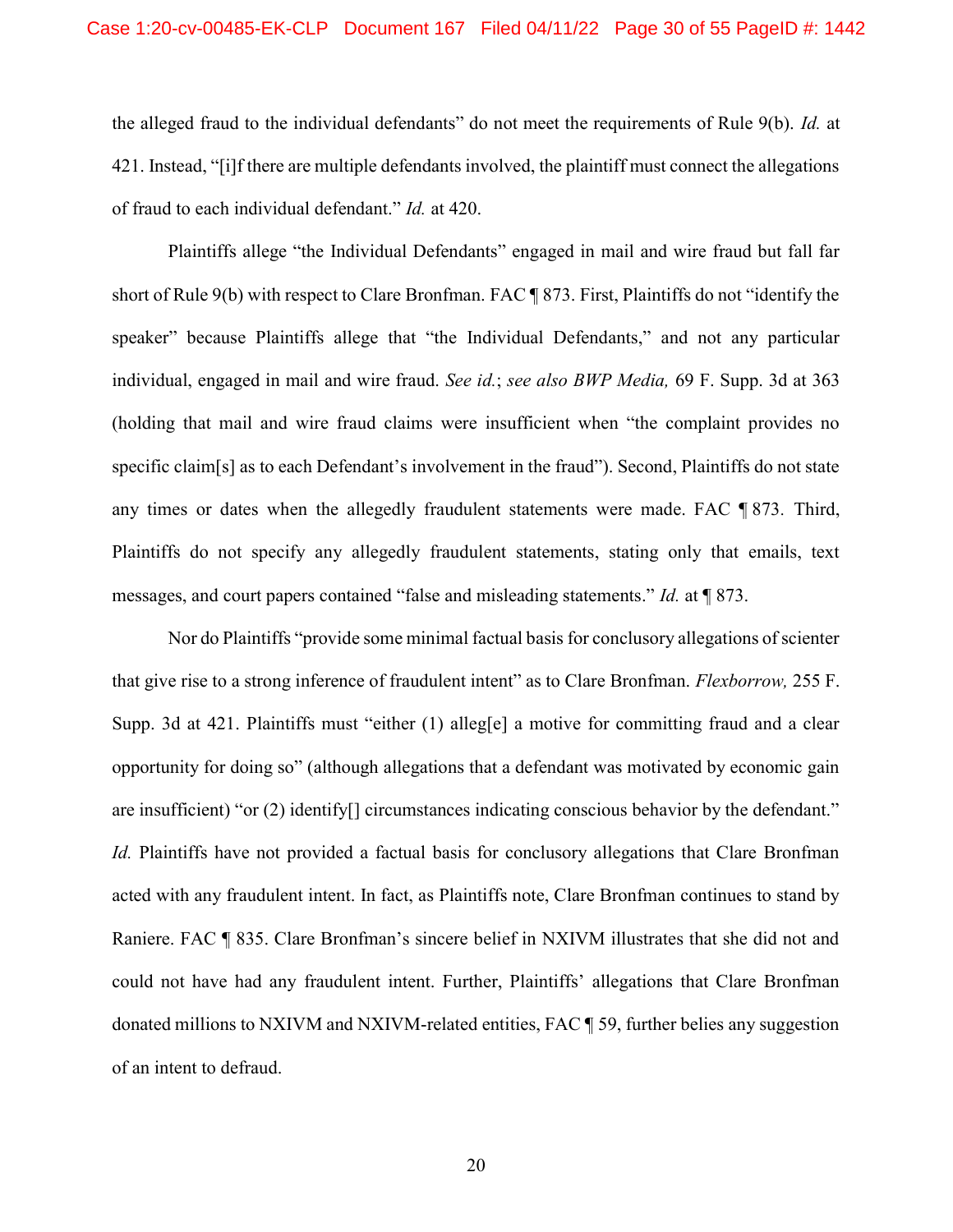Moreover, Plaintiffs do not "identify any statements made by [Clare Bronfman] that were fraudulent, much less the dates and the times those statements were made or the identities of the recipients." Flexborrow, 255 F. Supp. 3d at 422. In the absence of "some minimal factual basis" that Clare Bronfman had any fraudulent intent as to any of her actions, id. at 421, mail and wire fraud cannot be predicate acts allegedly committed by Clare Bronfman.

# 2. Plaintiffs Do Not Plausibly Allege Two Predicate Acts of Extortion, Witness Tampering, Witness Retaliation, or Harboring Aliens by Clare Bronfman.

Plaintiffs include extortion, witness tampering, witness retaliation, and harboring aliens among the laundry list of predicate acts listed in Count I. FAC ¶ 867–68. Plaintiffs allege that "the Individual Defendants" engaged in this conduct, but it is unclear which, if any, of these acts Plaintiffs are alleging that Clare Bronfman committed.

Plaintiffs do not make any allegations of witness tampering or witness retaliation as to Clare Bronfman. Plaintiffs mention witness tampering five times, FAC ¶¶ 37, 733, 868, 877, and 883, and some kind of retaliation up to 16 times without any specification whatsoever. FAC ¶¶ 37, 46, 59, 74, 107, 108, 216, 225, 232, 246, 248, 293, 497, 724, 741, 821, 829, 868, 877, and 883.<sup>12</sup> Three of Plaintiffs' references to witness tampering and witness retaliation are simply included among a laundry list of offenses they allege "Defendants" or the "Individual Defendants" committed as part of Counts I-III. FAC ¶¶ 868, 877, and 883. In paragraphs 74, 216, 232, 497, 724, some Plaintiffs allege that they were scared of retaliation by "Defendants," by "NXIVM," or Plaintiffs do not allege who will engage in the retaliation of which they purport to be afraid. Paragraph 741 describes Raniere's alleged interference in Plaintiff Natalie's bankruptcy

<sup>&</sup>lt;sup>12</sup> Paragraph 240 also mentions fear or retaliation, but it concerns Jane Doe 20 who has voluntarily withdrawn from the case.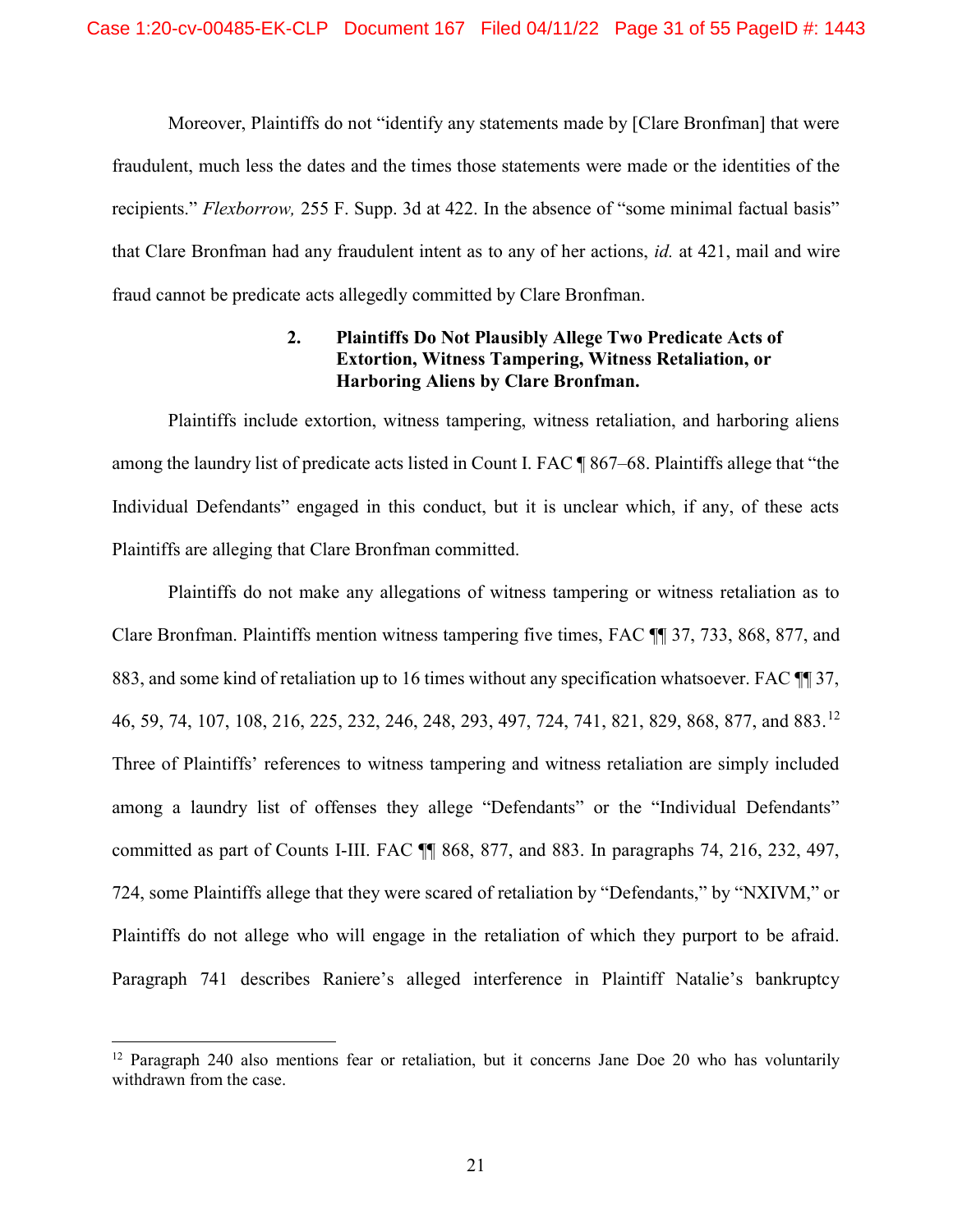proceeding as retaliation by an ex-boyfriend, and Paragraphs 821 and 829 allege retaliation by DOS, specifically by L. Salzman, Mack, and Raniere in the case of Paragraph 829. None of these allegations of purported witness retaliation or witness tampering plausibly implicate Clare Bronfman. Further, Plaintiffs' blanket allegation that the criminal court found Clare Bronfman had engaged in witness retaliation, even though witness retaliation was not among the charges to which Clare Bronfman pleaded guilty, is unsupported and should be disregarded.

In paragraphs 37, 59, 107, 248, 293, and 733, Plaintiffs may be attempting to paint their claims related to vexatious litigation or filing of police reports as either witness tampering or witness retaliation or both.<sup>13</sup> However, the list of what conduct can constitute a predicate act under RICO is limited to a defined universe of listed claims. See 18 USC § 1962. Neither the filing of allegedly false police reports nor vexatious litigation is among these predicate acts. See id.

The only predicate act that Plaintiffs come close to alleging as to Clare Bronfman is an allegation of harboring an alien. Even assuming, solely for purposes of this motion, that Clare Bronfman is alleged to have harbored Jane Doe 17 (the only Plaintiff who attempts to allege facts that Clare Bronfman harbored her), that would only be one predicate act. And one predicate act is not sufficient.

## C. Plaintiffs Lack Standing to Bring a RICO Claim Because They Have Not Plausibly Alleged An Injury To Their "Business or Property."

Further, Plaintiffs lack standing to bring a RICO claim. "RICO standing is a more rigorous matter than standing under Article III." Denney v. Deutsche Bank AG, 443 F.3d 253, 266 (2d Cir. 2006). Plaintiffs must plead facts to support (a) a RICO violation; (b) an injury to their business

<sup>&</sup>lt;sup>13</sup> Plaintiff Sarah Edmondson has admitted to engaging in the conduct that caused Clare Bronfman to instigate a police report.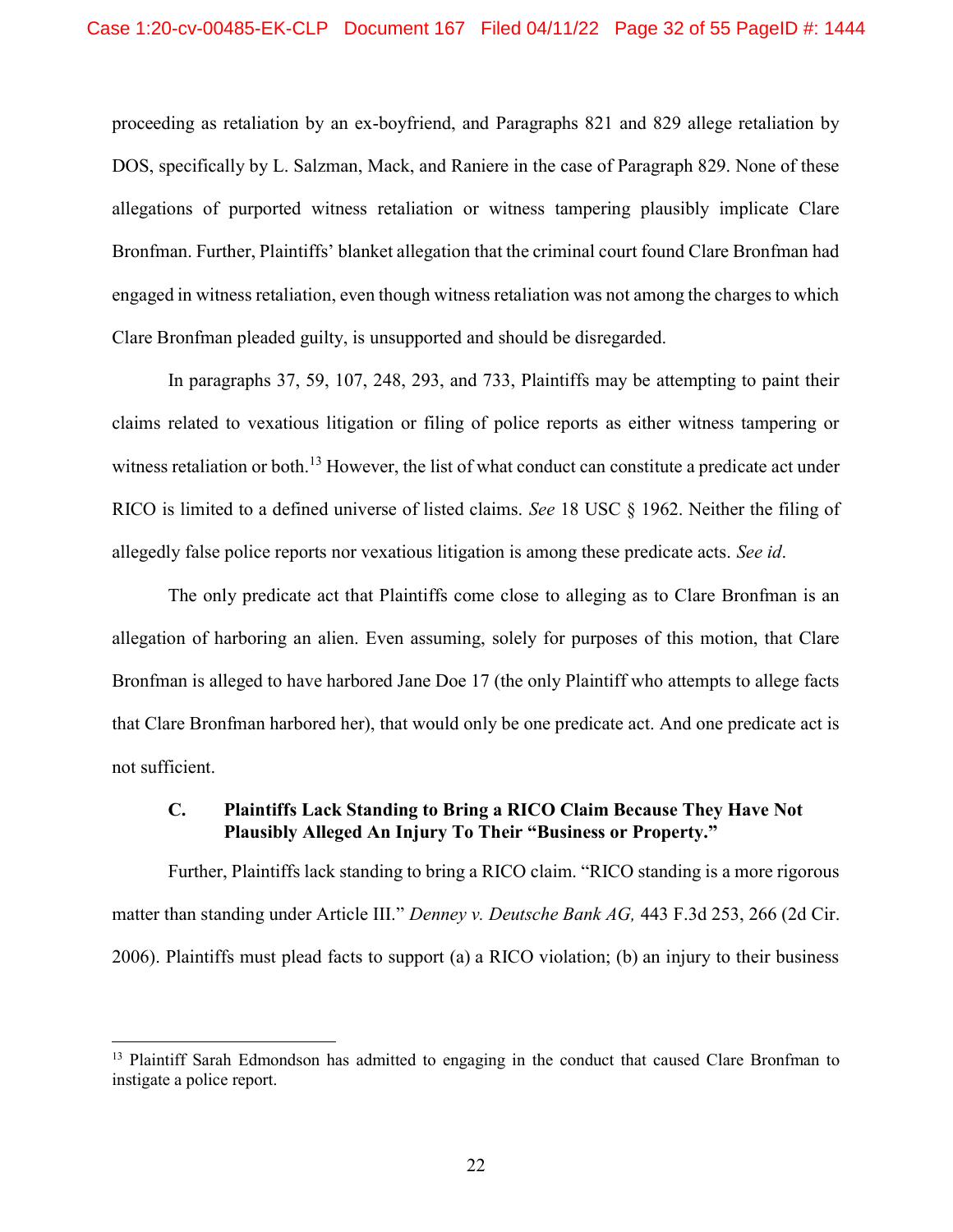or property; and (c) a proximate causal connection between their injury and the defendant's substantive RICO violation. Com. Cleaning Servs., LLC v. Colin Serv. Sys., Inc., 271 F.3d 374, 380 (2d Cir. 2001); Lawson v. Rubin, No. 17-CV-6404-BMC, 2018 WL 2012869, at \*9 (E.D.N.Y. Apr. 29, 2018). Plaintiffs fail to establish these requirements.

Plaintiffs have not plausibly alleged an injury to their "business or property." "Personal injuries—and damages flowing from them—are simply not injuries to 'business or property' under RICO." Lawson, 2018 WL 2012869, at \*9. Accordingly, alleged emotional harm, psychological injury, or pecuniary losses flowing from such injuries do not qualify under RICO. While Plaintiffs generically allege that they were "financially harmed" because ESP courses were expensive and many ESP students were not able to ascend the Stripe Path and earn commissions because Defendants kept changing the requirements, FAC ¶ 3, Plaintiffs also allege that many students did earn income and some even "received substantial earnings," *id*.  $\mathbb{I}$  4. Because Plaintiffs assert no additional facts related to any alleged financial losses by any particular Plaintiff, the FAC does not support the inference that all Plaintiffs baldly asserting "financial harm" lost, rather than earned, money. If Plaintiffs intend to allege that Plaintiffs lost money, while others made money, they must say so and face the consequence that the latter group could not maintain a RICO claim.

### IV. PLAINTIFFS' RICO CONSPIRACY CLAIM (COUNT II) SHOULD BE DISMISSED WITH PREJUDICE UNDER RULE 12(b)(6).

Plaintiffs' attempt to allege a conspiracy to violate RICO under 18 U.S.C. § 1962(d) must be dismissed because (1) Plaintiffs have not properly pleaded a substantive RICO violation and (2) Plaintiffs do not plausibly allege that there was an agreement to violate RICO. As established above, Plaintiffs have failed to plead a substantive RICO claim because they have not adequately alleged a RICO enterprise. Because Plaintiffs have not properly pleaded a substantive RICO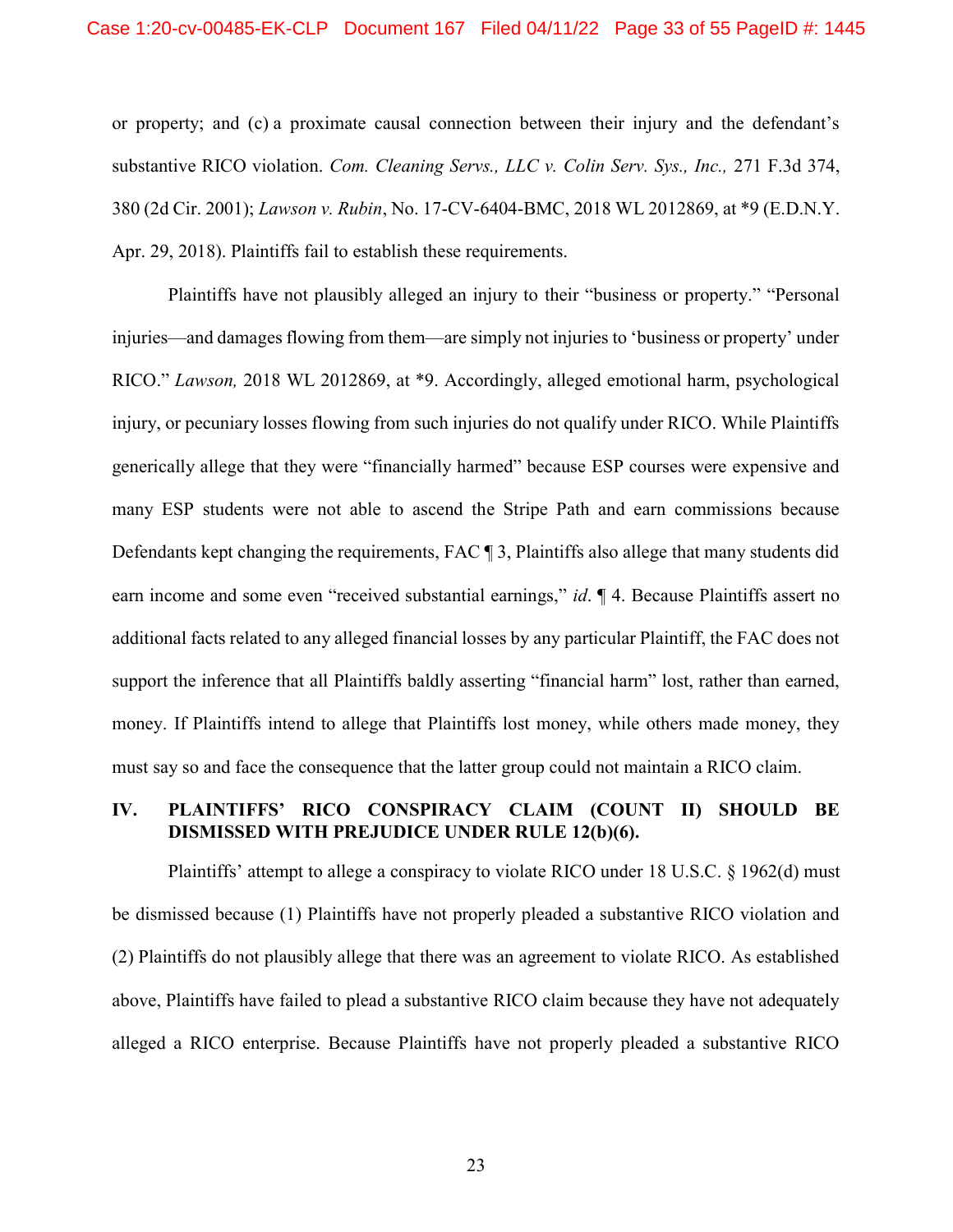violation, no claim of RICO conspiracy can succeed. See Satinwood, 385 F. 3d at 182 (dismissing RICO conspiracy claim because Plaintiffs did not allege a substantive RICO violation).

Plaintiffs' RICO conspiracy claim must be dismissed for the additional reason that Plaintiffs do not allege facts that Defendants, especially Clare Bronfman, agreed to commit at least two predicate acts. "Because the core of a RICO civil conspiracy is an agreement to commit predicate acts, a RICO civil conspiracy complaint, at the very least, must allege specifically such an agreement." Hecht, 897 F.2d at 25. A RICO conspiracy allegation "should state with specificity what the agreement was, who entered into the agreement, when the agreement commenced, and what actions were taken in furtherance of it." FD Prop. Holding, Inc. v. U.S. Traffic Corp., 206 F. Supp. 2d 362, 373 (E.D.N.Y. 2002). "Bare or conclusory allegations of participation in a conspiracy under 1962(d) will not avail on a motion to dismiss, and the plaintiff must plead allegations that each defendant knowingly agreed to participate in the conspiracy." Com-Tech Assocs. v. Comput. Assocs. Int'l, Inc., 753 F. Supp. 1078, 1092 (E.D.N.Y. 1990).

Plaintiffs offer only the conclusory allegation that "Defendants agreed to conduct or to participate in the conduct of the affairs of the Enterprise and that they or others would commit at least two racketeering acts." FAC ¶ 877. Plaintiffs do not allege any facts that would make such an agreement plausible, such as how or when an agreement came about. Indeed, it is difficult to allege that Defendants agreed to further an enterprise that Plaintiffs have not even identified or plausibly alleged that Defendants were aware of. Thus, because Plaintiffs have not alleged that there was a meeting of minds by Defendants, Plaintiffs' RICO Conspiracy claim fails and should be dismissed.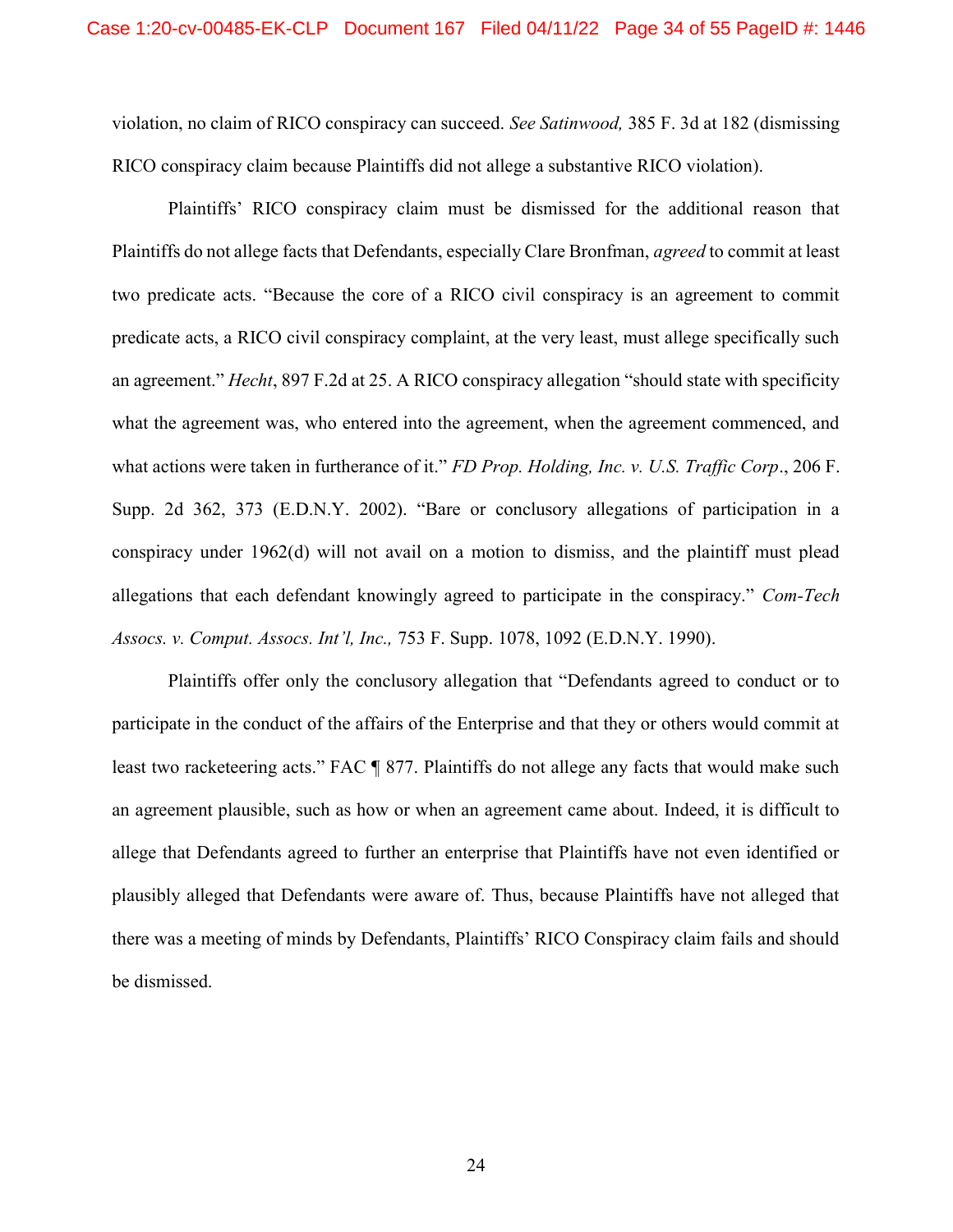# V. PLAINTIFFS' CHAPTER 77 CLAIMS (COUNT III) AGAINST CLARE BRONFMAN SHOULD BE DISMISSED WITH PREJUDICE UNDER RULE  $12(b)(6)$ .

Plaintiffs bring Chapter 77 claims under 18 U.S.C. § 1595, which provides a private right of action for "[a]n individual who is a victim of a violation of this chapter." 18 U.S.C. § 1595(a). A plaintiff can bring a Chapter 77 claim against a "perpetrator" or against "whoever knowingly benefits, financially or by receiving anything of value from participation in a venture which that person knew or should have known has engaged in an act in violation of this chapter." Id. In Count III, Plaintiffs bring substantive, conspiracy, and beneficiary claims for (A) sex trafficking, (B) forced labor, (C) human trafficking, (D) peonage, and (E) document servitude. These claims fail as to Clare Bronfman under both perpetrator and beneficiary liability theories.<sup>14</sup>

# A. Plaintiffs' Sex Trafficking Claim (Count III(A)) Against Clare Bronfman Should Be Dismissed With Prejudice Under Rule 12(b)(6).

Plaintiffs do not allege any facts supporting an inference that Clare Bronfman participated in, conspired to engage in, benefited from, or even knew of any alleged coercive sexual activity in violation of 18 U.S.C. § 1591. Section 1591(a) prohibits anyone from knowingly engaging in a venture in which a minor will be caused to engage in a commercial sex act or in which force or coercion will be used to cause a person to engage in a commercial sex act. Because Plaintiffs bring Count III(A) against all Defendants and do not attribute any particular actions to any particular

 $\overline{a}$ 

<sup>&</sup>lt;sup>14</sup> This collection of statutes is also sometimes referred to as the Trafficking Victims Protection Act ("TVPA") or the Trafficking Victims Protection Reauthorization Act ("TVPRA"). The FAC is unclear as to when the alleged conduct occurred and the specific predicate statute(s) underlying these claims. Timing matters because the TVPA was passed in 2000 and the TVPRA was passed and amended in 2003, 2005, 2008, and 2013, and each new iteration changed the law. For example, the 2003 version of the TVPRA provided that trafficking claims could be brought only against the perpetrator. See Pub L. No. 108-193, §  $4(a)(4)(A)$ , 117 Stat. 2875, 2878 (2003). Plaintiffs thus have no cognizable legal theory against Clare Bronfman as a beneficiary for conduct that occurred prior to 2008. See Velez v. Sanchez, 693 F.3d 308, 325 (2d Cir. 2012) ("Nothing in the language of the TVPRA or its legislative history indicates that Congress intended retroactive application.").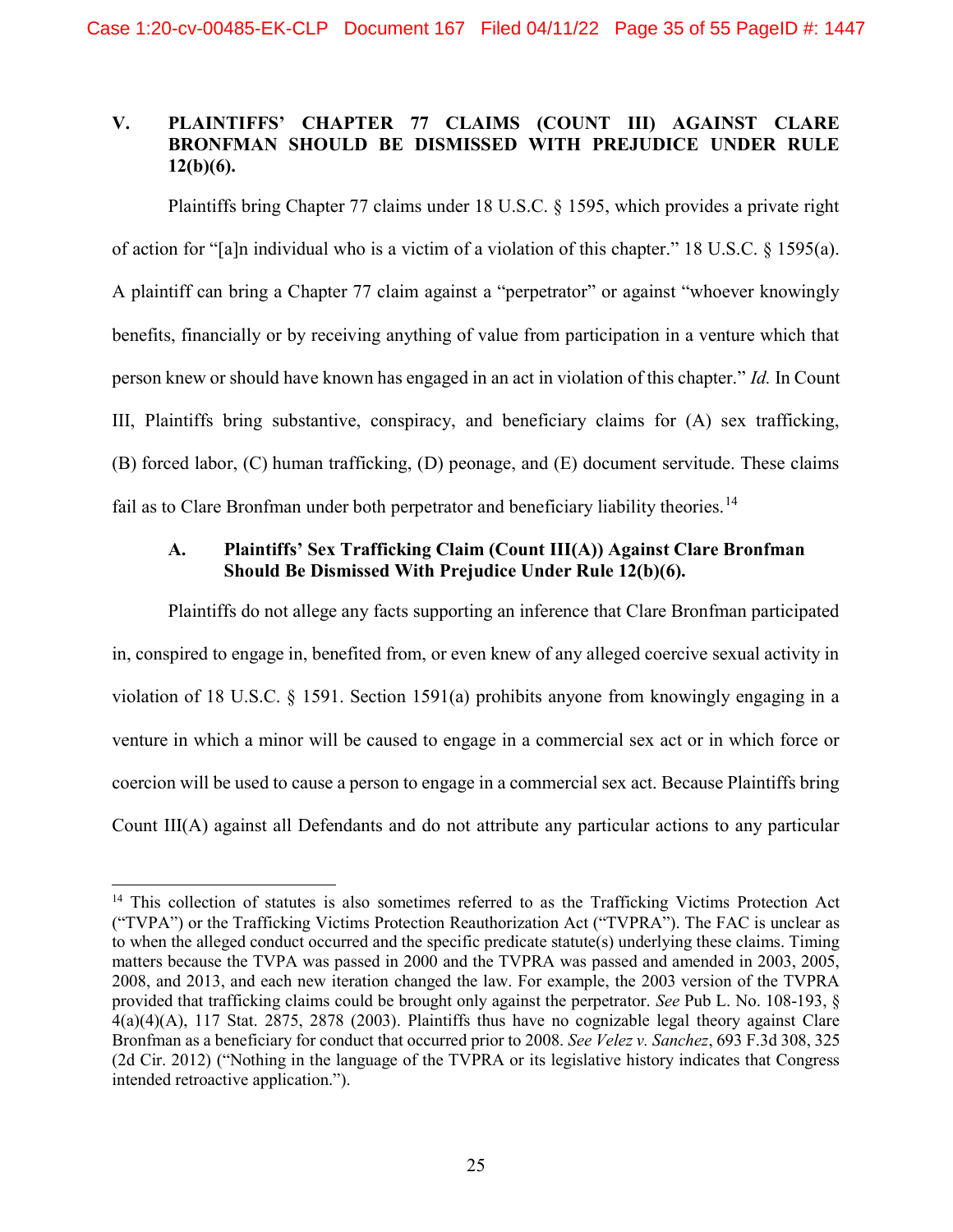Defendant, it is unclear whether Plaintiffs are alleging liability against Clare Bronfman as a perpetrator or as a beneficiary. However, because Defendants do not plausibly allege that Clare Bronfman was involved in any of their sex-based claims, Plaintiffs' claims as to Clare Bronfman fail under either a perpetrator or beneficiary theory of liability.

Indeed, Plaintiffs do not specifically name Clare Bronfman in any of their factual allegations purportedly supporting their sex-trafficking allegations. Plaintiffs do, however, name other individual Defendants in those factual allegations, supporting the logical inference that any sex trafficking claims are limited to those particular named Defendants. For example, Plaintiffs individually name several other Defendants multiple times in allegations related to coercive sexual activity, see, e.g., FAC ¶¶ 115, 663, but do not plead such facts as to Clare Bronfman. Plaintiffs also allege that "Raniere and his Inner Circle" spent two years grooming Daniela to have sex with Raniere, *id.* ¶ 78, but make no allegations as to Clare Bronfman in any of Daniela's allegations.<sup>15</sup> See id.  $\P$  76–83. In addition, there are no factual allegations that Clare Bronfman was involved in or even knew about DOS, the "highly secret organization," id. ¶ 788, through which the sex trafficking allegedly occurred, until after "news of DOS was emerging," id. ¶ 749.

Plaintiffs' singular mention of Clare Bronfman in Count III(A) is completely unrelated to any sexual activity and, in fact, refers to Clare Bronfman's attorney, not Clare Bronfman herself. FAC ¶ 728. Plaintiffs allege that "Defendants Raniere, and Clare Bronfman, along with others in the United States and Mexico, by false pretenses caused certain law enforcement agencies to open investigations on, and caused certain attorneys to send letters to, victims and witnesses including Plaintiffs Sarah Edmondson, Jessica Joan Salazar, Souki, Audrey, Jane Doe 19, Jane Doe 23, John

<sup>&</sup>lt;sup>15</sup> Daniela mentions Clare Bronfman only to allege that Clare Bronfman's attorneys did not assist Daniela. FAC ¶ 728.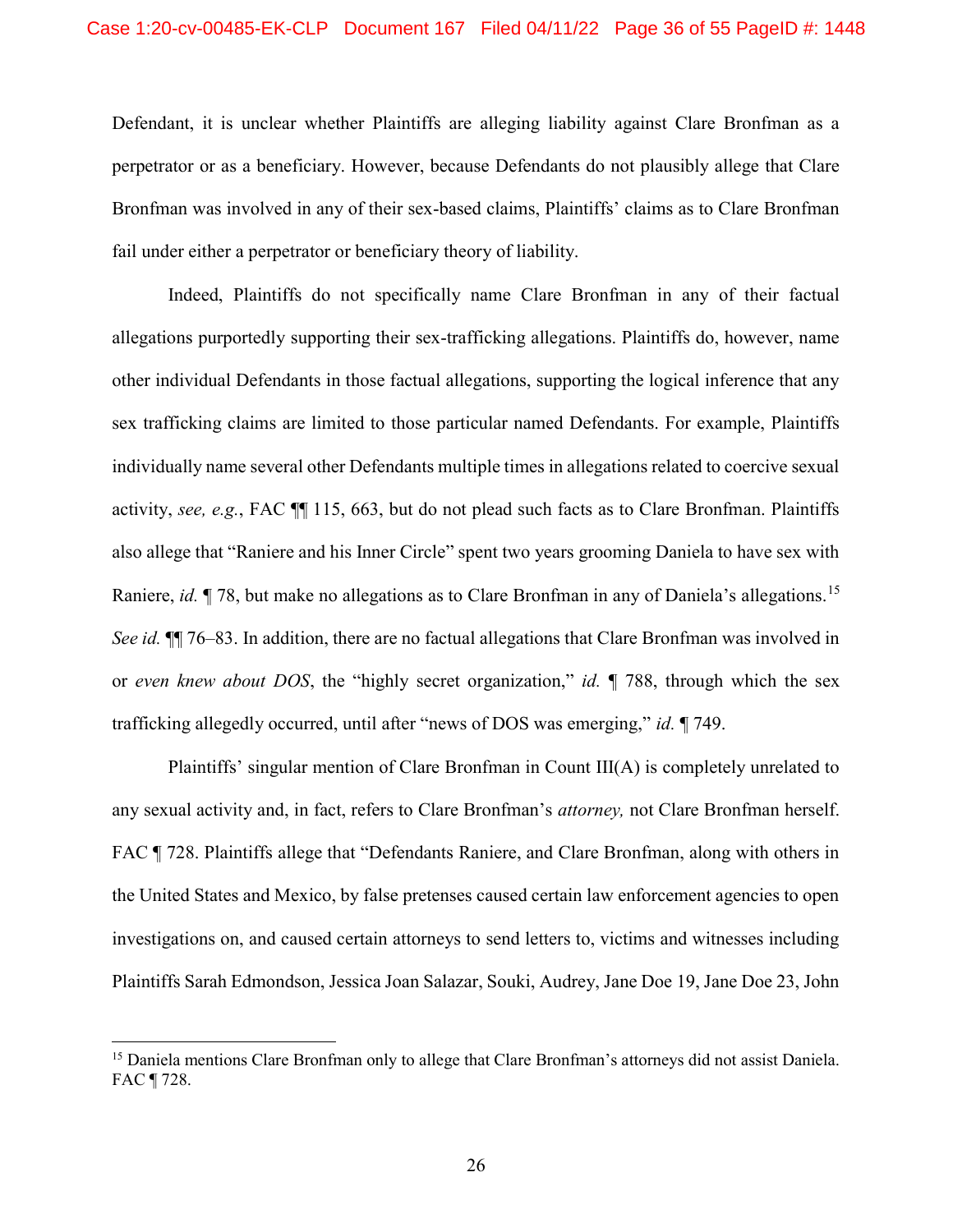Doe 2 and Toni Natalie,<sup>16</sup> or threatening them with criminal prosecutions and civil legal actions in order to silence and intimidate them so that they would not report to or cooperate with authorities concerning Defendants' violations of 18 U.S.C. § 1591." FAC ¶ 884. This allegation is problematic for myriad reasons. First, Plaintiffs plead no facts that Clare Bronfman had any reason to think coercive sexual activity was occurring, so any allegation that she acted with the intention of preventing people from disclosing any purported sex trafficking violations is implausible. Second, Plaintiffs do not allege that, even if Clare Bronfman knew that anyone was engaging in coercive sexual activity, she knew that the particular Plaintiffs named in Paragraph 884 were involved in or aware of such coercive sexual activity.

### B. Plaintiffs' Forced Labor Claims (Count III(B)) Against Clare Bronfman Should Be Dismissed With Prejudice Under Rule 12(b)(6).

Plaintiffs bring claims for forced labor under 18 U.S.C. § 1589, conspiracy to violate § 1589, and benefitting from forced labor under § 1593A. A person violates § 1589 if they "knowingly provide[] or obtain[] the labor or services of a person . . . (1) by means of force, threats of force, physical restraint, or threats of physical restraint to that person or another person; (2) by means of serious harm or threats of serious harm to that person or another person; (3) by means of the abuse or threatened abuse of law or legal process; or (4) by means of any scheme, plan, or pattern intended to cause the person to believe that, if that person did not perform such labor or services, that person or another person would suffer serious harm or physical restraint." 18 U.S.C. §1589(a). The statute also punishes "[w]hoever knowingly benefits . . . from participation in a venture which has engaged in the providing or obtaining of labor or services by any of the means

<sup>&</sup>lt;sup>16</sup> Plaintiffs do not include John Doe 2 or Toni Natalie among the Plaintiffs bringing Count III(A), so it is unclear why they were included in this laundry list of individuals. Further, Jane Doe 23 and John Doe 2 were dismissed from the case on December 15, 2021. Dkt. 126; Dkt. 130.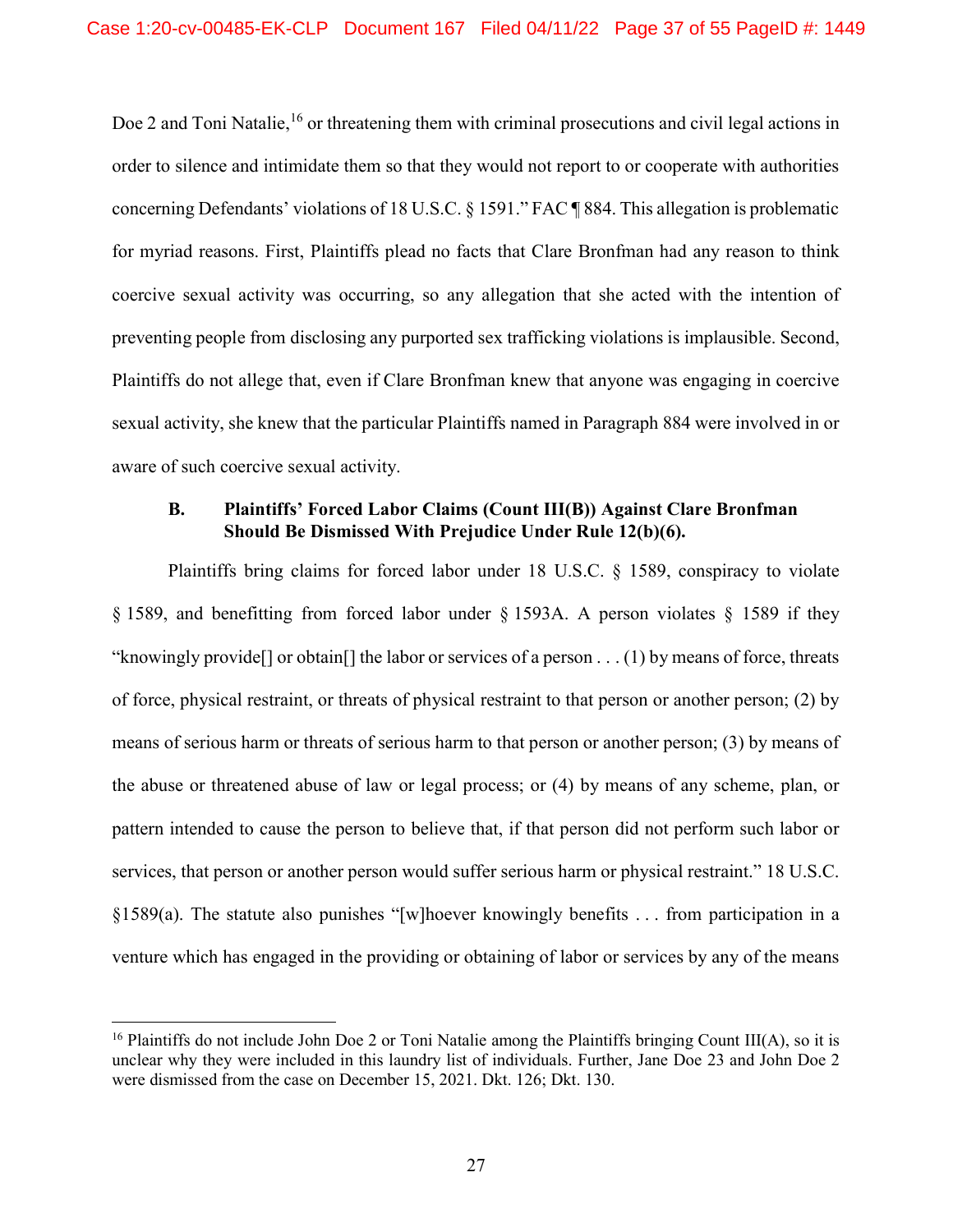described in subsection (a), knowing or in reckless disregard of the fact that the venture has engaged in the providing or obtaining of labor or services by any of such means." *Id.* § 1589(b).

# 1. Forced Labor Claims of Sixty Plaintiffs Do Not Adequately Allege Performing Forced Labor or An Injury Traceable to Clare Bronfman.

As a threshold matter, while Count III(B) is brought "against all Defendants on behalf of all Plaintiffs." FAC p. 182, not all Plaintiffs even allege that they performed forced labor. Eleven Plaintiffs, Plaintiffs Edmondson; Natalie; Jane Does 35, 42, 45, 54, 57, and 62; and John Does 10, 12, and 20, make no allegations that they performed any uncompensated labor whatsoever. For this reason, their forced labor claims against Clare Bronfman should be dismissed with prejudice. In addition, as discussed in Part II supra, 58 Plaintiffs do not specifically mention Clare Bronfman anywhere in the FAC and thus have not sufficiently alleged an injury traceable to her in order to have standing to assert claims against her. Ex. D. Thus, altogether  $60^{17}$  of the FAC's 76 Plaintiffs cannot assert forced labor claims against Clare Bronfman as a matter of law. The forced labor claims for the remaining 16 Plaintiffs must be dismissed for the following reasons:

# 2. DOS Plaintiffs' Forced Labor Claims Do Not Implicate Clare Bronfman.

Four Plaintiffs—Jessica Joan Salazar, Souki, Audrey, and Jane Doe 50—allege performing unpaid work in the context of DOS, but do not plausibly connect this work to Clare Bronfman because they do not allege that Clare Bronfman participated in, or even knew about, DOS. Salazar alleges she was required to do unpaid work for Defendants Mack and Raniere. FAC ¶¶ 113, 725.

<sup>&</sup>lt;sup>17</sup> There is some overlap between the Plaintiffs who do not state an injury caused by Clare Bronfman and those who do not allege performing uncompensated labor. Jane Does 35, 42, 45, 54, 57, 59, and 62 and John Does 10, 12, and 20 fall into both categories. Thus, 58 Plaintiffs lack standing and an additional two (Plaintiffs Edmondson and Natalie) do not allege uncompensated labor, bringing the total to 60 Plaintiffs who cannot state a claim for forced labor against Clare Bronfman under Count III(B).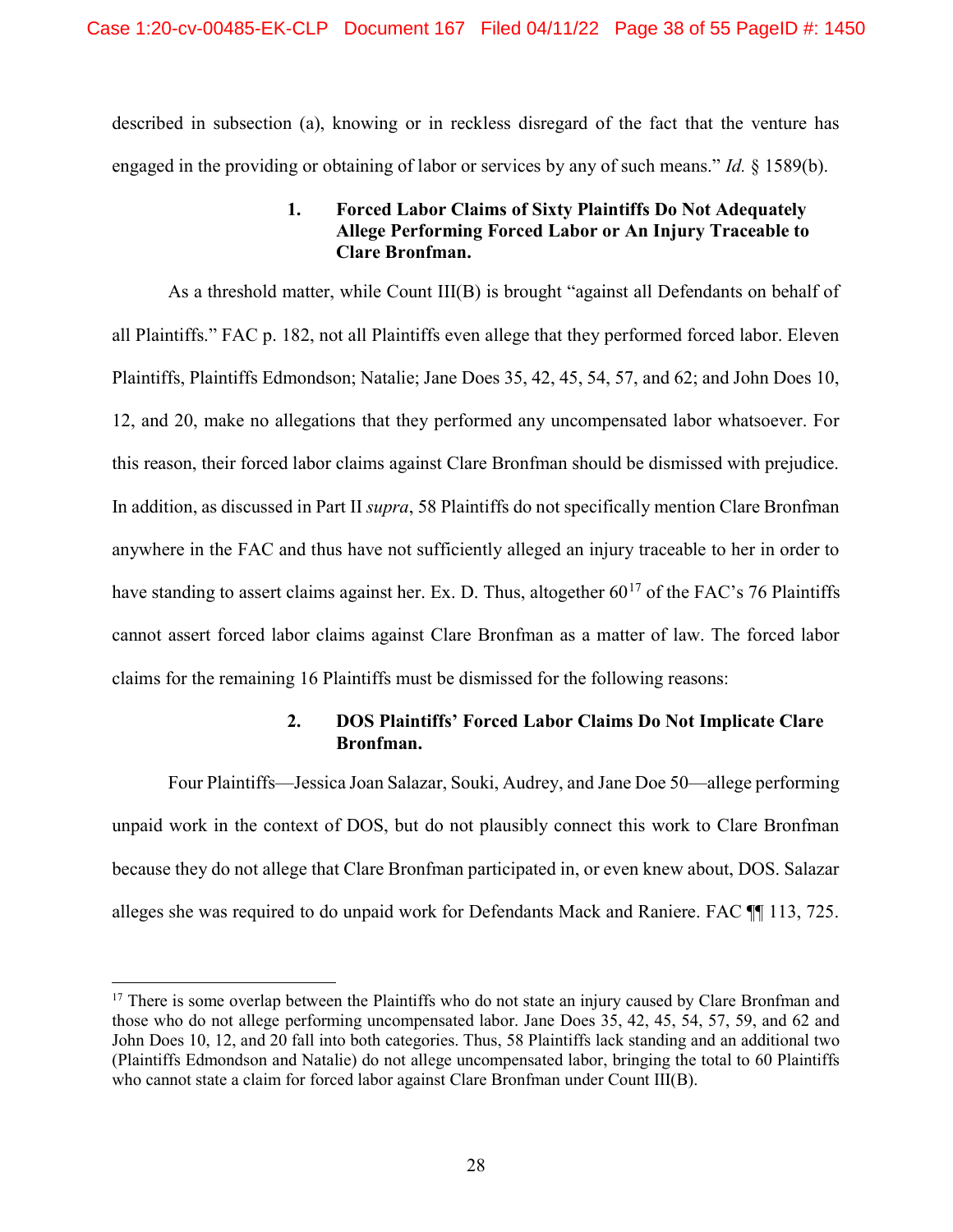Souki alleges she was required to do unpaid work for "Mack and others." Id. ¶ 124. Jane Doe 50 alleges she was required to perform unpaid work for the DOS slave who recruited her and Defendant L. Salzman. Id. ¶ 489. Audrey does not provide any facts substantiating her claim that she performed uncompensated labor. Id.  $\P$  147. Because the FAC does not allege that Clare Bronfman knew about or was a part of DOS and because none of these Plaintiffs implicate Clare Bronfman, Plaintiffs Salazar, Souki, Audrey, and Jane Doe 50's forced labor claims against Clare Bronfman should be dismissed.

## 3. Plaintiffs Who Participated in NXIVM Psychological Studies Do Not Adequately Allege that They Performed Labor.

Four Plaintiffs—Jane Does 19, 20, 21, and 22—allege participation in NXIVM psychological studies, not performance of labor. Jane Doe 19 was asked to participate in the "Human Fright Experiment" conducted by Defendant Porter. FAC ¶¶ 238, 714. Jane Doe 20 participated in a study for obsessive compulsive disorder administered by Defendants Raniere, N. Salzman, and Porter. Id. 1245. Jane Does 21 and 22 participated in studies for Tourette Syndrome administered by Defendants Porter and N. Salzman. *Id.* **[14** 254–55, 261. None of these Plaintiffs can state a forced labor claim against Clare Bronfman.

First, these Plaintiffs do not provide any facts substantiating their claims that they performed any labor at all, especially not labor that was uncompensated or forced labor, nor do Plaintiffs allege that participation in alleged psychological studies qualifies as forced labor. They also do not allege that any Defendant forced them to participate in these studies by any of the means enumerated in § 1589. Second, these Plaintiffs do not allege sufficient facts regarding Clare Bronfman to sustain a forced labor claim. The FAC alleges only that "Defendants Clare Bronfman and Sara Bronfman provided the funds for the rent of the premises and the purchase of the equipment used in the unauthorized human research through ESF." *Id.* 1962. Jane Doe 21 also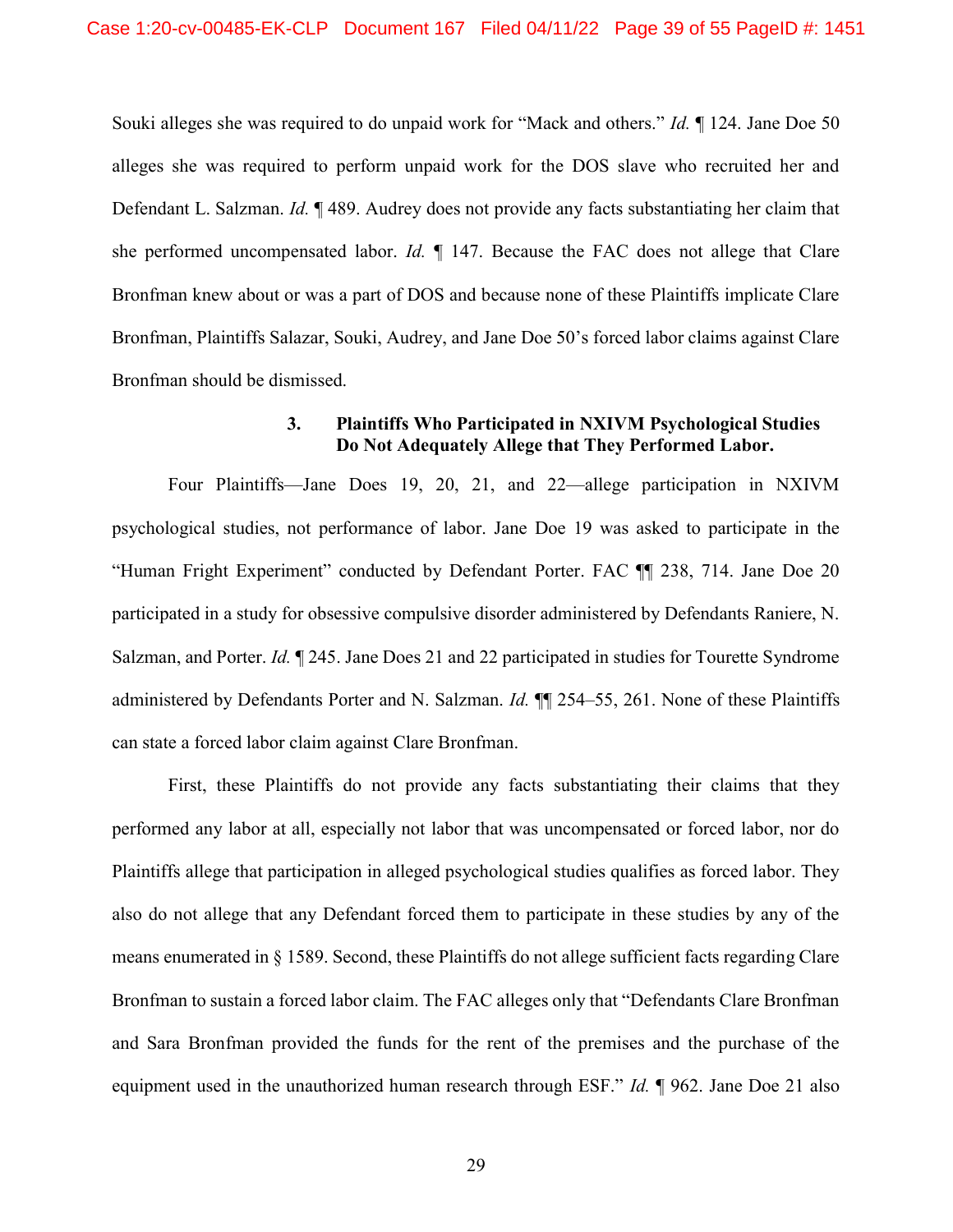alleges that Defendant N. Salzman told her she would be in a film about the Tourette's study "produced and financed by Clare Bronfman" and Jane Doe 22 alleges the Tourette's studies she participated in were financed by Clare Bronfman. Id.  $\P$  255, 261. None of these allegations is sufficient to plausibly suggest that Clare Bronfman obtained, provided, or benefited from the labor of these four Plaintiffs by the means enumerated in  $\S$  1589, especially since they have not shown that they performed any forced labor in the first place.

#### 4. Plaintiffs Daniela, Camila, and Adrian's Forced Labor Claims Do Not Implicate Clare Bronfman.

Plaintiffs Daniela, Camila, and Adrian allege that Clare Bronfman advised them to overstay their visas and they "were then preyed upon by Defendants, who exploited their lack of legal immigration status." FAC ¶ 59. Daniela alleges she "devoted all of her time to working for Raniere and several of his Inner Circle of co-conspirators, including Individual Defendants." Id. ¶ 77 (emphasis added). She "worked for NXIVM entities and the Individual Defendants without ever receiving compensation ... frequently under the supervision of *Defendants Raniere, Karen* Unterreiner, Nancy Salzman, and Lauren Salzman." Id. ¶ 79 (emphasis added). Daniela makes no allegations that Clare Bronfman knowingly provided, obtained, or benefited from her labor or services by any of the means enumerated in  $\S$  1589(a) and her forced labor claim against Clare Bronfman should therefore be dismissed.

Camila and Adrian also make no allegations that they worked for Clare Bronfman directly or that Clare Bronfman benefited from the labor she allegedly obtained from them. Camila alleges that she worked for Defendants Raniere, N. Salzman, id. ¶ 87, and Porter, id. ¶ 91, as well as for Raniere and S. Bronfman as part of the Rainbow Cultural Garden. Id. ¶ 89. Adrian alleges that "Raniere offered him 'an opportunity' to build his own company," but, even though he generated substantial revenues, "Raniere, Bronfman, and [Pamela] Cafritz refused to compensate him (or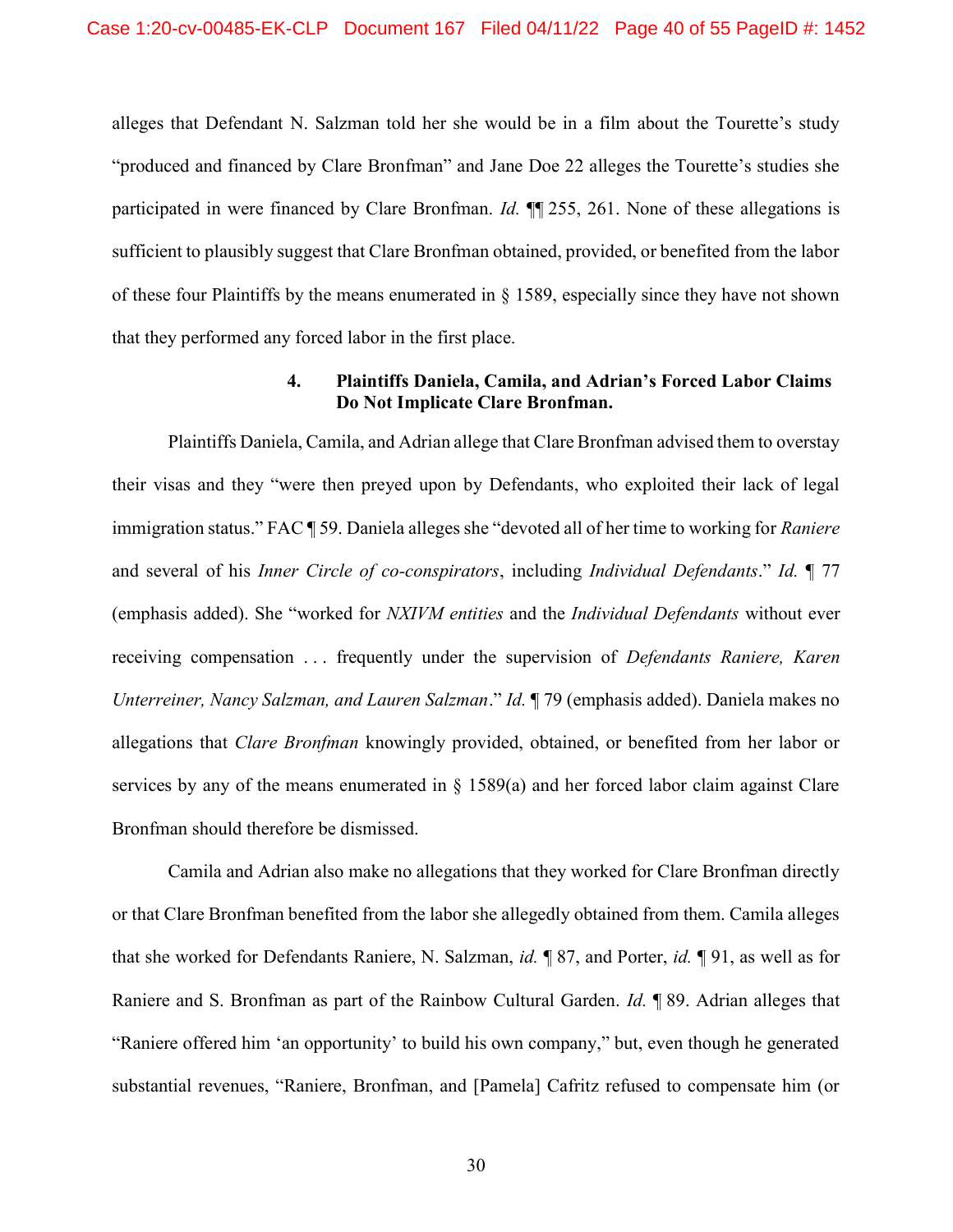reimburse him for the money he had invested)," and "because Adrian did not have the proper immigration status to be operating the company, he was unable to do anything about their refusal to pay him." Id.  $\P$  725. However, Adrian does say that "[e]ventually, Clare Bronfman worked out a plan with the owner of a business in Mexico" to sponsor Adrian for a work visa so he could be paid for his work. Id. ¶ 726. Camila and Adrian thus do not allege that Clare Bronfman provided or obtained their labor or services by means of force, serious harm, or threats thereof. While they attempt to claim Clare Bronfman abused the legal process, they fall short of alleging that Clare Bronfman engaged in "[t]he improper and tortious use of a legitimately issued court process" with the "objective . . . to intimidate and coerce [them] into 'forced labor.'" U.S. v. Garcia, No. 02– CR–110S–01, 2003 WL 22956917, at \*4 (W.D.N.Y. Dec. 2, 2003). In addition, to the extent Camila and Adrian are bringing claims against Clare Bronfman as a perpetrator (which is not at all clear from the FAC), they fail to allege that she personally benefited from the labor she obtained from them, which is required by the statutory scheme in  $\S$  1589(a) and (b).

#### 5. Exo/Eso Plaintiffs' Forced Labor Claims Do Not Plausibly Allege that Clare Bronfman Engaged in Forced Labor.

Three Plaintiffs—Adrienne Stiles, Bonnie Piesse, and Jane Doe 17—allege that they were assigned by Raniere to develop and run exo/eso, "work for which [they] w[ere] never fully compensated." FAC ¶¶ 215, 223, 231. They "had to meet with [Raniere] when and where he commanded" but "were never paid what they were promised," compensated "just enough to keep them on the hook, believing better days were just around the corner." Id. ¶¶ 754, 759. Stiles allegedly "report[ed] to Clare Bronfman," "was not compensated for the first year of work," and "work[ed] as a personal assistant for Clare Bronfman." Id. ¶ 776. Piesse does not mention Clare Bronfman directly at all, alleging that "[s]he was expected to be on call for Defendants twentyfour hours a day, . . . was not paid for her first nine months of work, and when she finally began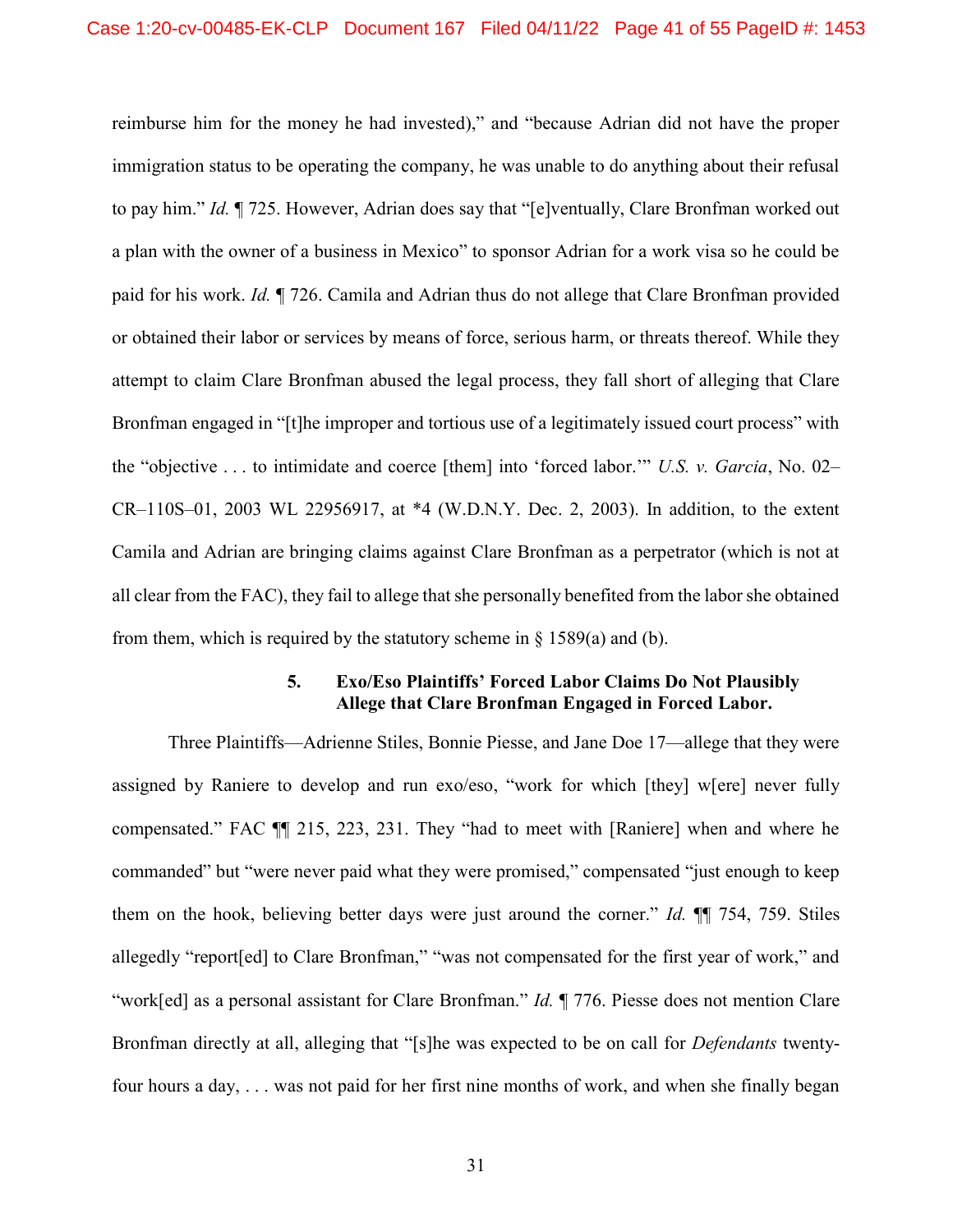receiving compensation, the payments soon stopped." Id. ¶ 775 (emphasis added); see also id. ¶ 231. Even if Stiles and Piesse performed labor for which they were not adequately compensated, however, they do not allege that they were in any way coerced by means of force, physical restraint, serious harm, abuse of legal process, or threats thereof, as required by  $\S$  1589. For these reasons, Plaintiffs Stiles and Piesse's forced labor claims against Clare Bronfman should be dismissed.

Jane Doe 17 further alleges that Clare Bronfman helped her secure a business consultant's visa under "false pretenses." Id. ¶¶ 222, 766. "[T]he sophisticated business consulting work she was promised turned out to be an underpaid job in exo/eso and a second underpaid job providing services to Clare Bronfman as a personal assistant."  $Id$ .  $\P$  768. "After several months of persistently reminding Clare Bronfman that she had been promised a certain income, Clare Bronfman begrudgingly began to pay her the promised sums. Id. ¶ 769. Later, however, Clare Bronfman informed Jane Doe 17 that those funds were not salary but a loan, and that she was obligated to continue providing services until she paid it back." Id.; see also id. ¶ 223.

Jane Doe 17's allegations fail to plausibly show that Clare Bronfman knowingly provided or obtained Jane Doe 17's labor by force, serious harm, abuse of legal process, or threats thereof. Rather, the allegations merely establish that Clare Bronfman helped Jane Doe 17 get a visa, provided her with work, paid her for that work, and ultimately agreed to provide Jane Doe 17 with additional funds to help Jane Doe 17 keep her immigration status. See id. ¶¶ 766–69. Courts have declined to conclude that nearly identical allegations qualified as abuse or threatened abuse of legal process. See Aguirre v. Best Care Agency, Inc. 961 F. Supp. 2d 427, 432–34, 445 (E.D.N.Y. 2013).

#### 6. Other Plaintiffs' Forced Labor Claims Lack Support.

Plaintiff Mark Vicente's forced labor claim against Clare Bronfman also fails. Vicente is a filmmaker and alleges that he "overs[aw] video production for NXIVM." FAC ¶¶ 271, 279. He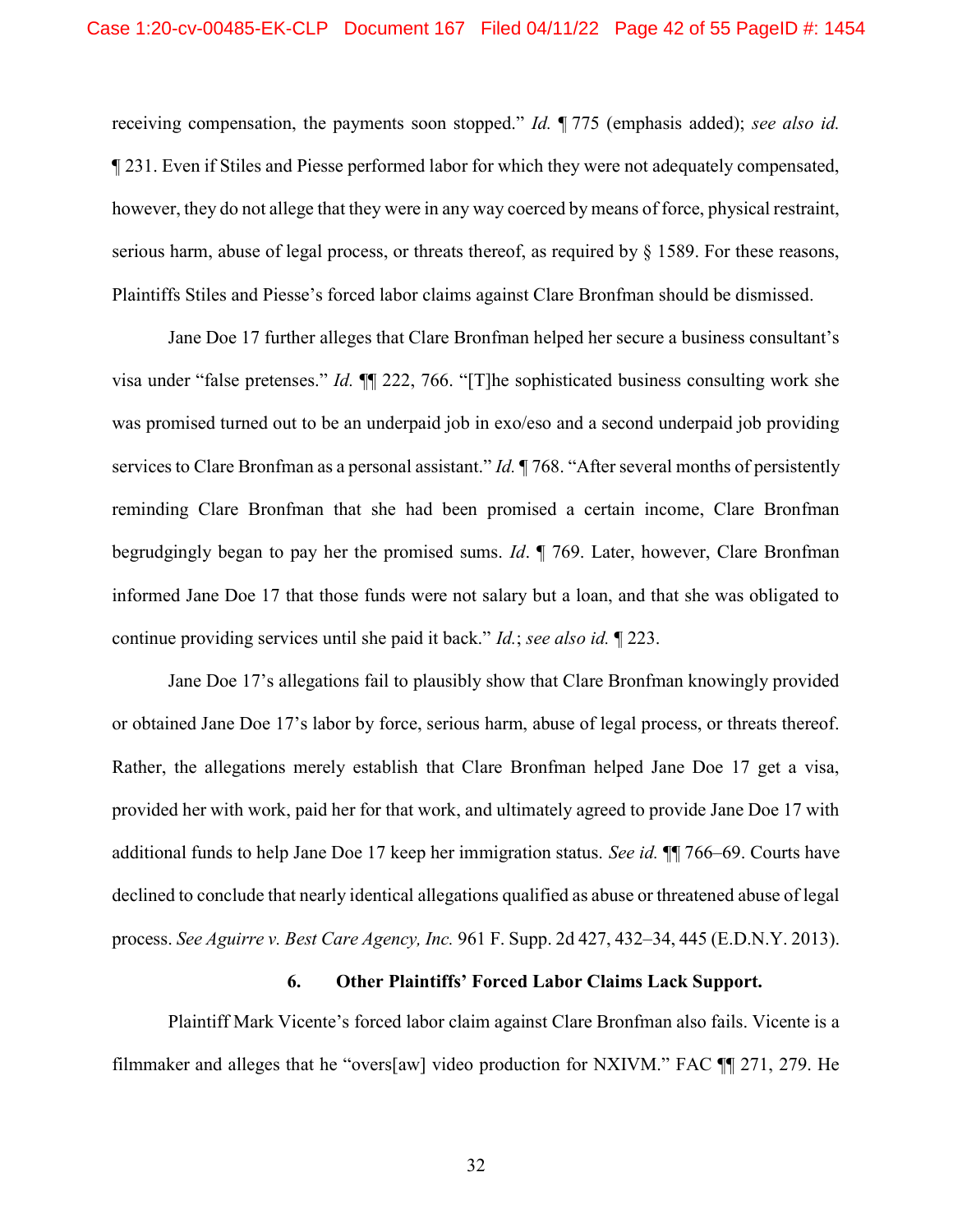was a "NXIVM Coach" and later "Procter" and "Senior Proctor," was a member of NXIVM's Executive Board, and had a position in NXIVM's "Society of Protectors" group. *Id.* ¶ 275, 277, 278, 280. As a Procter, Vicente could "earn commissions on recruitment and teach curriculum." Id.  $\parallel$  275 n.8. Through Society of Protectors, "he was entitled to receive commissions for enrollments and trainings." *Id.*  $\llbracket$  280. His only factual allegation that is tangentially related to forced labor is that "Raniere would often refuse to conduct the [Society of Protectors] trainings and refuse to pay Mark his commissions." *Id*. This is far from enough to state a forced labor claim under § 1589 and does not implicate Clare Bronfman in any way. If anything, it is not difficult to imagine a world in which Vicente was named as a defendant in this case.

Plaintiff Jane Doe 28 alleges that she was selected by Defendant Raniere to be a leader in the NXIVM group "One Asian." Id. ¶¶ 672, 674. As part of One Asian, Jane Doe 28 "was frequently summoned to Albany for meetings with Raniere." Id. ¶ 674. She alleges "Clare Bronfman took Jane Doe 28 on walks" and encouraged her to move to Albany to work more closely with Raniere. Id. Jane Doe 28 refused and resigned from One Asian. Id. ¶ 675. While Jane Doe 28 alleges that "the mounting pressure to move to Albany and enter into a relationship with Raniere became overwhelming," it was Raniere's advances, like kissing her on the lips and trying to hold her hand during business meetings, that drove her to leave. Id. ¶¶ 675, 674. She does not allege that she was forced into providing labor or services by any of the means enumerated in § 1589.

## C. Plaintiffs' Human Trafficking Claim (Count III(C)) Against Clare Bronfman Should Be Dismissed With Prejudice Under Rule 12(b)(6).

Plaintiffs bring claims for human trafficking under 18 U.S.C. § 1590, which requires Plaintiffs to allege that Clare Bronfman (a) knowingly recruited, harbored, transported, provided, or obtained by any means, any person for labor or services; or (b) obstructed, attempted to obstruct,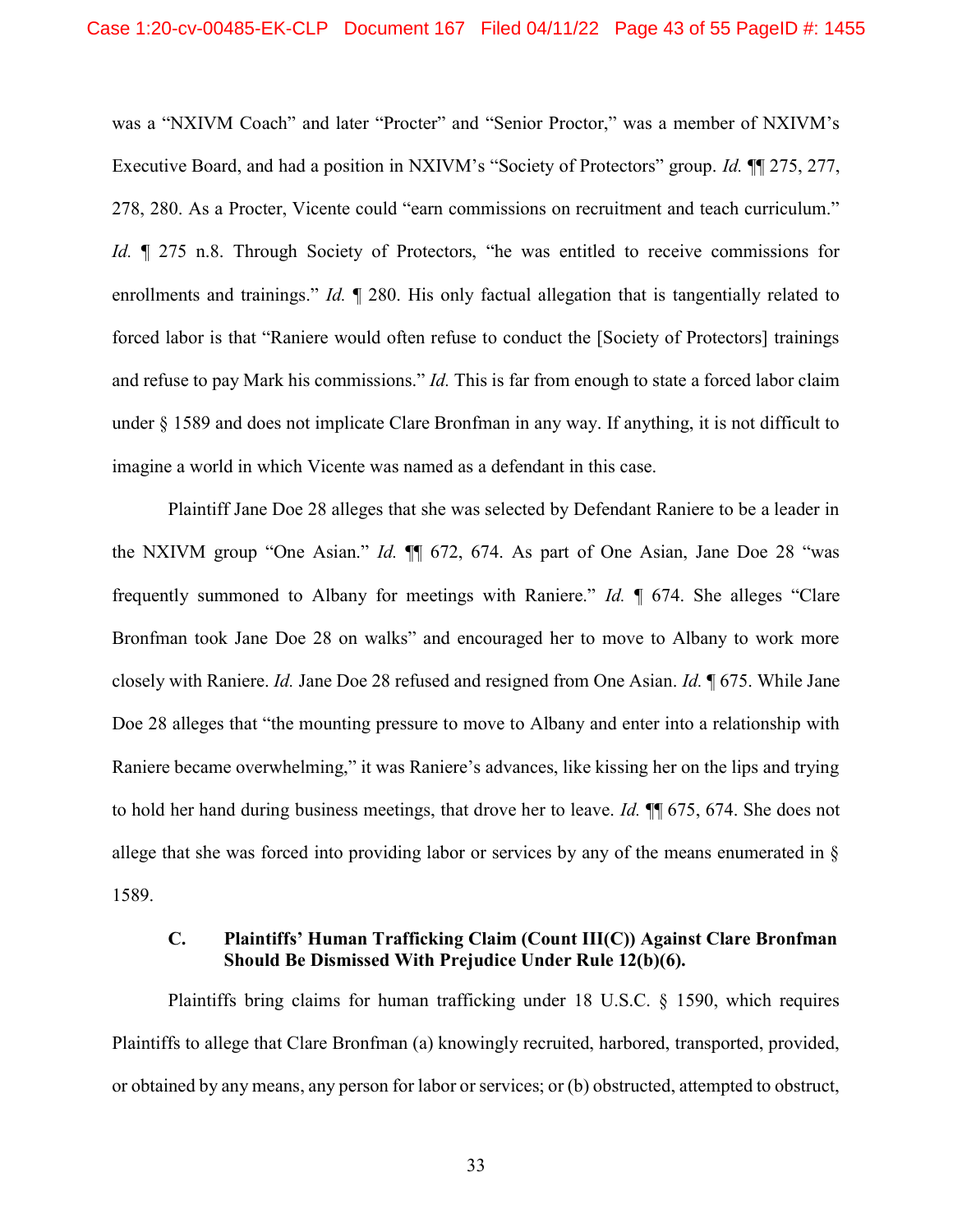or in any way interfered with or prevented the enforcement of § 1590. Proving this claim "depends on a predicate TVPRA offense" existing. Mallela v. Cogent Infotech Corp., No. 19-CV-01658- NR, 2020 WL 2541860, at \*3 (W.D. Pa. May 19, 2020). As discussed throughout this section, the Chapter 77 offenses brought against Clare Bronfman—forced labor, sex trafficking, peonage, and unlawful conduct with respect to documents in furtherance of trafficking—all fail as to her.

#### D. Plaintiffs' Peonage Claim (Count III(D)) Against Clare Bronfman Should Be Dismissed With Prejudice Under Rule 12(b)(6).

Plaintiffs bring claims for peonage under 18 U.S.C. § 1581, conspiracy to violate § 1581, and benefitting from peonage under § 1593A. "Peonage" refers to involuntary servitude to a master in payment of a debt. See U.S. v. Shackney, 333 F.2d 475, 481 (2d Cir. 1964); Clyatt v. U.S., 197 U.S. 207, 215 (1905); Turner v. Unification Church, 473 F. Supp. 367, 375 (D.R.I. 1978).

Count III(D) alleges peonage "against all Defendants on behalf of all Plaintiffs." FAC p. 182. However, the FAC identifies no specific Plaintiff who allegedly had a debt nor specific Defendants to whom such debt was allegedly owed such that the Plaintiff was forced to work to pay off. The only Plaintiff to even allege providing services in payment of a loan or debt is Jane Doe 17. *Id.*  $\parallel$  273. Because 75 of the 76 Plaintiffs fail to allege the basic elements of a peonage claim against any Defendant, and specifically against Clare Bronfman, their peonage claims should be dismissed as a matter of law. Jane Doe 17's allegations also fail to allege that her work for exo/eso or Clare Bronfman was "involuntary" and thus also falls short of pleading a peonage claim. Count III(D) should therefore be dismissed in its entirety.

# E. Plaintiffs' Unlawful Conduct With Respect To Documents In Furtherance of Trafficking, Peonage, or Forced Labor Claim Against Clare Bronfman Should Be Dismissed With Prejudice Under Rule 12(b)(6).

Count III(E) fails as to Clare Bronfman because Plaintiffs have not alleged any actions that Clare Bronfman took in relation to the only Plaintiff for this count, Daniela. To successfully plead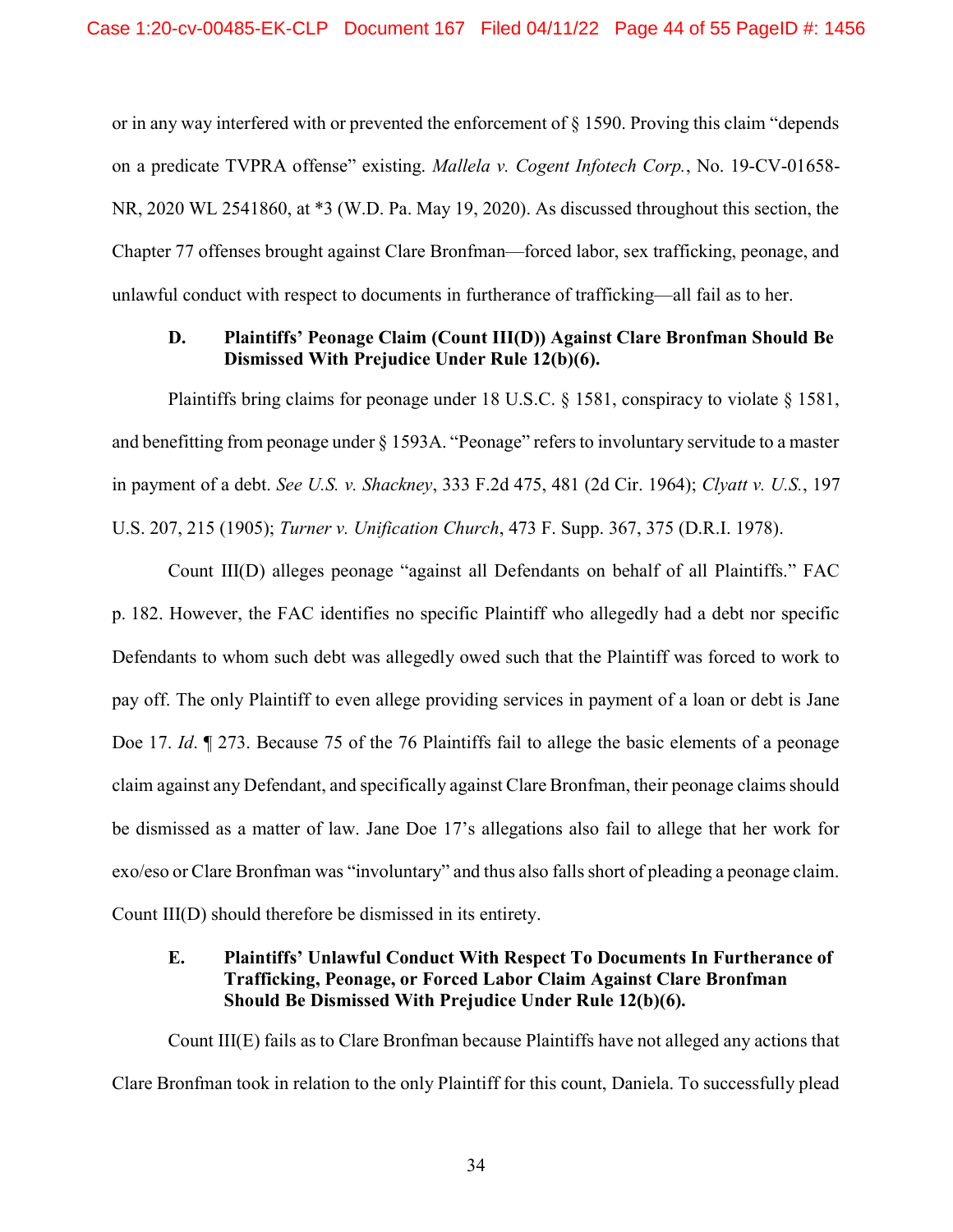a claim of unlawful conduct with respect to documents ("document servitude") in violation of 18 U.S.C. § 1592, Plaintiffs must plead sufficient facts to show that Clare Bronfman knowingly destroyed, concealed, removed or possessed a passport, immigration document, or government identification document belonging to Daniela in the course of violation of or intent or attempt to violate §§ 1581 (peonage), 1589 (forced labor), 1590 (human trafficking), or 1591 (sex trafficking).

With respect to Daniela and documents, Plaintiffs do not plausibly plead any actions taken by Clare Bronfman. In Paragraph 81 of the FAC, Plaintiffs mention Defendants N. Salzman, L. Salzman, Unterreiner, and Raniere as confining Daniela to a room. In the following sentence, Plaintiffs allege that "Defendants eventually sent [Daniela] back to Mexico with . . . no identity papers." Common sense dictates that the "Defendants" in this instance refers to N. Salzman, L. Salzman, Unterreiner, and Raniere. Likewise, Paragraph 662 of the FAC again mentions these same Defendants (N. Salzman, L. Salzman, Unterreiner and Raniere) when stating that Daniela's "passport and other papers were confiscated." Neither of these paragraphs mentions Clare Bronfman. The only time Clare Bronfman is named in relation to Daniela is the allegation that Clare Bronfman's attorneys ignored Daniela's request for help. FAC ¶ 728.

What is more, Plaintiffs have not sufficiently pleaded that Clare Bronfman violated or intended or attempted to violate § 1581 (peonage), § 1589 (forced labor), § 1590 (human trafficking), or § 1591 (sex trafficking). Section 1592 prohibits conduct related to documents "in the course of violation of or intent or attempt to violate" other sections of Chapter 77. Because, as shown above, Plaintiffs fail to sufficiently plead that Clare Bronfman violated other sections of Chapter 77 as to any Plaintiff, including Daniela, Daniela's document servitude claim as to Clare Bronfman must fail. See Mallela v. Cogent Infotech Corp., No. 2:19-CV-01658-NR, 2020 WL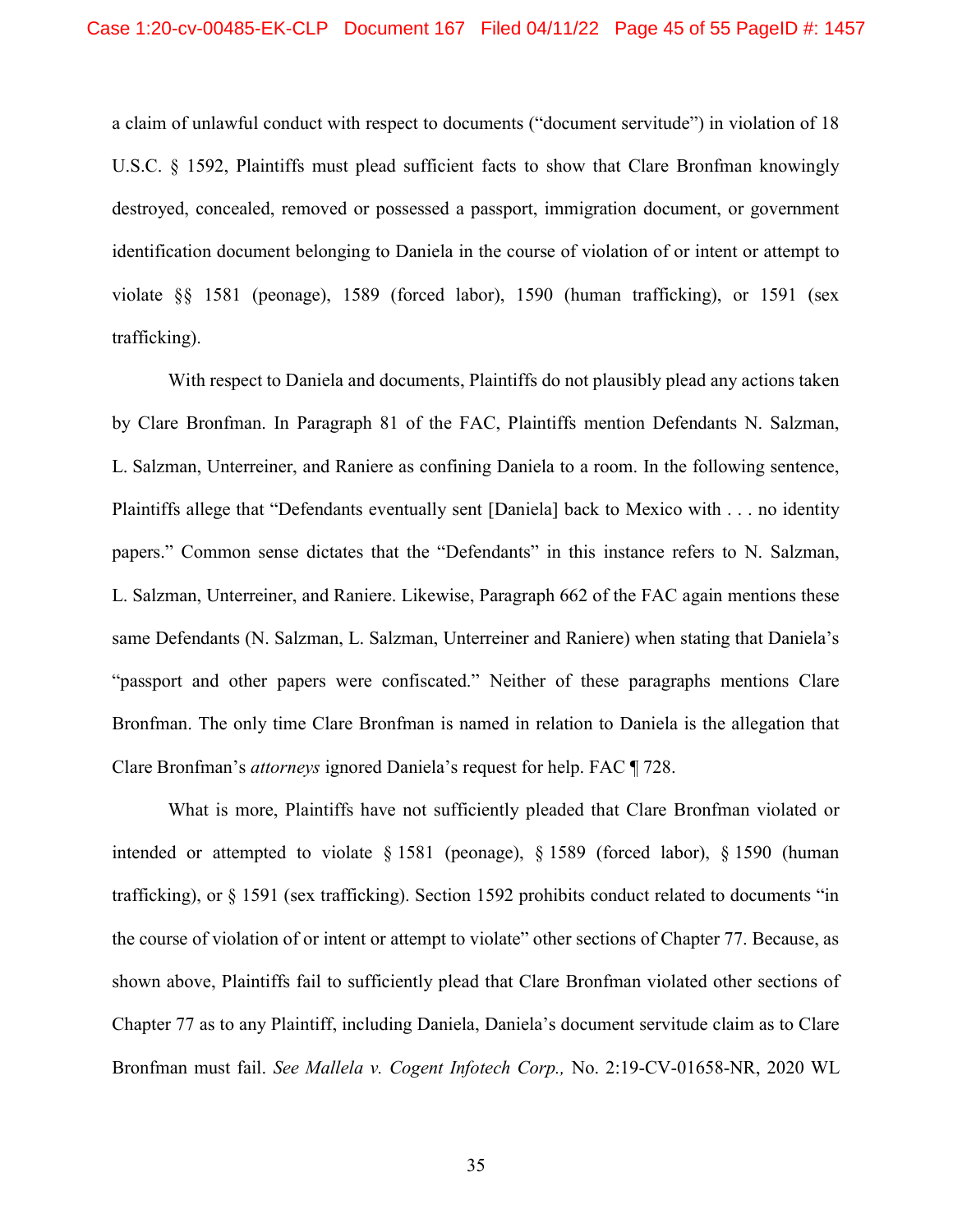2541860, at \*6 (W.D. Pa. May 19, 2020); see also Muchira v. Al-Rawaf, No. 1:14-CV-770- AJT/JFA, 2015 WL 1787144, at \*8 (E.D. Va. Apr. 15, 2015), aff'd, 850 F.3d 605 (4th Cir. 2017), as amended (Mar. 3, 2017).

Daniela's claims that Clare Bronfman conspired to commit document servitude and that Clare Bronfman benefited from document servitude also fail due to Plaintiffs' failure to plead any facts connecting Clare Bronfman and Daniela's documents. The FAC contains no factual allegations that would support an inference that Clare Bronfman made an agreement with any other person related to Daniela's documents. Plaintiffs also fail to plead any facts showing that Clare Bronfman benefited from document servitude as to Daniela. The FAC alleges that Daniela performed uncompensated labor, but the only specific Defendants she mentions related to that labor are Raniere, Unterreiner, N. Salzman, and L. Salzman. FAC ¶¶ 77–83.

### VI. PLAINTIFFS' STATE LAW CLAIMS AGAINST CLARE BRONFMAN SHOULD BE DISMISSED WITH PREJUDICE UNDER RULE 12(b)(6).

Plaintiffs employ the "kitchen sink" method to assert a hodgepodge of state law claims against Clare Bronfman. These consist of a negligence per se claim (Count IV), a malicious abuse of process claim (Count V), an aiding, abetting, and acting in concert claim with respect to unauthorized human research (Count IX), and a gross negligence claim (Count X). These claims are all based on gross mischaracterizations of Defendants' actions relating to Plaintiffs' participation in case studies or legal processes that Defendants initiated in good faith. Even viewing these allegations through Plaintiffs' distorted lens, all fail under Rule 12(b)(6).<sup>18</sup>

<sup>&</sup>lt;sup>18</sup> Plaintiffs' state law claims should be dismissed under Rule 8, discussed in *supra* Part I. A number of Plaintiffs bringing state law claims should also be dismissed due to lack of standing, discussed in Part II, supra Part II.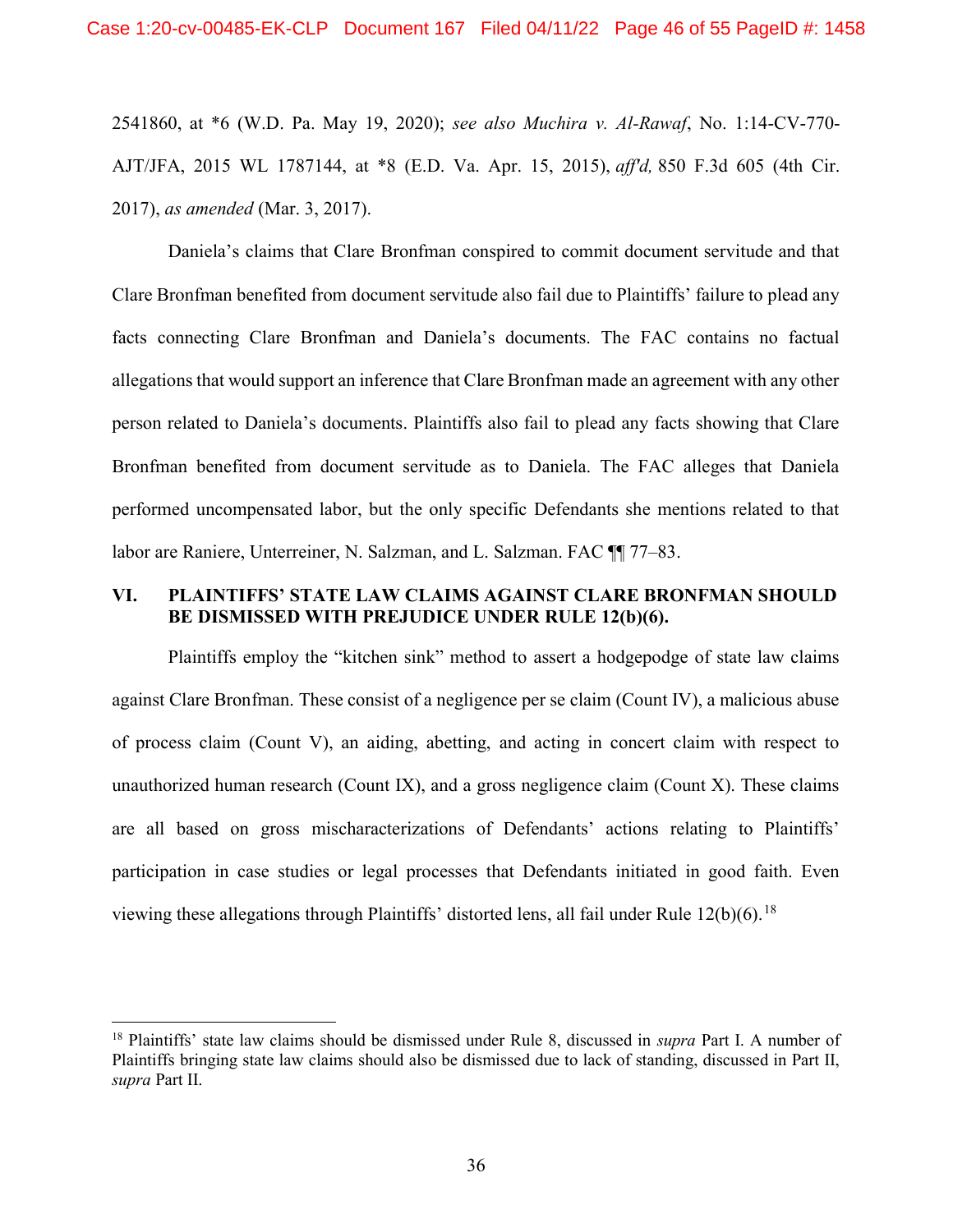### A. Count IV Fails To State A Claim For Negligence Per Se.

Count IV fails to state a claim for negligence per se based on a violation of New York Education Law §§ 8405(2), 8402(2), and 6512 for the unauthorized practice of the counseling professions because the statute creates no private right of action.

"Under the rule of negligence *per se*, if  $(1)$  a statute is designed to protect a class of persons, (2) in which the plaintiff is included, (3) from the type of harm which in fact occurred as a result of its violation, the issues of the defendant's duty of care to the plaintiff and the defendant's breach of that duty are conclusively established upon proof that the statute was violated." Cohen v. Ne. Radiology, P.C., No. 20-CV-1202-VB, 2021 WL 293123, at \*7 (S.D.N.Y. Jan. 28, 2021) (internal quotation marks and citation omitted). However, "[t]he issue of whether a plaintiff can assert a cause of action based on negligence per se is closely related to the question of whether a private cause of action exists under a statute." Id. In the absence of an express private right of action, plaintiffs can seek civil relief based on a violation of the statute "only if a legislative intent to create such a right of action is fairly implied in the statutory provisions and their legislative history." Sackin v. TransPerfect Glob., Inc., 278 F. Supp. 3d 739, 752 (S.D.N.Y. 2017). Where a statute does not allow for recovery of damages or civil penalties, allowance of a negligence per se action based on violation of the statute "would contravene the clear legislative intent of the statute." Coastline Terminals of Conn., Inc. v. USX Corp., 156 F. Supp. 2d 203, 210–11 (D. Conn. 2001).

Plaintiffs cite no case (nor are we aware of one) applying N.Y. Education Law § 6512 to the unlicensed practice of the counseling professions, psychology, psychiatry, etc. since the statute's amendment in 2003. And New York courts have rejected attempts to bring a private suit under § 6512. See Arboleda v. Microdot, No. 154165/14, 2016 WL 881185, at \*6 (N.Y. Sup. Ct. Mar. 8, 2016) (dismissing plaintiffs' claims for unauthorized practice of medicine under  $\S$  6512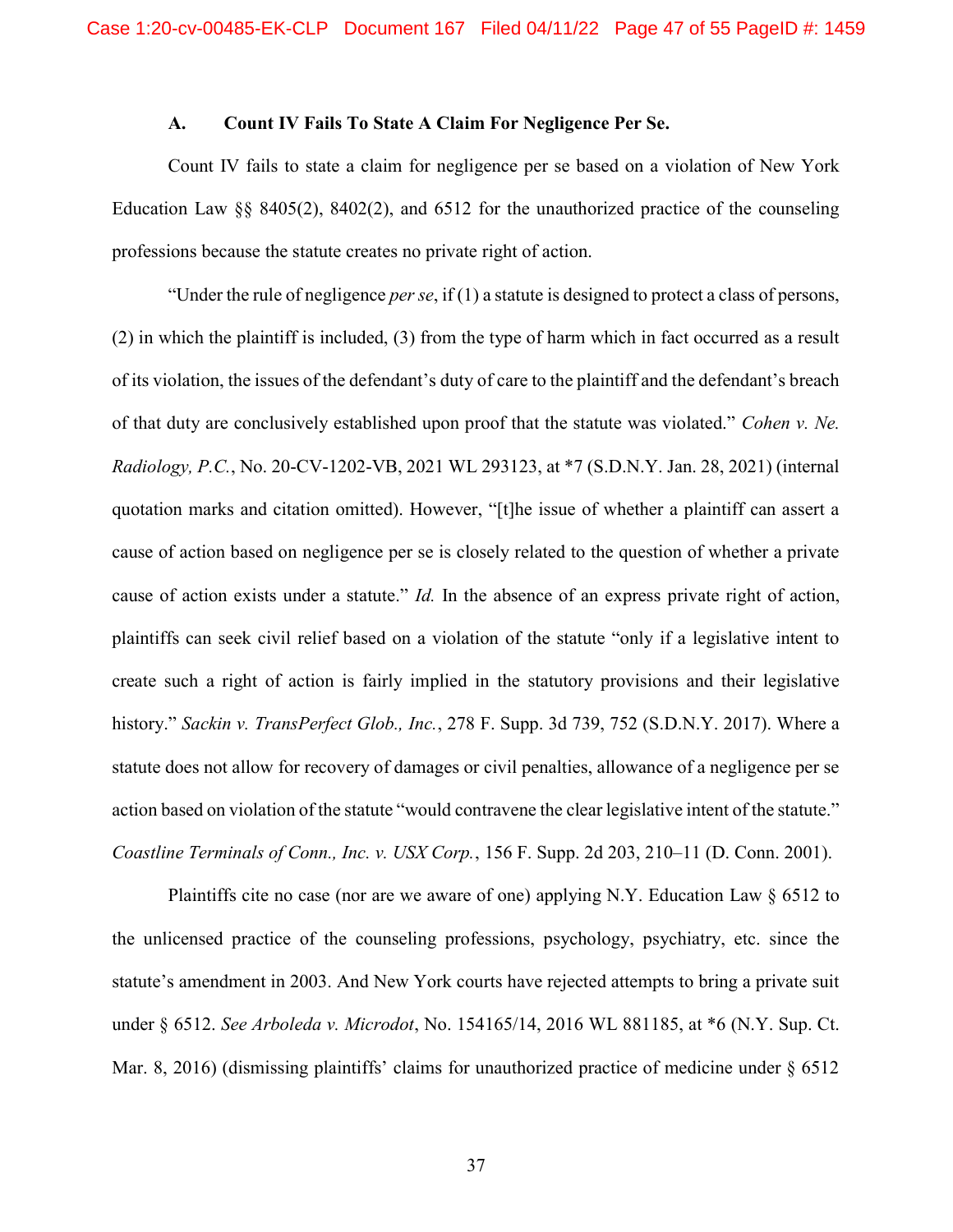because the statute contains no private right of action). In fact, New York courts have explicitly held that "a violation of New York Education Law § 6512 does not constitute negligence per se." Silverboys, LLC v. Skordas, No. 653874/2014, 2015 WL 5222871, at \*4 (N.Y. Sup. Ct. Sept. 4, 2015). Because the N.Y. Education Law is a licensing statute run by the state with licensing fees paid to the state, it is consistent with the legislative scheme that it also be enforced by the state. This is supported by the fact that the enforcement provision, § 6512, states that "[a]nyone not authorized to practice under this title who practices . . . or who aids and abets an unlicensed person to practice . . . shall be guilty of a class E felony." There is no provision for civil penalties or damages.

Because assuming the existence of a private right of action for the N.Y. Education Law would be inconsistent with its legislative scheme, Plaintiffs' negligence per se claim must be dismissed.

## B. Plaintiffs' Malicious Abuse of Legal Process Claim (Count V) Against Clare Bronfman Should Be Dismissed With Prejudice Under Rule 12(b)(6).

Plaintiffs Natalie, Jane Doe 19, Edmondson, Salazar, Souki, and Audrey's ("Count V Plaintiffs")<sup>19</sup> abuse of legal process claim fails because it is time-barred and not adequately pled.

First, "abuse of process is an intentional tort [so] any claim for abuse of process is also governed by a one (1)-year limitations period." DeMartino v. New York, No. 12-CV-3319-SJF-AKT, 2013 WL 3226789, at \*14 (E.D.N.Y. June 24, 2013), aff'd, 586 F. App'x 68 (2d Cir. 2014). Plaintiffs filed their original complaint in January 2020, meaning that only claims for actions taken

-

<sup>&</sup>lt;sup>19</sup> Plaintiffs Jane Doe 23 and John Doe 2 were voluntarily dismissed from the case on December 15, 2021. Dkt. 126; Dkt. 130.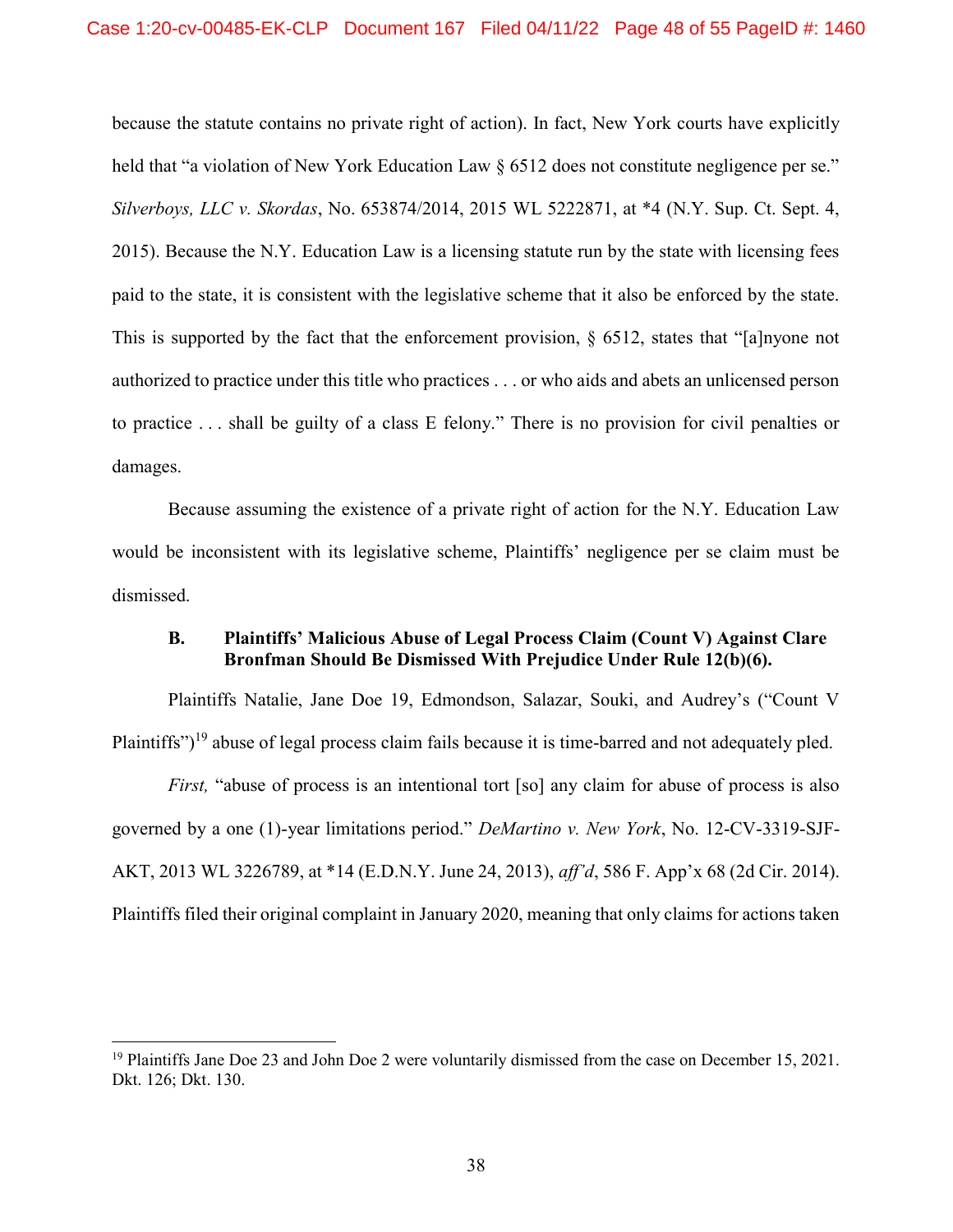after January 2019 are timely. Count V Plaintiffs have not alleged any acts by Clare Bronfman after January 2019 related to legal process, and thus count V is time-barred.

Second, Count V Plaintiffs do not allege any actions that Clare Bronfman took subsequent to the initiation of the legal process. This omission is fatal because "an abuse of process claim may only be based on events subsequent to initiation." Miles v. City of Hartford, 445 F. App'x 379, 383–84 (2d Cir. 2011). Count V Plaintiffs allegations all refer to actions allegedly taken prior to civil litigation or to *initiate* a criminal proceeding, not any "improper use of process *after* it is regularly issued." Oka v. Cty. of Suffolk, No. 11-CV-2578-SJF, 2015 WL 918762, at \*9 (E.D.N.Y. Mar. 2, 2015) (emphasis added).

# C. Plaintiffs' Aiding and Abetting, Acting In Concert, and Conspiring With Respect To Unauthorized Human Research Claim (Count IX) Against Clare Bronfman Should Be Dismissed With Prejudice Under Rule 12(b)(6).

Count IX should be dismissed as to Clare Bronfman because Plaintiffs who bring Count IX—Jane Does 19, 20, 21, and 22—are (1) time-barred, (2) depend on a claim that is not properly pled (Count XIII – Unauthorized Human Research), and (3) do not allege plausible facts to support an aiding and abetting claim.

First, claims for aiding and abetting a tort are "governed by the same statute of limitations" as the underlying tort. Hudson v. Delta Kew Holding Corp., No. 16425–12, 992 N.Y.S.2d 158, 2014 WL 1924324, at \*4 (Sup. Ct. 2014). The underlying tort here, violations of N.Y. Public Health Law §§ 2442 and 2443, does not list a statute of limitations, but courts apply either a 30 month or three-year statute of limitations to other violations of N.Y. Public Health Laws. See, e.g., Maloney v. Meadowbrook Care Ctr., Inc., No. 10359/07, 2009 WL 1574113, at \*4-6 (N.Y. Sup. Ct. May 15, 2009).

Here, the FAC alleges that Defendant Porter performed human subject research between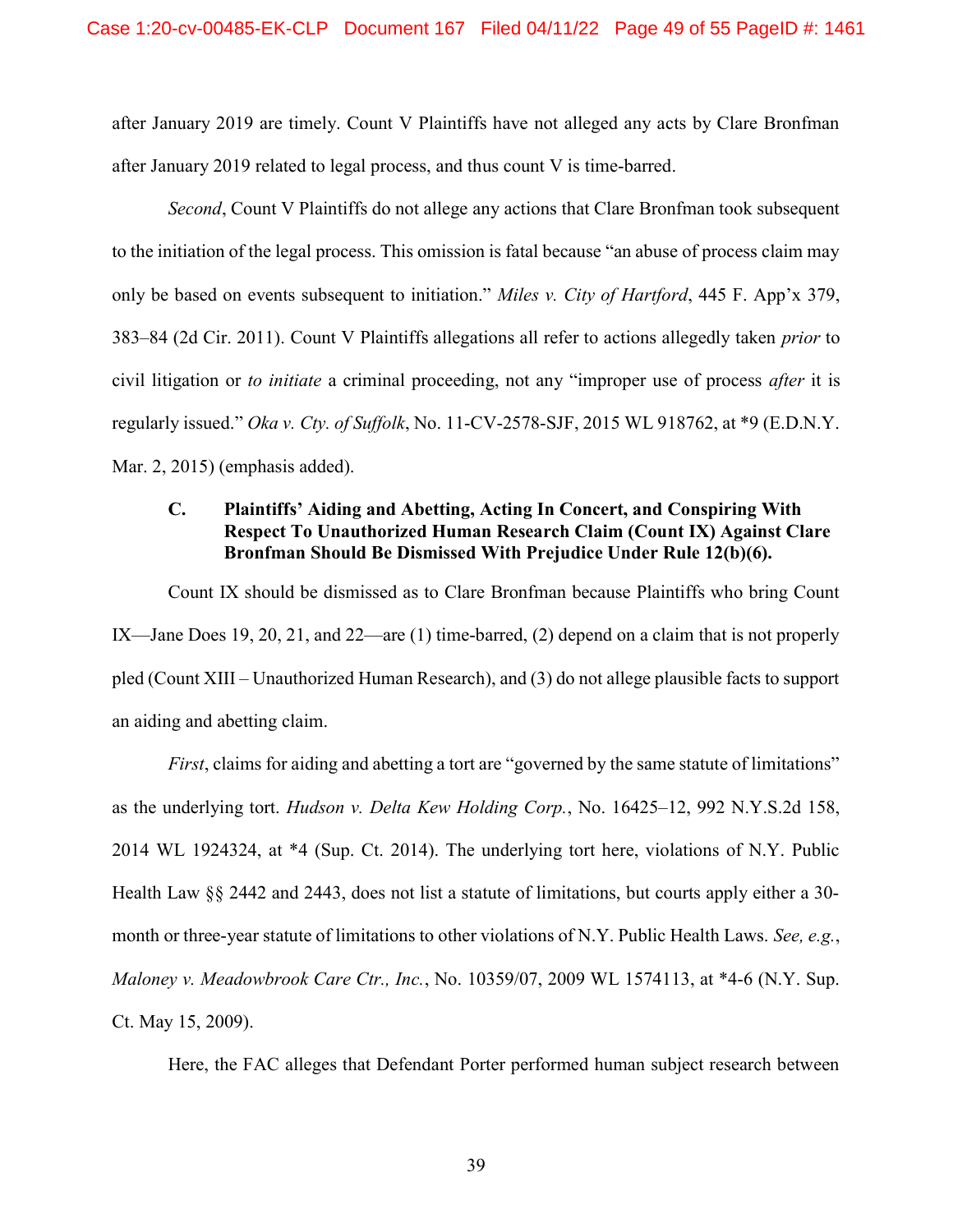2010 and August 2017. FAC ¶ 711. The initial complaint in this case was filed in January 2020. This means that only conduct engaged in August 2017, the very last month Plaintiffs allege Defendant Porter was active, would fall within the 30-month statute of limitations. Plaintiffs do not allege what, if any, conduct occurred in August 2017 relating to Defendant Porter's conduct at issue. Thus their claims as to all Defendants must be dismissed as time-barred. Even if this court were to give Plaintiffs the benefit of a three-year statute of limitations, only conduct beginning from January 2017 would not be time-barred.

Second, Count IX relies upon Plaintiffs negligence per se claim against Defendant Brandon Porter for his alleged unauthorized human research in violation of N.Y. Pub. Health Law §§ 2442 and 2443 (Count VIII), which must be dismissed for failure to state a claim. New York courts have rejected similar claims brought under this statute because "this statute pertains to human research occurring in institutions or agencies under the jurisdiction of the Commissioner of Health of the State of New York." And because no defendant here has been alleged to be "such an agency or institution, this claim is insufficient as a matter of law." *Josephine v. Columbia Univ.*, 4 Misc. 3d 1023(A), 798 N.Y.S.2d 345 (Sup. Ct. 2004).

Also, there is no private right of action for violations of N.Y. Pub. Health Law §§ 2442 and 2443. As detailed above, absence of a provision providing a civil remedy demonstrates that there was no legislative intent to create a private right of action. Supra Part VI.A. Moreover, where the legislative scheme provides a complete enforcement mechanism, it "precludes the possibility that it intended enforcement by private individuals as well." See Hammer v. Am. Kennel Club, 304 A.D.2d 74, 80, (1st Dep't) aff'd, 1 N.Y.3d 294 (2003). Here, like Plaintiffs' negligence per se claim against Clare Bronfman (Count IV), N.Y. Pub. Health Law §§ 2442-43 do not provide for a civil remedy. Also, a private right of action for a violation of Section 2442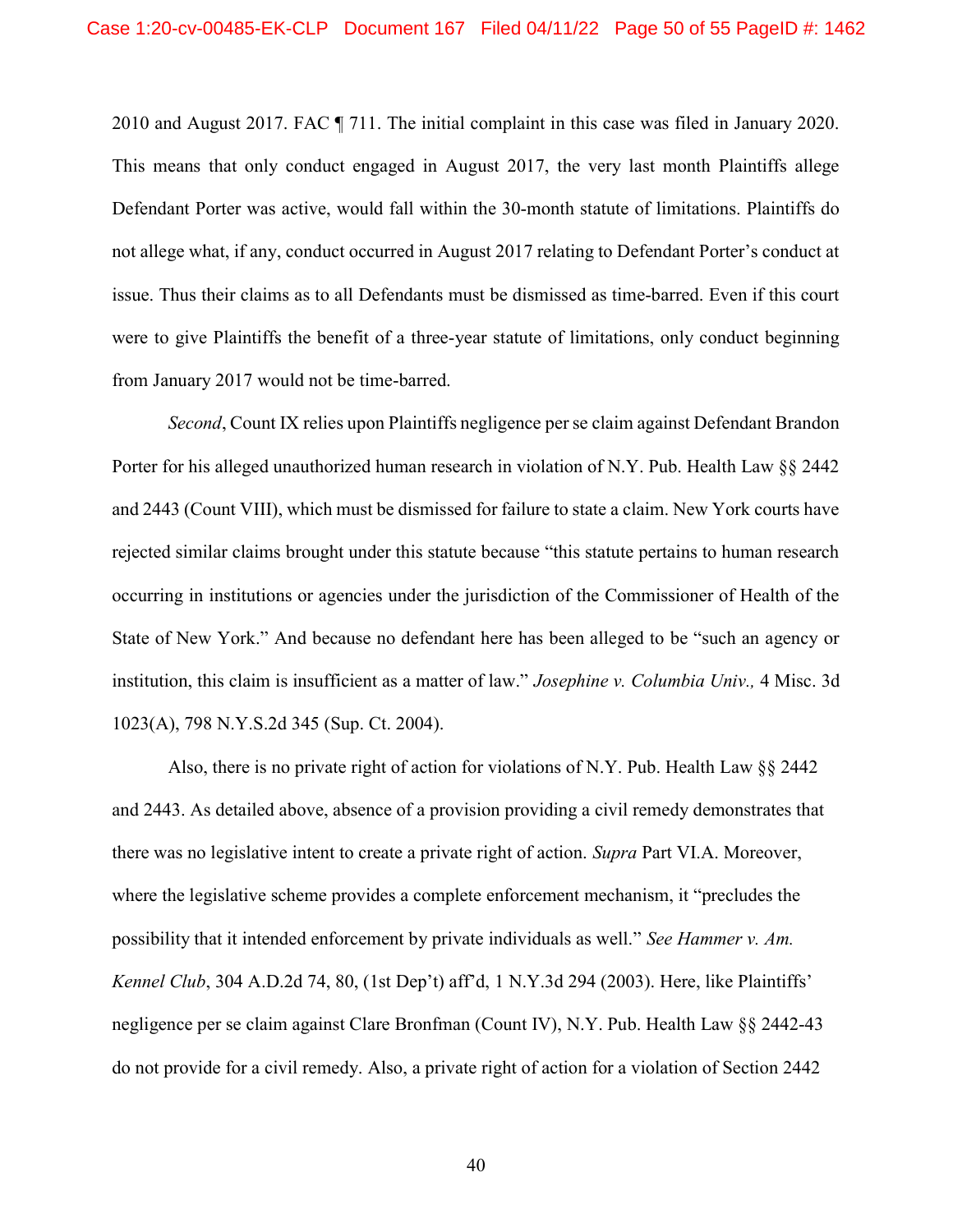should not be implied because Sections 12 and 12-b of the Public Health Law already provide a comprehensive public enforcement mechanism. The Commissioner of Health and the Attorney General have primary responsibility for addressing violations of the statute, including the power to seek injunctive relief and the imposition of civil and criminal penalties. N.Y. Pub. Health Law §§ 12, 12-b (McKinney 2002). Accordingly, under Hammer, implying a private right of action would be inconsistent with the statutory scheme.

Last, even assuming the conduct giving rise to Plaintiffs' claim occurred over a single month in August 2017 (which is not plausible), and a private right of action exists (which it does not), Plaintiffs still do not credibly allege that Clare Bronfman herself "aided and abetted," "acted in concert," and "conspired" with Defendant Porter to perform unauthorized human research. Under New York law, to plead aiding and abetting, a plaintiff must plead (1) the existence of an underlying tort; (2) defendant's knowledge of the underlying tort; and (3) that the defendant provided substantial assistance to advance the underlying tort's commission. Bigio v. Coca-Cola Co., 675 F.3d 163, 173 (2d Cir. 2012). The only allegation directed specifically at Clare Bronfman was that she provided funds to rent a space and buy equipment. FAC ¶ 962. But providing funds to rent a space and buy equipment does not demonstrate Clare Bronfman either knew that Defendant Porter was engaging in unauthorized human research or that her funds amounted to "substantial assistance" required for aiding and abetting.

## D. Plaintiffs' Gross Negligence and Recklessness Claim (Count X) Against Clare Bronfman Should Be Dismissed With Prejudice Under Rule 12(b)(6).

Count X should be dismissed as to Clare Bronfman because Plaintiffs who bring Count X—Jane Does 20, 21, and 22—fail to state a claim for gross negligence and recklessness. Jane Does 20, 21, and 22's gross negligence claim is related to their participation in a case study allegedly led by Defendants Nancy Salzman and Brandon Porter for Tourette Syndrome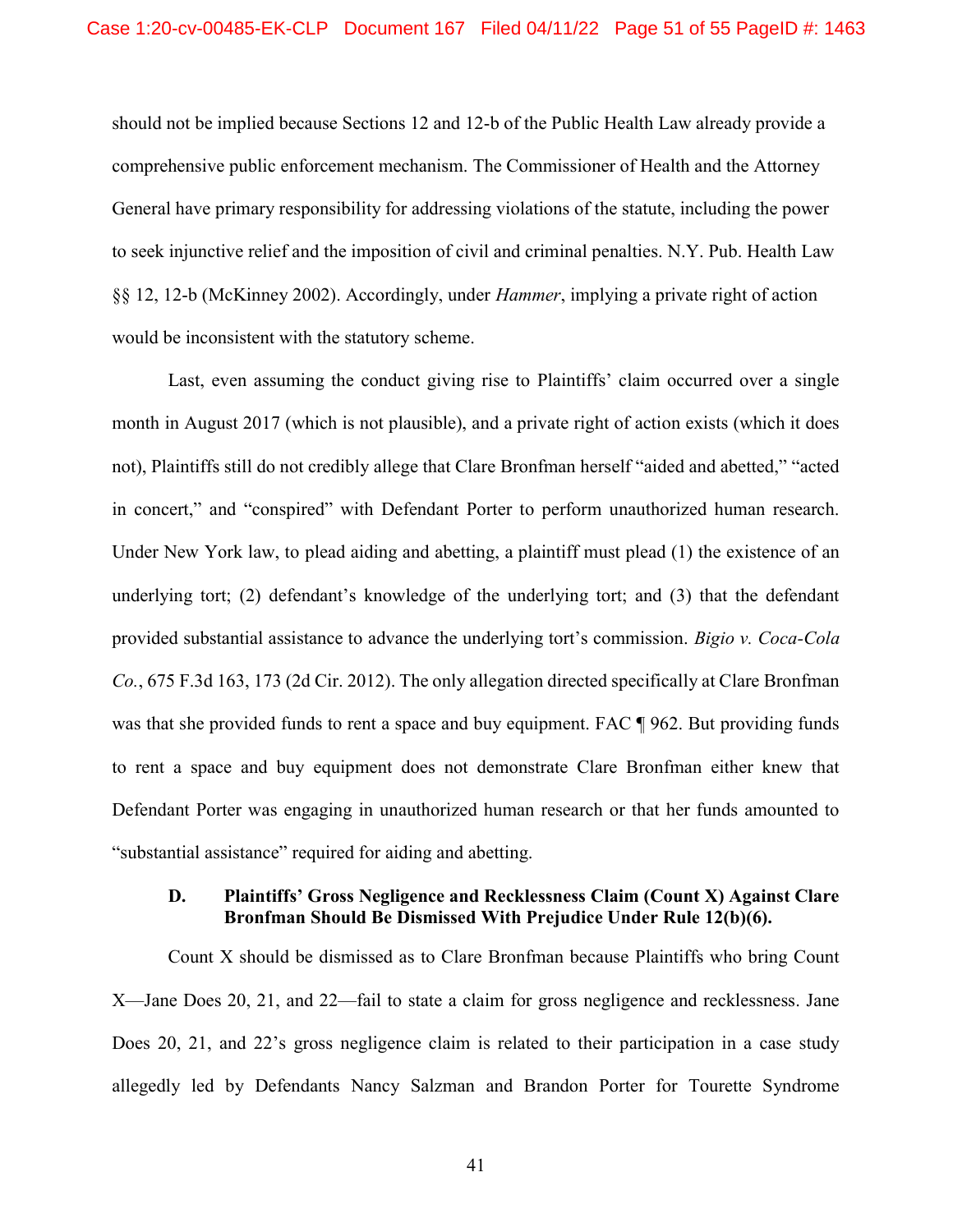("Tourette's") and Obsessive Compulsive Disorder ("OCD").<sup>20</sup> FAC ¶¶ 245–47, 254, 255, 261, 965–71.

Under New York law, a claim for gross negligence requires a plaintiff to establish: (1) the existence of a duty owed by the defendant to the plaintiff; (2) defendant's breach of that duty; (3) injury to the plaintiff caused by the defendant's breach; and (4) conduct by the defendant "that evinces a reckless disregard for the rights of others or 'smacks' of intentional wrongdoing." See Am. Tel. & Tel. Co. v. City of New York, 83 F.3d 549, 556 (2d Cir. 1996); Hadami, S.A. v. Xerox Corp., 272 F. Supp. 3d 587, 601 (S.D.N.Y. 2017).

Jane Does 20, 21, and 22 fail to establish a duty exists as to Clare Bronfman. Allegations of mere sponsorship are not sufficient to impart a duty of care. See McGrath v. United Hosp., 97 A.D.2d 46 (1990) (organization that sponsored and profited from event did not owe duty of care to plaintiffs bringing negligence claim for injuries arising out of event); Vogel v. West Mountain Corp., 97 A.D.2d 46 (N.Y. App. Div. 1983). In *Vogel*, a plaintiff injured at a ski event argued that, because the defendant-sponsor paid for the event and profited from it, the defendant-sponsor assumed a duty of care. Id. at 49. Vogel held that the relevant inquiry is whether the defendant had a special relationship with the entity that controlled and operated the ski slope. Id.; see also Doe v. Uber Techs., Inc., No. 20-CV-8446-LJL, 2021 WL 3193166, at \*10 (S.D.N.Y. July 28, 2021). The court held that because the sponsor "neither owned nor *controlled* the operation," the sponsor "was not realistically in a position to assume such control, [and] the existence of a duty [therefore] has not been established." *Vogel*, 97 A.D.2d at 50.

<sup>&</sup>lt;sup>20</sup> The absence of factual allegations supporting harm stemming from Plaintiffs' participation in this case study is particularly problematic because Plaintiffs themselves were featured in a film documenting the incredible success of this program. https://www.youtube.com/watch?v=HId0uJd6MRs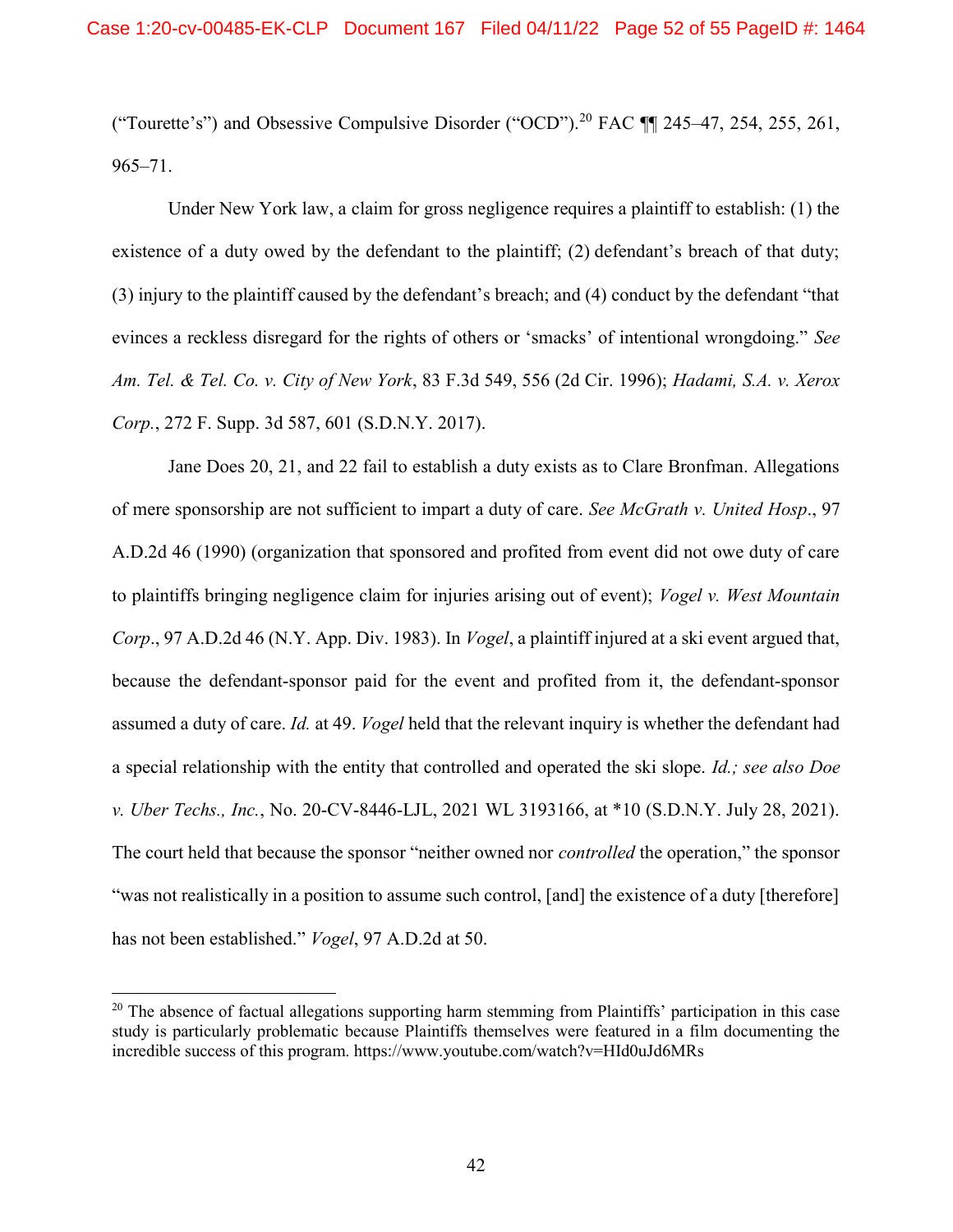Clare Bronfman's only alleged connection to Jane Does 20, 21, and 22's participation in the Tourette's and/or OCD study is that she agreed to sponsor it. See FAC ¶ 969. Like the plaintiffs in *McGrath* and *Vogel*, the FAC asserts that Clare Bronfman's mere sponsorship for Jane Does 20, 21, and 22's participation gave rise to a duty. Id. But the FAC does not provide any other allegations to support that conclusion and, as shown in *McGrath* and *Vogel*, mere sponsorship is not sufficient to create a duty of care.

#### **CONCLUSION**

For the foregoing reasons, Plaintiffs' First Amended Complaint should be dismissed as to Clare Bronfman pursuant to Rules 8, 9(b), 12(b)(1), and 12(b)(6). Plaintiffs were put on notice about the aforementioned pleading deficiencies through letters submitted to the Court. See Dkt. 101, 102, 119. Yet, despite an offer by the Court to amend their pleading, see Nov. 30, 2021 Court Transcript, Plaintiffs chose not to. Instead, Plaintiffs elected to unfairly burden Defendants and the Court "with the onerous task of combing through a Hengthy] pleading." See Cafasso, U.S. ex rel. v. Gen. Dynamics C4 Sys., Inc., 637 F.3d 1047, 1059 (9th Cir. 2011) (citing prejudice to courts and adverse parties in affirming dismissal of motion to amend). Accordingly, the FAC should be dismissed with prejudice as to Clare Bronfman. Lopez v. Ctpartners Exec. Search Inc., 173 F. Supp. 3d 12 (S.D.N.Y. 2016) (granting motion to dismiss and denying leave to amend after plaintiff declined prior opportunity to amend).

Dated: January 28, 2022 Respectfully submitted,

/s/ Craig C. Martin Craig C. Martin Sara T. Horton WILLKIE FARR & GALLAGHER LLP

300 North LaSalle Street, Suite 5000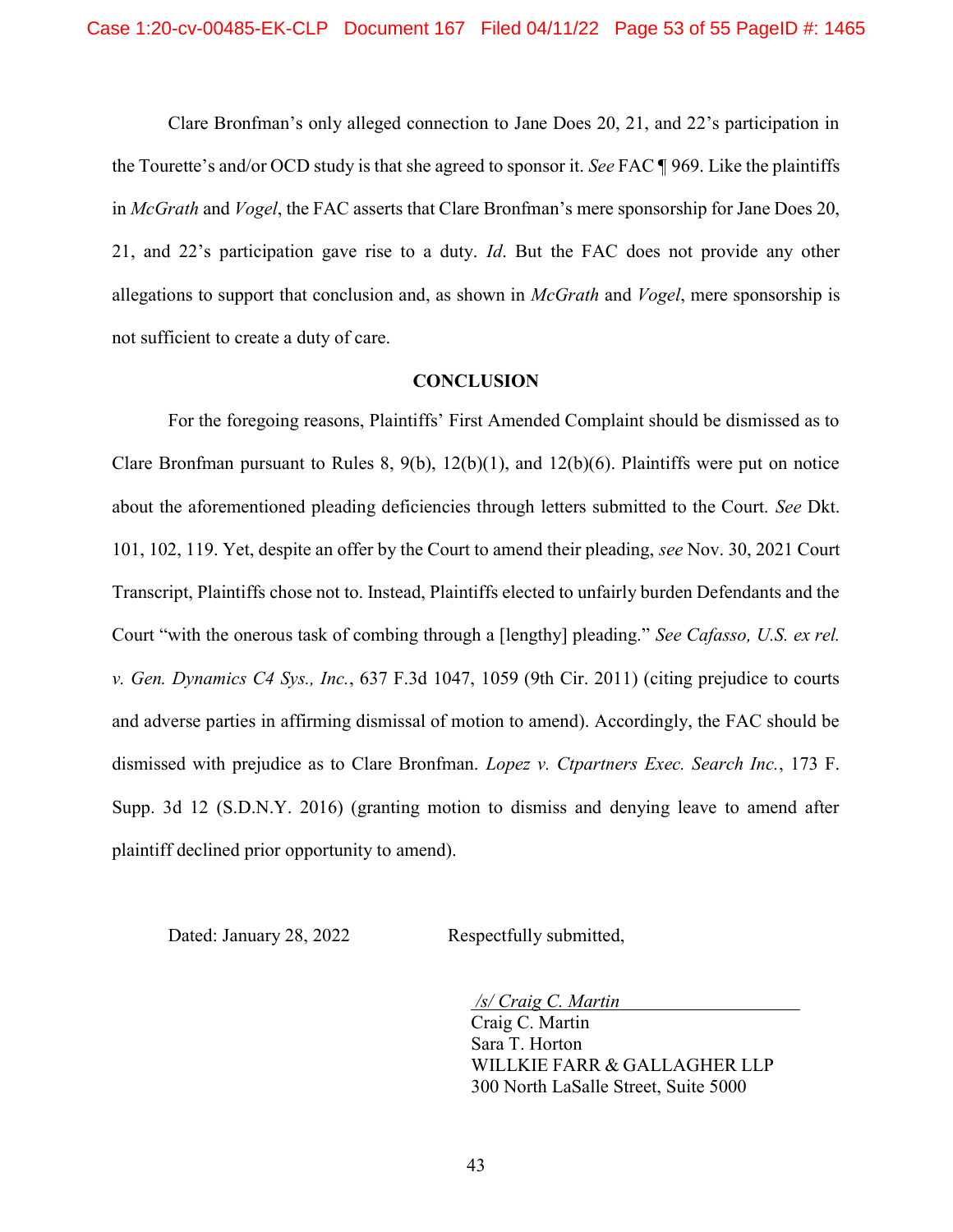Chicago, Illinois 60654 Tel: (312) 728-9000 Fax: (312) 728-9199

Jeffrey B. Korn WILLKIE FARR & GALLAGHER LLP 787 Seventh Avenue New York, New York 10019-6099 Tel: (212) 728-8000 Fax: (212) 728-8111

Ronald S. Sullivan, Jr. 712 H. Street NE, Suite 1354 Washington, DC 20002 Tel: (212) 873-9120 Fax: (202) 863-1459

Attorneys for Defendant Clare Bronfman